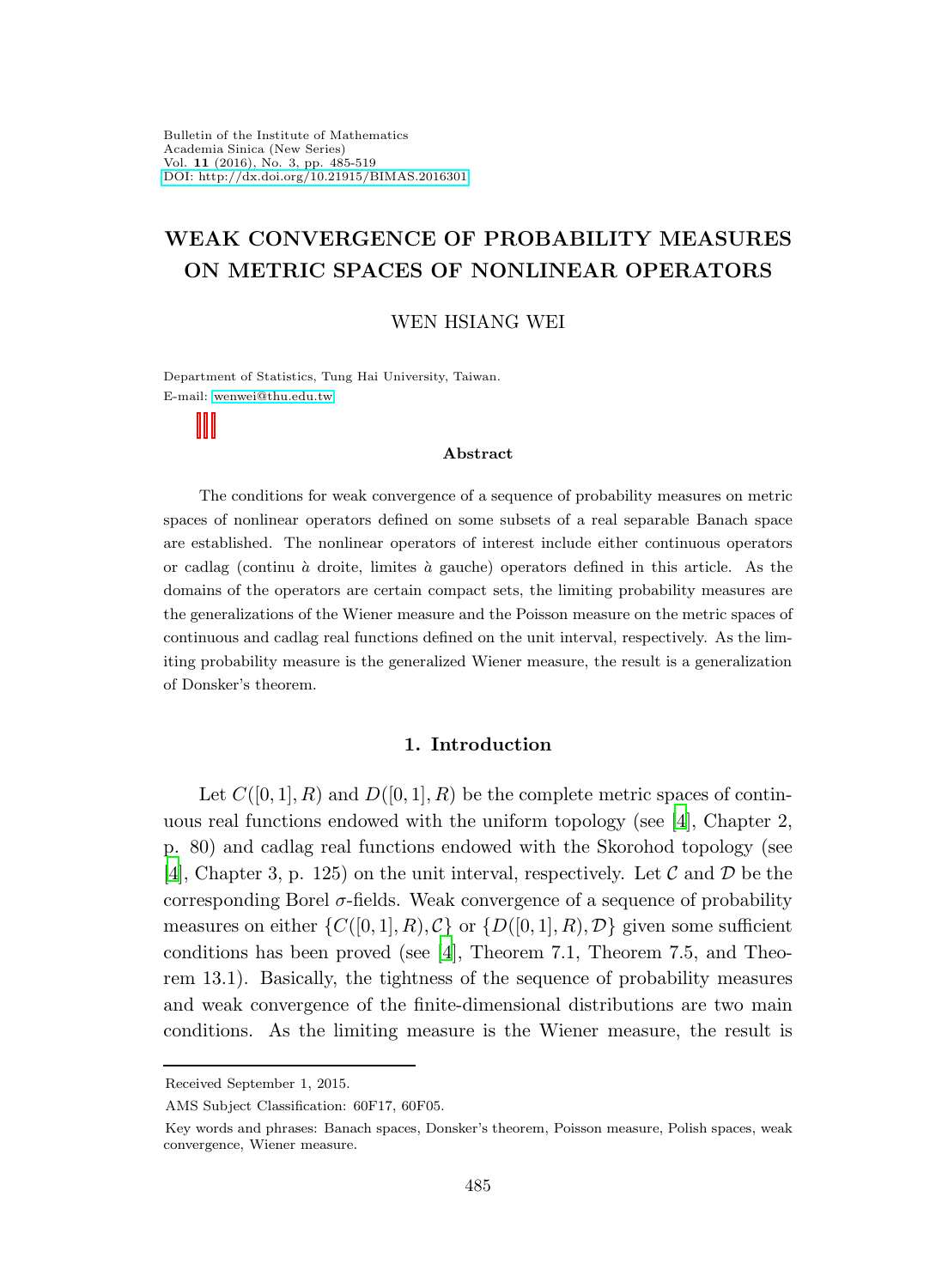Donsker's theorem (see [\[4\]](#page-33-0), Theorem 8.2). Further, the limiting probability measure can be the Poisson measure (see [\[4](#page-33-0)], Example 12.3). In addition, weak convergence theory in  $D([0, 1], R)$  can be applied to prove the convergence of the empirical process to the Brownian bridge (see [\[4](#page-33-0)], Theorem 14.3; also see  $[5]$ , Chapter 1.1.

Relative little has been done for weak convergence of probability measures on the space of continuous operators, possibly nonlinear, from a subset of a real separable Banach space  $X$  to a real separable Banach space  $Y$  (see  $[2]$  $[2]$ , p. 30;  $[16]$ , Section 1.5) or to the space of certain operators from the subset of the space  $X$  to the space  $Y$ , i.e., the results for operator-valued random variables or probability measures on the space of nonlinear operators. Operator theory has been at the heart of research in analysis (see [\[1](#page-33-3)]). Moreover, as implied by [\[13](#page-34-1)], considering nonlinear case should be essential. The following are some examples related to nonlinear operators and the results developed in this article. Let  $X$  and  $Y$  be normed spaces in these examples.

**Example 1.** The continuous operators from  $X$  into  $Y$ .

Example 2. Suppose that the underlying dth order partial differential equation can be expressed as

$$
D\left[\mu, x(\mu), \frac{\partial x(\mu)}{\partial \mu_1}, \dots, \frac{\partial^{|\alpha|} x(\mu)}{\partial \mu_{j_1}^{\alpha_1} \cdots \partial \mu_{j_r}^{\alpha_r}}, \dots, \frac{\partial^d x(\mu)}{\partial \mu_p^d}\right]
$$
  
=  $F(x)(\mu)$   
= 0,

where  $\mu = (\mu_1, \dots, \mu_p)^t \in R^p$ ,  $p > 1$ , D is a real or complex function,  $F: Dom(F) \subset X \to Y$  is an operator,  $\alpha = (\alpha_1, \ldots, \alpha_r), |\alpha| = \sum_{k=1}^r \alpha_k \leq d$ ,  $\alpha_k$  are non-negative integers,  $\{j_1, \ldots, j_r\} \subset \{1, \ldots, p\}$ , and where  $Dom(F)$ is the domain of the operator  $F$ . As indicated by  $[8]$ , the great advantage of interpreting PDE problem in the operator form is that the general and elegant results of functional analysis can be used to study the solvability of various equations involving the differential operator. For nonlinear differential equation, the operator might not be linear. As the underlying equation is not deterministic and is involving some random quantities, the resulting differential operator is the realization of an operator-valued random variable.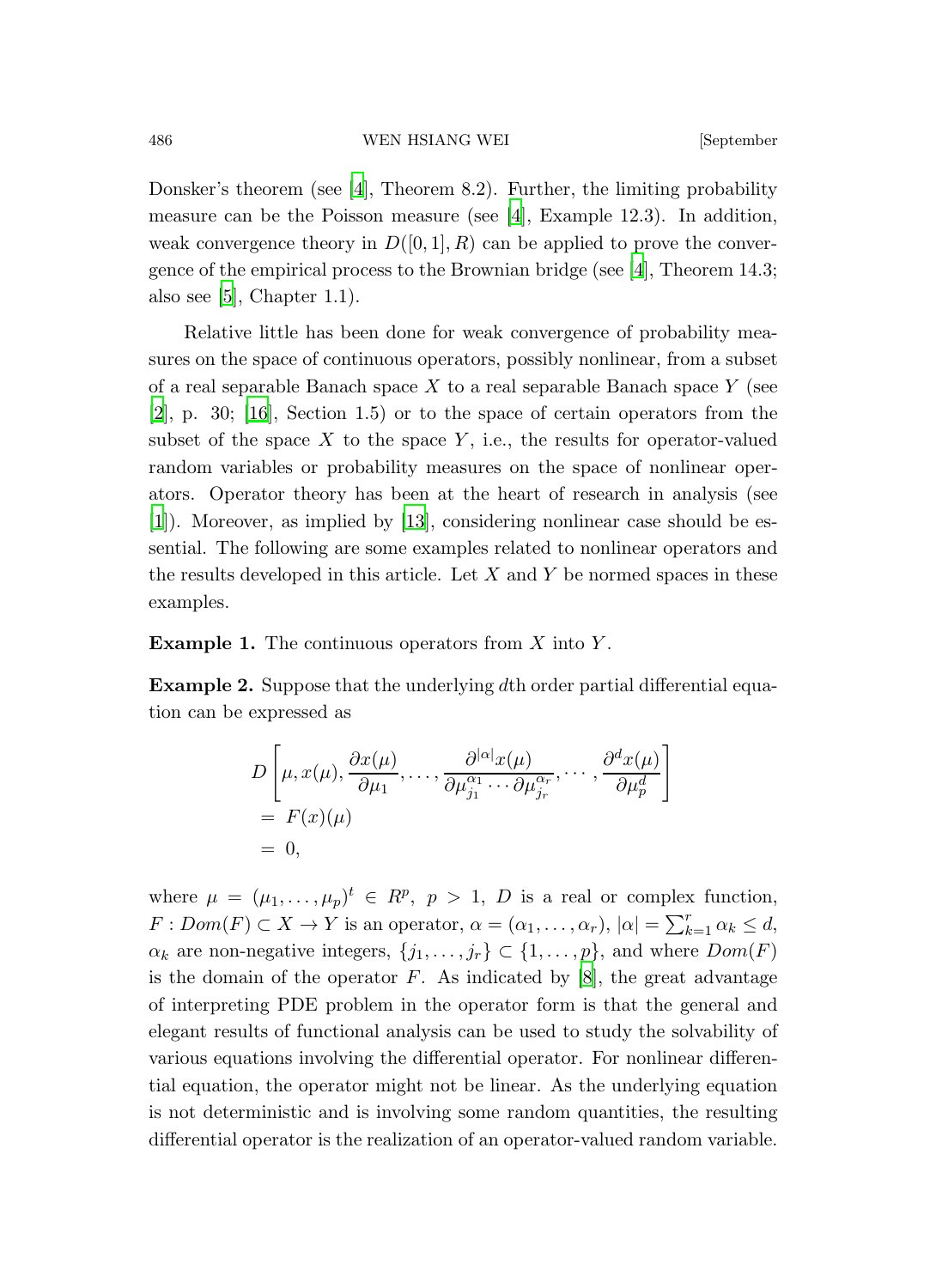Example 3. Consider the mathematical programming problem of which goal is to find the minimizer

$$
\hat{F} = \argmin_{F \in S} T(F),
$$

subject to

$$
g_i(F) \leq 0, \ i = 1, ..., I,
$$
  
 $h_j(F) = 0, \ j = 1, ..., J,$ 

where S is a subset consisting of nonlinear operators from X into Y and T,  $g_i$  and  $h_j$  are functionals defined on S.

Example 4. One of the fundamental quantities in robustness theory is the Huber function. One of the generalizations of the Huber function to the infinite dimensional spaces is  $F: X \to X$  (see [\[14\]](#page-34-2)),

$$
F(x) = x \min\left[1, \frac{\|c\|_{Z_1}}{\|U(x)\|_{Z_2}}\right],
$$

if  $||U(x)||_{Z_2} \neq 0$  and  $F(x) = x$  if  $||U(x)||_{Z_2} = 0$ , where  $Z_1$  and  $Z_2$  are normed spaces,  $c \in Z_1$  is a bounded function,  $U : X \to Z_2$  is considered as a continuous linear operator. Note that  $F$  is not a linear operator.

Example 5. Consider the following nonparametric regression model in statistics,

$$
y = F(x) + \varepsilon,
$$

where y is a Y-valued random variables,  $F$  defined on some subset of X is a Y-valued nonlinear operator, and  $\varepsilon$  is a Y-valued random variable. Relatively few theoretical results such as consistency and weak convergence of the nonlinear estimators (operators) have been established. However, one theorem concerning weak convergence of the operators of interest (see [\[15](#page-34-3)]) is based on the result developed in this article .

Developing useful results for the operators in the above examples holds promise for the wide applications of nonlinear functional analysis to a variety of scientific areas. As considering the measure space of the nonlinear operators, the occurring problem is when can a sequence of measurable functions on the space converge in different notions? Weak convergence of a sequence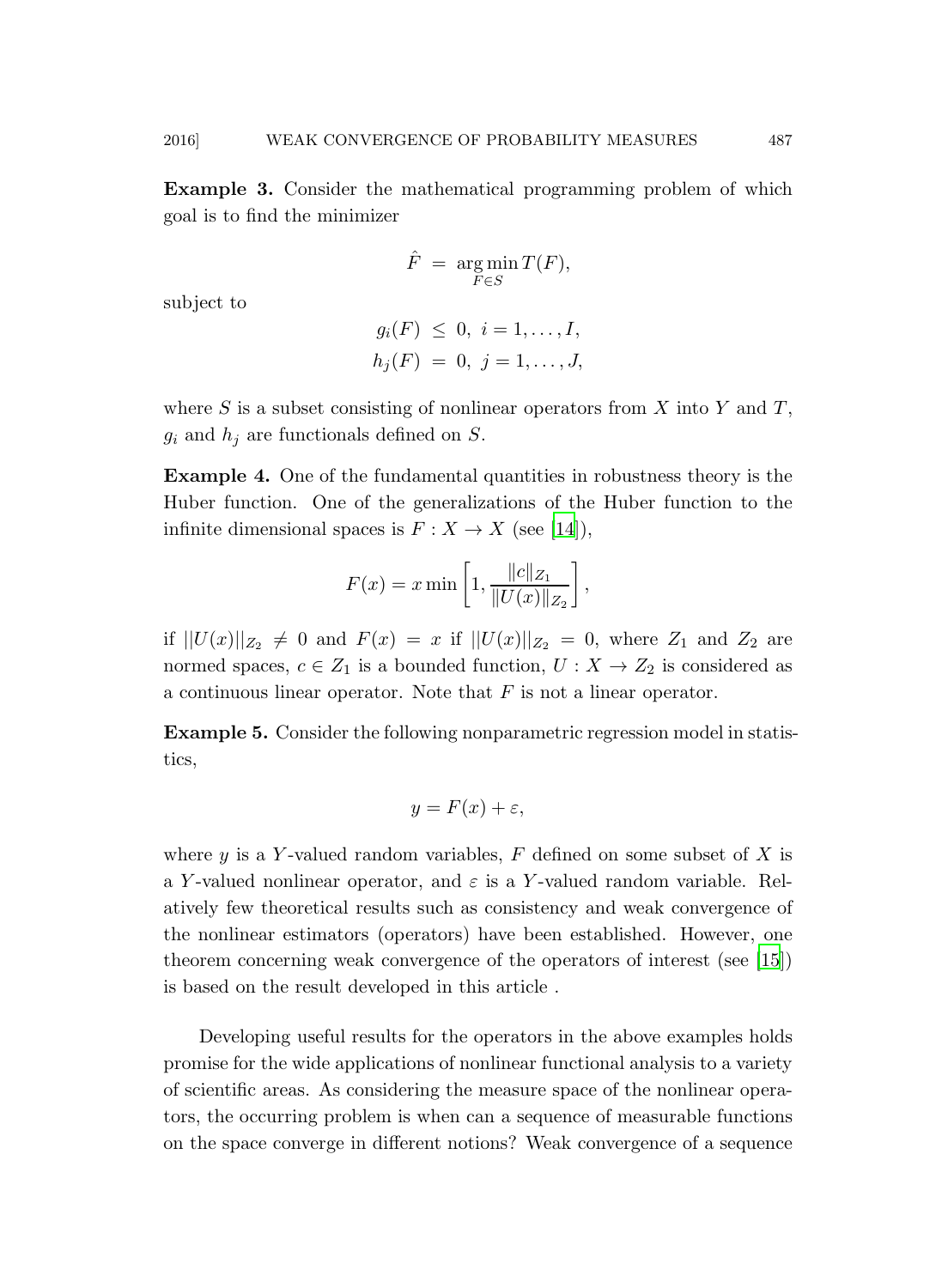of measures is one mode of convergence and is one of main research topics in mathematics, particularly in probability or statistics. Note that weak convergence theory corresponding to nonlinear operators might also hold the promise for wide applications to the above examples.

The goal of this article is to establish the conditions for weak convergence of a sequence of probability measures on the metric space of nonlinear operators from the possibly unbounded subset of  $X$  to the space  $Y$ . The proofs for these results mainly follow the ones of [\[4](#page-33-0)]. In next section, the results concerning weak convergence of a sequence of probability measures on the complete and separable metric space of continuous operators defined on the compact set of  $X$  are given. The sufficient conditions corresponding to the tightness of the sequence of probability measures and weak convergence of the finite-dimensional distributions are established. Furthermore, a sequence of operator-valued random variables is defined and proved to converge in distribution to a random variable of which distribution is the proposed generalized Wiener measure, i.e., the generalization of the Wiener measure on  $\{C([0, 1], R), C\}$ . Section 3 concerns with weak convergence corresponding to the cadlag operator defined in this article. In Section 3.1, a metric for the space of cadlag operators is defined. Weak convergence of a sequence of operator-valued random variables on the metric space to a random variable of which distribution is the proposed generalized Poisson measure, i.e., the generalization of the Poisson measure on  $\{D([0, 1], R), \mathcal{D}\}\)$ , is proved. Moreover, another metric for the subspace of the metric space in Section 3.1 is defined in Section 3.2 and the results concerning both completeness and separability of the corresponding metric space are given. Thus, the sufficient conditions analogous to the ones in the Polish space of continuous operators are established for weak convergence of a sequence of probability measures on the Polish space of cadlag operators. Since additional lemmas might be required for some theorems and the proofs are long, the proofs of these theorems in Section 2 and Section 3 are given in Section 4 and Section 5, respectively. Note that the extended results for the space of cadlag operators on some unbounded set along with the proofs of some theorems and lemmas are delegated to the supplementary materials, which can be found at

# <http://web.thu.edu.tw/wenwei/www/papers/bnSupplement2016.pdf/>.

Hereafter, let  $(\Omega, \Sigma, P)$  be the probability space on which the random variables of interest are defined, where  $\Omega$  is a sample space,  $\Sigma$  is the  $\sigma$ -field of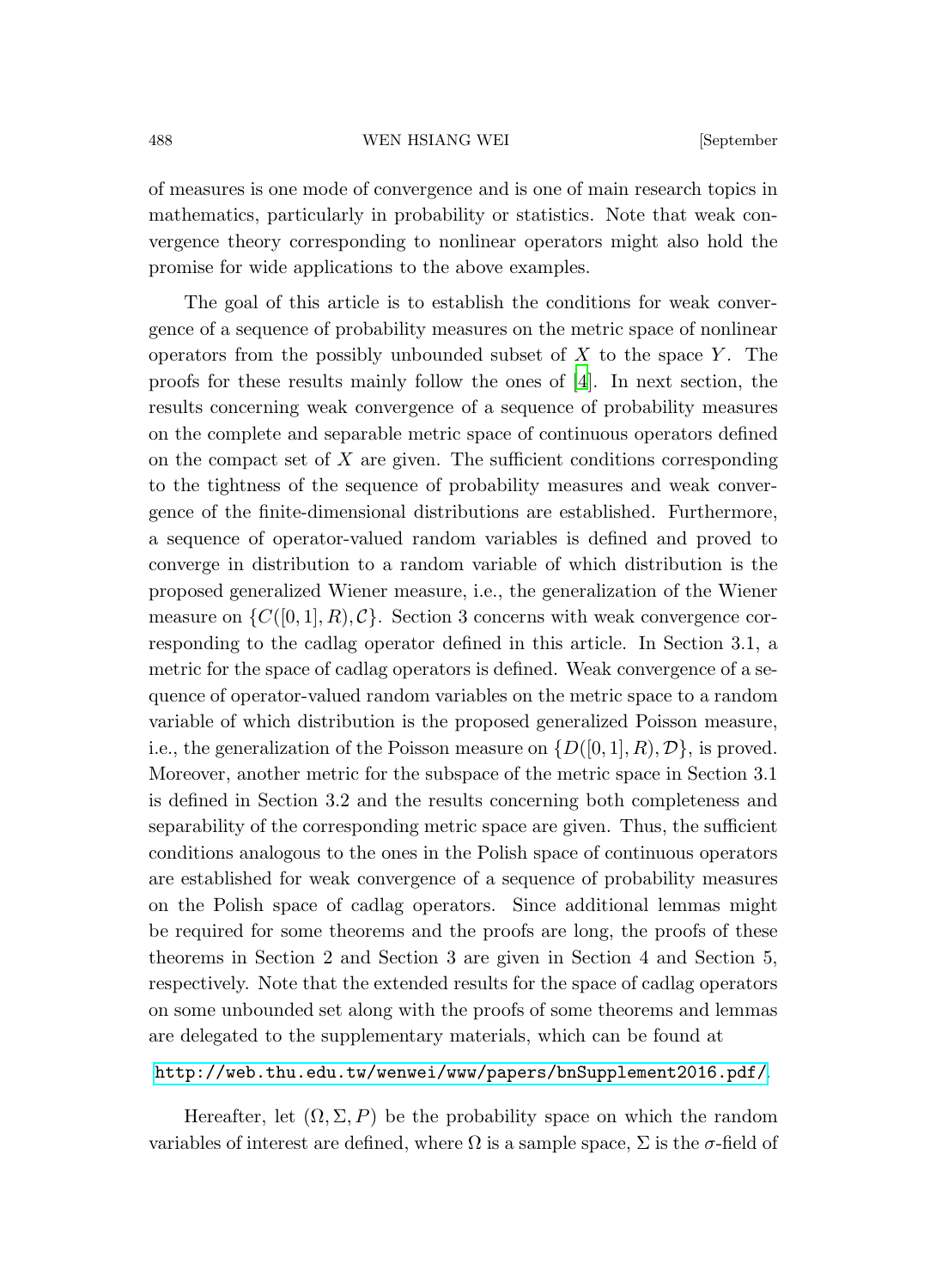Borel subsets of  $\Omega$ , and P is a probability measure on  $(\Omega, \Sigma)$ . Furthermore,  $Pf^{-1}$ , the induced probability measure on  $(\Omega^*, \Sigma^*)$ , is defined by  $Pf^{-1}(A) =$  $P({x : f(x) \in A})$ , where  $f : \Omega \to \Omega^*$  is a Borel measurable function and  $A \in \Sigma^*$ . As  $\Omega$  has been specified, the probability measure P on  $\Sigma$  rather than on  $(\Omega, \Sigma)$  is used for succinctness. The notation  $||\cdot||_Z$  is denoted as the norm of the normed space  $Z$ . The metric space with the metric  $d$  induced by the norm is  $d(z_1, z_2) = ||z_1 - z_2||_Z$  for  $z_1, z_2 \in Z$ . Two results have been extensively used in the proofs. One is Theorem 2.7 of [\[4\]](#page-33-0) referred to as the mapping theorem while the other is the lemma given in Section 8.1 of [\[7](#page-33-5)] referred to as the converging together lemma.

# 2. Weak Convergence of Probability Measures on Metric Space of Continuous Operators

Let  $K$  be a compact set of the real separable Banach space  $X$  and contain zero element. Since a compact subset of any metric space is bounded, K is bounded. Assume that the range of the norm function on  $K$  is [0,1], i.e.,  $0 \leq ||x||_X \leq 1, x \in K$ . Denote  $B(a, r)$  and  $\overline{B}(a, r)$  as the open ball and closed ball with the center  $a$  and the radius  $r$  in a metric space, respectively. Let  $F: K \to Y$  be the continuous operator with the domain K and Y be the Borel  $\sigma$ -field of subsets of Y. Note that F is also bounded. The metric space  $[C(K, Y), \rho]$  of the Y-valued continuous operators defined on K with the metric

$$
\rho(F_1, F_2) = \sup_{x \in K} ||F_1(x) - F_2(x)||_Y,
$$

is of interest, where  $F_1, F_2 \in [C(K, Y), \rho]$ . Let  $[C(K, Y), \rho]$  be the Borel  $\sigma$ field generated by the open sets of  $C(K, Y)$ . Also, let  $\pi_{x_1 \cdots x_k} : C(K, Y) \to Y^k$ . be the natural projection defined by  $\pi_{x_1\cdots x_k}(F) = [F(x_1), \ldots, F(x_k)]$  and  $\mathcal{Y}^k$ be the Borel  $\sigma$ -field or product  $\sigma$ -field (see [\[3](#page-33-6)], Theorem 4.43) of subsets of the product space  $Y^k$ , where  $x_1, \ldots, x_k \in K$ . Note that  $\pi_x$  is continuous and thus Borel measurable. In addition, Y and  $Y^k$  are both metric spaces with the metrics induced by  $\|\cdot\|_Y$  and  $\|\cdot\|_{Y^k}$ , respectively. The metric space  $[C(K, Y), \rho]$  is separable and complete, i.e., a Polish space, by Lemma 3.83 and Lemma 3.85 of [\[3\]](#page-33-6). For a Y-valued Radon Gaussian variable  $g$ , let

$$
\Sigma(g) = \sup_{||T||_{Y^*} \le 1, T \in Y^*} \{E\{[T(g)]^2\}\}^{1/2},
$$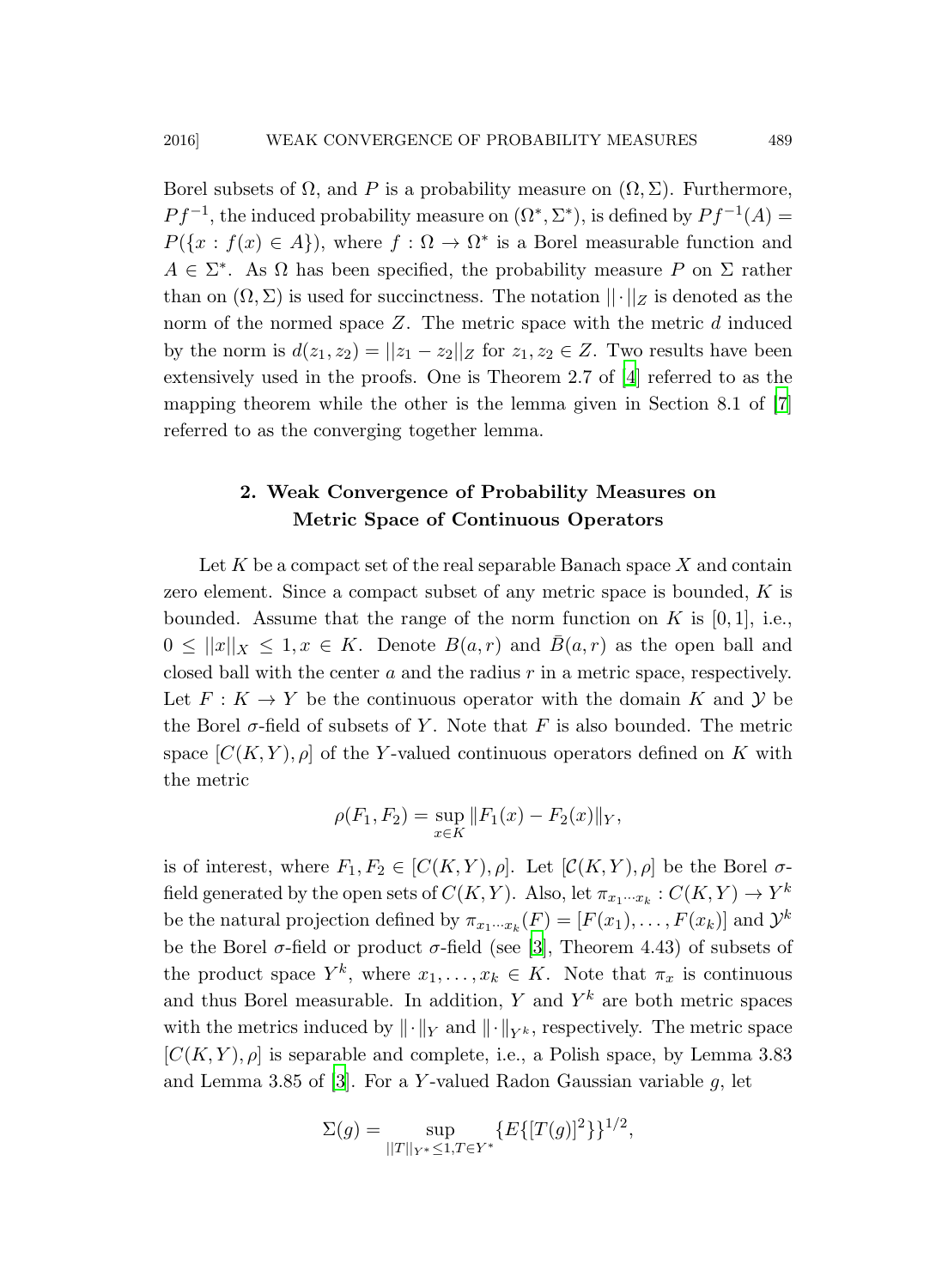where  $Y^*$  is the topological dual space of Y. In the following, the proposed generalized Wiener measure is defined first.

**Definition 2.1.** A generalized Wiener measure  $W_{\phi}$ , a probability measure on the space  $[\mathcal{C}(K, Y), \rho]$ , is the distribution of a  $C(K, Y)$ -valued random variable  $\mathcal{W}_{\phi}$  with the following properties:

- (i)  $\phi: K \to [0,1]$  is a function with its range equal to the unit interval [0, 1] and  $\phi(x) = 0$  if and only if  $x = 0$ .
- (ii)  $W_{\phi}(\{F : F \in C(K, Y), F(0) = 0\}) = 1.$
- (iii) The random variable  $\mathcal{W}_{\phi}(x) = \pi_x(\mathcal{W}_{\phi})$  for  $x \neq 0$  under  $W_{\phi}$  is a Yvalued centered Radon Gaussian variable. In other words, for any continuous linear functional  $T \in Y^*$  on  $Y$ ,  $T[\mathcal{W}_\phi(x)]$  is a real-valued Gaussian variable with mean 0. Furthermore,

$$
\Sigma[\mathcal{W}_{\phi}(x)] = \sup_{\|T\|_{Y^*} \leq 1, T \in Y^*} \{E\{\{T[\mathcal{W}_{\phi}(x)]\}^2\}\}^{1/2} = [\phi(x)]^{1/2}.
$$

(iv) For  $0 \leq \phi(x_0) \leq \phi(x_1) \leq \cdots \leq \phi(x_k) \leq 1$ , the random variables  $W_{\phi}(x_1) - \mathcal{W}_{\phi}(x_0), \ \mathcal{W}_{\phi}(x_2) - \mathcal{W}_{\phi}(x_1), \ldots, \ \mathcal{W}_{\phi}(x_k) - \mathcal{W}_{\phi}(x_{k-1})$  are independent under  $W_{\phi}$ .

The generalized Wiener measure can be constructed based on the following results. First, the following theorem establishes the sufficient conditions for the tightness of a sequence of probability measures  $\{P_n\}$  on  $[\mathcal{C}(K, Y), \rho],$ which is one of main conditions for weak convergence of  $\{P_n\}$ . Let

$$
w(F, \Delta) = \sup_{\|x_1 - x_2\|_X \le \Delta} \|F(x_1) - F(x_2)\|_Y
$$

for  $F \in [C(K, Y), \rho]$ . Note that the function  $w(\cdot, \Delta)$  on  $[C(K, Y), \rho]$  is continuous for fixed  $\Delta$  and hence measurable with respect to  $[\mathcal{C}(K, Y), \rho]$ and R, where R is the Borel  $\sigma$ -field of subsets of R. Let  $K^*$  be a countable dense subset of K.

**Theorem 2.1.** *If*  $\{P_n \pi_{x_i}^{-1}\}$  *is relatively compact for each*  $x_i \in K^*$  *and there exist a*  $\Delta$  *and an*  $n_0$  *such that* 

$$
P_n(\lbrace F:w(F,\Delta)\geq\epsilon_1\rbrace)\leq\epsilon_2,n\geq n_0,
$$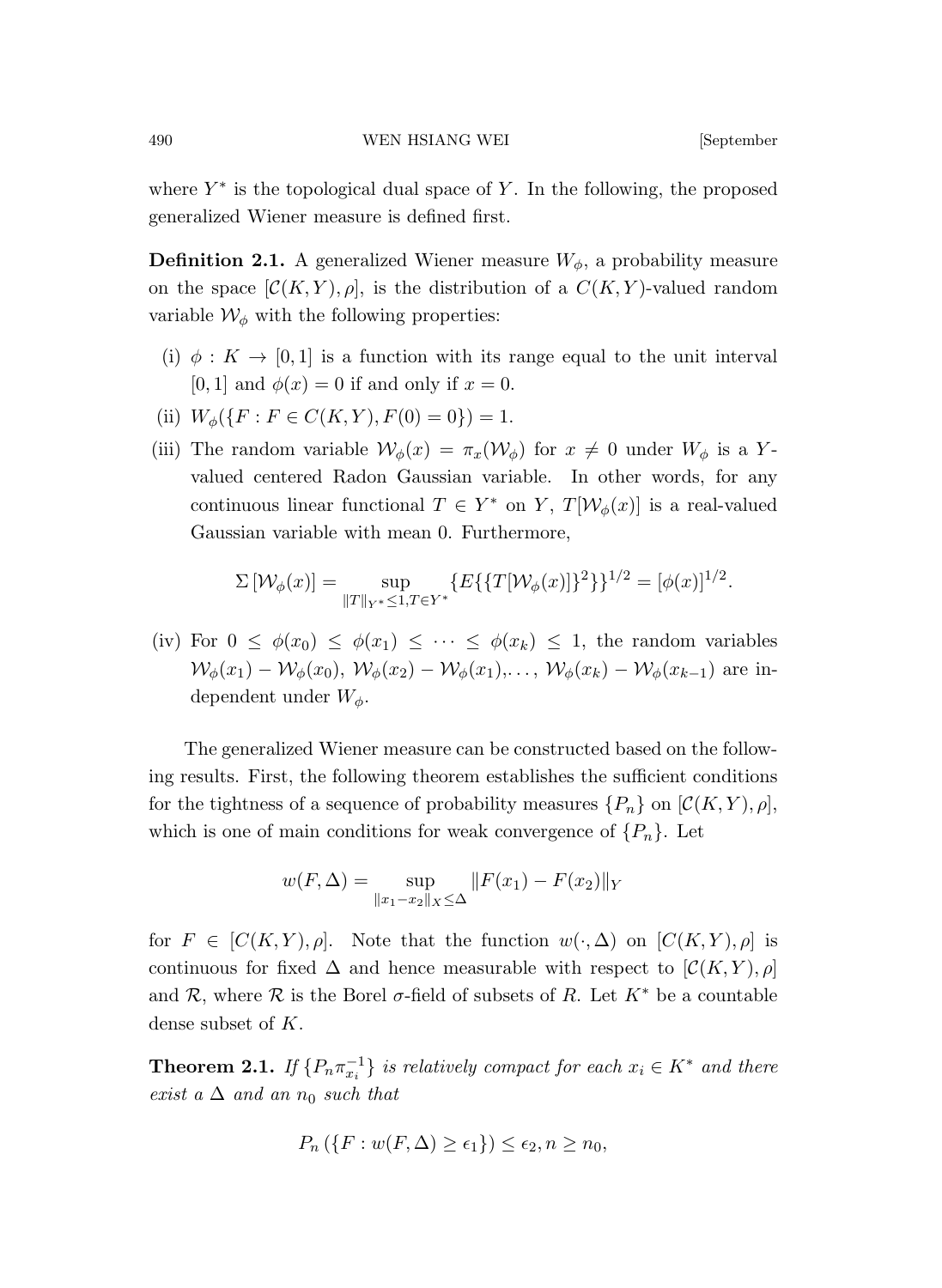*for every positive*  $\epsilon_1$  *and*  $\epsilon_2$ *, then the sequence of probability measures*  $\{P_n\}$ *on the metric space*  $[\mathcal{C}(K, Y), \rho]$  *is tight.* 

The following two theorems give the sufficient conditions for weak convergence of the sequence of probability measures  $\{P_n\}$  and the convergence of a sequence of  $C(K, Y)$ -valued random variables  $\mathcal{F}_n$  in distribution to a  $C(K, Y)$ -valued random variable F. The notation  $\Rightarrow$  denotes weak convergence or convergence in distribution.

**Theorem 2.2.** *If*  $P_n$  *is tight and*  $P_n \pi_{x_1 \cdots x_k}^{-1} \Rightarrow Q_{x_1 \cdots x_k}$  *for all*  $x_1, \ldots, x_k$  *in* K, then there exists a probability measure P on the space  $[\mathcal{C}(K, Y), \rho]$  with  $P \pi_{x_1 \cdots x_k}^{-1} = Q_{x_1 \cdots x_k}$  such that the sequence of probability measures  $\{P_n\}$  on  $[\mathcal{C}(K,Y), \rho]$  *converges weakly to P, where*  $Q_{x_1 \cdots x_k}$  *is a probability measure on*  $(Y^k, \mathcal{Y}^k)$ *.* 

As P is known, a direct result based on Theorem 2.2 is given below. Note that weak convergence of the finite dimensional distributions of  $\{P_n\}$ to a probability measure P in a set holds if  $P_n \pi_{x_1 \cdots x_k}^{-1} \Rightarrow P \pi_{x_1 \cdots x_k}^{-1}$  for all  $x_1, \ldots, x_k$  in the set.

**Corollary 2.1.** Let  $\{P_n\}$  and P be probability measures on the space  $[\mathcal{C}(K, Y), \rho]$ . If  $\{P_n\}$  is tight and weak convergence of the finite dimensional *distributions of*  $\{P_n\}$  *to* P *in* K *holds, then*  $\{P_n\}$  *converges weakly to* P.

The convergence of a sequence of  $C(K, Y)$ -valued random variables  $\mathcal{F}_n$ in distribution to a  $C(K, Y)$ -valued random variable F can be established based on the above theorems. Let the random vector

$$
\pi_{x_1\cdots x_k}(\mathcal{F})=[\mathcal{F}(x_1),\ldots,\mathcal{F}(x_k)],
$$

where  $\mathcal{F}(x_i)$  is the random variable with the value equal to the projection of  $\mathcal F$  at  $x_i$  and at every sample point.

Theorem 2.3. *If*

$$
\lim_{\Delta \to 0} \limsup_{n \to \infty} P[w(\mathcal{F}_n, \Delta) \ge \epsilon] = 0,
$$

 $for~each~positive~\epsilon~and~\{\pi_{x_1\cdots x_k}(\mathcal{F}_n)\}$  *converges in distribution to*  $\mathcal{G}_{x_1\cdots x_k}$  for *all*  $x_1, \ldots, x_k$  *in* K*, then there exists a*  $C(K, Y)$ *-valued random variable* F with the distribution of  $\pi_{x_1\cdots x_k}(\mathcal{F})$  equal to the one of the Y<sup>k</sup>-valued random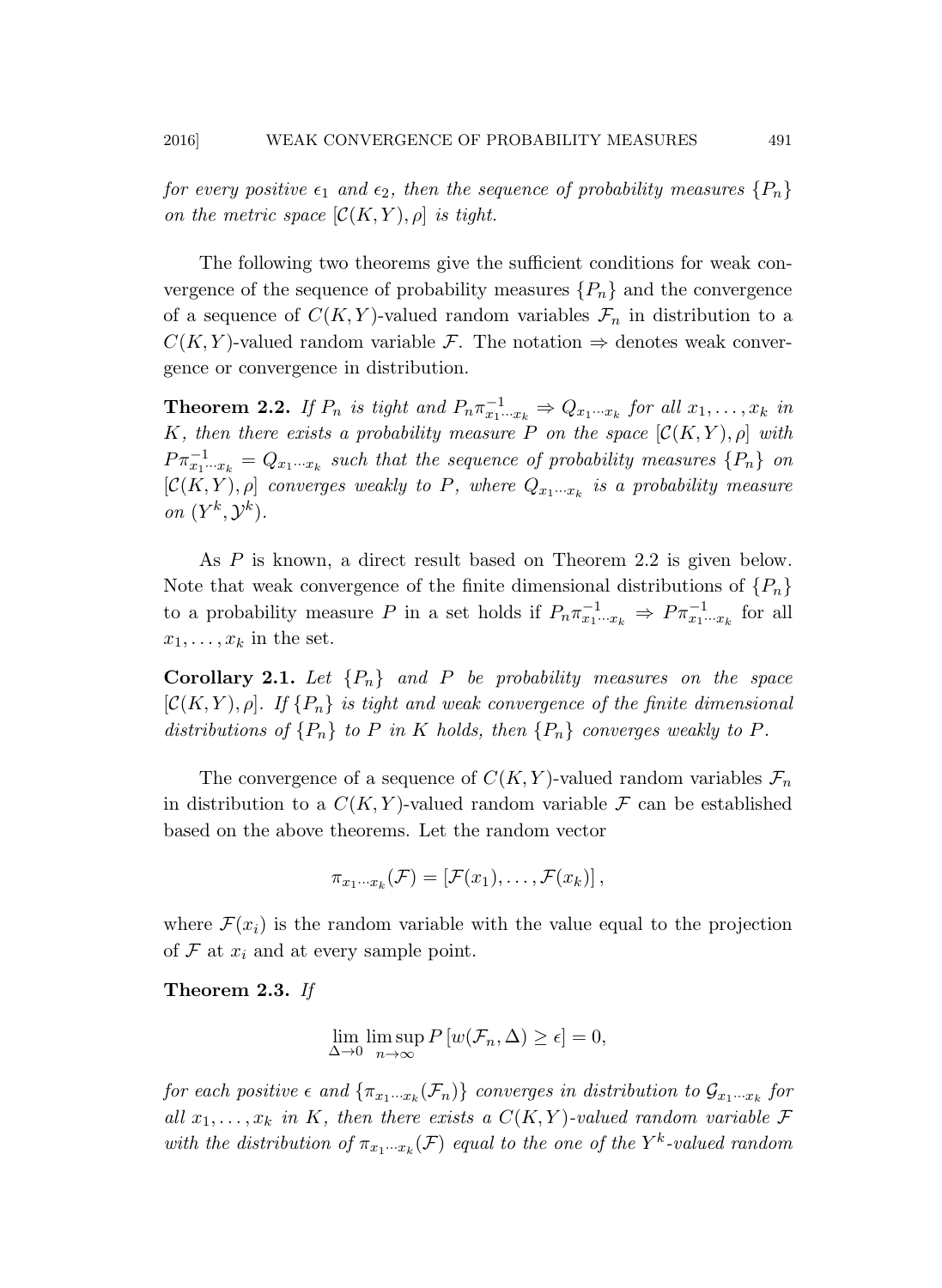*variable*  $\mathcal{G}_{x_1 \cdots x_k}$  such that the sequence of  $C(K, Y)$ -valued random variables  ${F_n}$  *converges in distribution to the*  $C(K, Y)$ *-valued random variable* F.

**Proof.** Let  $P_{\mathcal{F}_n}$  be the distribution of  $\mathcal{F}_n$ . By the equation and Theorem 2.1 then,  $\{P_{\mathcal{F}_n}\}\$ is tight. By the convergence of  $\{\pi_{x_1\cdots x_k}(\mathcal{F}_n)\}\$ in distribution to  $\mathcal{G}_{x_1\cdots x_k}$  for all  $x_1,\ldots,x_k$  in K and tightness of  $\{P_{\mathcal{F}_n}\}\)$ , the result follows by Theorem 2.2.  $\Box$ 

The equation in the above theorem, the counterpart of the one given in Theorem 2.1, is the key for the tightness of the corresponding sequence of probability measures. The following corollary, a direct result by Theorem 2.3, is a generalization of Theorem 7.5 of [\[4](#page-33-0)]. Note that the convergence of the finite dimensional distributions of  $\mathcal{F}_n$  to  $\mathcal{F}$  in K holds if  $\{\pi_{x_1\cdots x_k}(\mathcal{F}_n)\}\$ converges in distribution to  $\pi_{x_1\cdots x_k}(\mathcal{F})$  for all  $x_1,\ldots,x_k$  in K.

**Corollary 2.2.** Let  $\{\mathcal{F}_n\}$  and  $\mathcal{F}$  be  $C(K, Y)$ -valued random variables. If

$$
\lim_{\Delta \to 0} \limsup_{n \to \infty} P[w(\mathcal{F}_n, \Delta) \ge \epsilon] = 0,
$$

 $for each positive  $\epsilon$  and the convergence of the finite dimensional distributions$ *of*  $\mathcal{F}_n$  *to*  $\mathcal{F}$  *in*  $K$  *holds, then*  $\{\mathcal{F}_n\}$  *converges in distribution to*  $\mathcal{F}$ *.* 

Based on the above results, a sequence of random variables can be constructed and its limiting distribution is the generalized Wiener measure. Consider a  $C(K, Y)$ -valued random variable  $\mathcal{F}_n$  defined by

$$
\mathcal{F}_n(x, w) = \frac{S_{\lfloor n\phi(x) \rfloor}(w)}{\sqrt{n}} + \frac{c_n(x)\xi_{\lfloor n\phi(x) \rfloor + 1}(w)}{\sqrt{n}},
$$

for  $w \in \Omega$ , where  $\phi$  is the function given in (i) of Definition 2.1 and assumed to be continuous,  $c_n(x) = n\phi(x) - \lfloor n\phi(x) \rfloor$ ,  $S_{\lfloor n\phi(x) \rfloor} = \sum_{i=1}^{\lfloor n\phi(x) \rfloor} \xi_i$ ,  $S_0 = 0$ ,  $\xi_i$  are independent copies of a Y-valued random variables  $\xi$ , and  $\lfloor \cdot \rfloor$  is the Gauss's floor function. Given the conditions related to the size of the net for K, the existence of the generalized Wiener measure can be proved and the generalization of Donsker's theorem can be obtained, as indicated by the following theorem. One difference between (a) and (b) of the theorem is the assumptions imposed on  $\xi$ , one being centered Radon Gaussian and the other satisfying the central limit theorem (CLT), i.e.,  $\sum_{i=1}^{n} \xi_i/n^{1/2}$  converging weakly in the Banach space  $Y$  (see [\[10\]](#page-34-4), Chapter 10). Since the proof of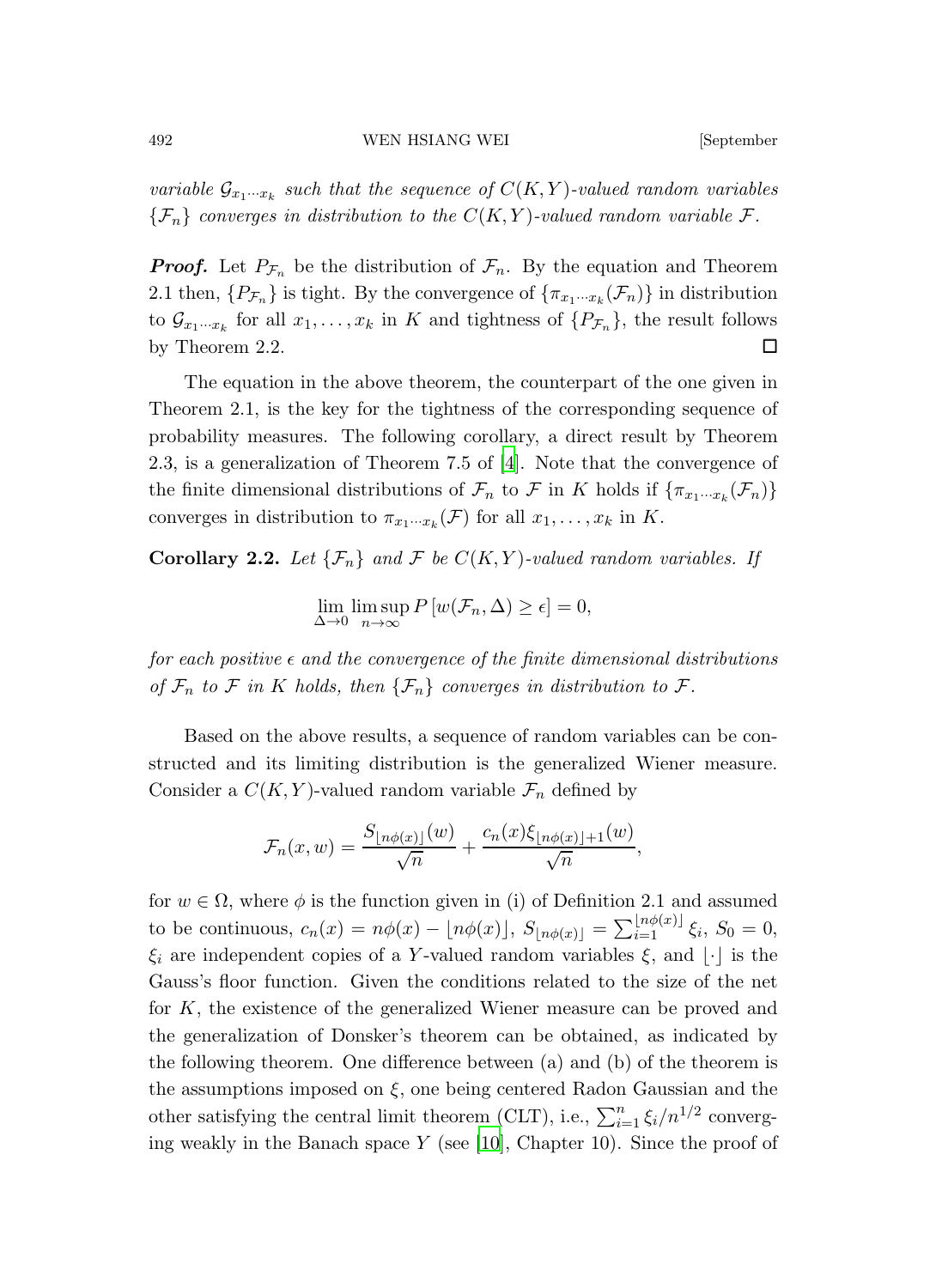(b) is analogous to the one of (a), the proof is delegated to the supplementary materials.

**Theorem 2.4.** Let the function  $\phi$  satisfy the Lipschitz condition, i.e., there *exists a constant* L *such that*  $|\phi(x_1) - \phi(x_2)| \leq L ||x_1 - x_2||$  *for*  $x_1, x_2 \in K$ *.* 

- (a) *Suppose that* Y *is a cotype* 2 *Banach space* (*see* [\[10](#page-34-4), Chap. 9]) *and*  $\xi$  *is a centered Radon Gaussian variable with*  $\Sigma(\xi) = 1$ *. If there exists a positive number*  $\delta$  *such that for a*  $\Delta$ *-net for*  $K$ *,*  $\Delta < \delta$ *, the number of points in the net, v, satisfies the inequality*  $v \leq h(\Delta^{-1})\Delta^{-1}$ , *then there exists a probability measure*  $W_{\phi}$  *on the metric space*  $[\mathcal{C}(K, Y), \rho]$  *as given in Definition* 2.1, where h *is an increasing function*,  $h(n) = o[n^{-1} \exp(an)]$ *for any positive number*  $a > 0$ *, and where n is a positive number.*
- (b) *Suppose that the symmetric*  $\xi$  *satisfies*  $\sum_{i=1}^{n} \xi_i / \sqrt{n} \Rightarrow W$ , *i.e.*,  $\xi$  *satisfying CLT, where* W *is a* Y *-valued centered Radon Gaussian variable with*  $\Sigma(\mathcal{W}) = 1$ . If there exists a positive number  $\delta$  and a positive number C *such that for a*  $\Delta$ *-net for*  $K, \Delta < \delta$ *, the number of points in the net, v, satisfies the inequality*  $v \leq C\Delta^{-1}$ , then the sequence of  $C(K, Y)$ -valued *random variables*  $\{\mathcal{F}_n\}$  *converges in distribution to the random variable*  $\mathcal{W}_\phi$ .

# 3. Weak Convergence of Probability Measures on Metric Spaces of Cadlag Operators

The results in Section 2 are mainly for continuous random operators. However, the space  $[C(K, Y), \rho]$  might not be suitable for Poisson-type random operators, i.e, the cadlag random operators. The generalizations of several results given in Section 12, Section 13 and Section 16 of [\[4\]](#page-33-0) and [\[11](#page-34-5)] are given in this section and supplementary materials. In Section 3.1 and Section 3.2, the cadlag operators on compact domains are of interest, while the ones on an unbounded domain are considered in the supplementary materials. In Section 3.1, the generalized Poisson measure is defined and a sequence of random variables is constructed and proved to converge in distribution to an operator-valued random variable having the generalized Poisson measure as its distribution. In Section 3.2, a metric playing the role analogous to the Skorohod metric on  $D[0, 1]$  is defined and the associated space of cadlag operators is proved to be Polish. Then, the sufficient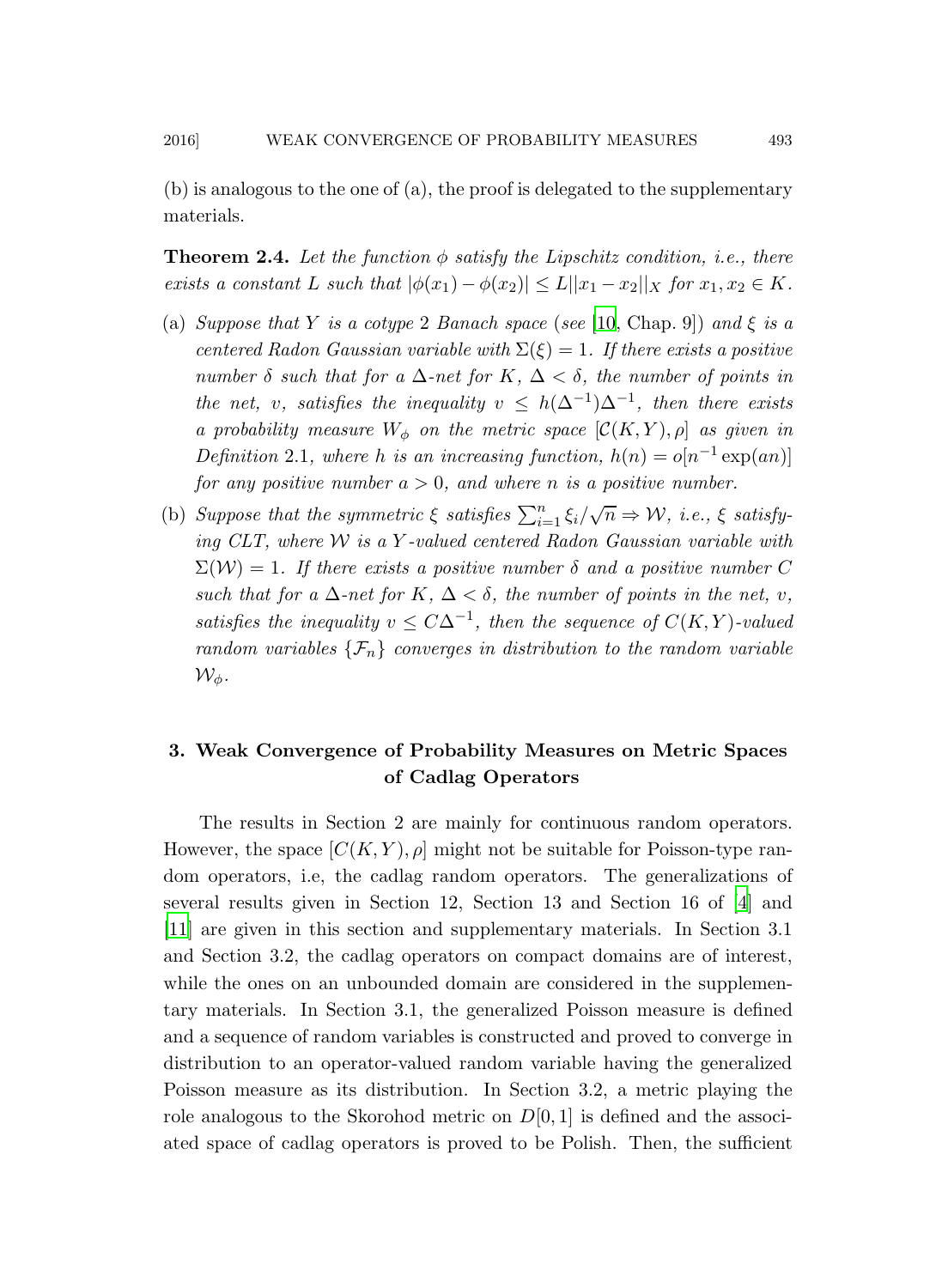conditions for the tightness of a sequence of probability measures and weak convergence of the sequence of probability measures are established. Moreover, the results given in Section 3.2 are extended to cadlag operators on the unbounded domain in the supplementary materials. The relation  $\lt$  in the subset S of X is defined by  $x_1 < x_2$  provided that  $||x_1||_X < ||x_2||_X$ . Note that the relation is a linear order in terms of the equivalence class  $[c] = \{x : ||x||_X = c, x \in S\}$ , where  $c \in R$  and the equivalence relation is the equality of the normed values. In this section, the relation is used for the elements of the subsets of  $X$ . The cadlag operator of interest is defined first.

**Definition 3.1.** Let S be a bounded subset of X and there exist elements  $x$ and  $\overline{x}$  in S such that  $||\underline{x}||_X = \inf_{x \in S} ||x||_X$  and  $||\overline{x}||_X = \sup_{x \in S} ||x||_X$ . The cadlag Y-valued operator defined on  $S$  has the following properties:

(i) The right-hand limit at any  $x_0$  in  $S \cap \{x : ||x||_X = ||\overline{x}||_X\}^c$  exists and is equal to  $F(x_0)$ , i.e., for every  $\epsilon > 0$  there is a  $\delta > 0$  such that  $\|F(x) F(x_0)$ <sub>x</sub>  $\lt \epsilon$  for  $x \in S$ ,  $x > x_0$ , and  $||x - x_0||$ <sub>x</sub>  $\lt \delta$ . The notation is defined by

$$
F(x_0) = F(x_0^+) = \lim_{x \to x_0, x > x_0} F(x).
$$

(ii) The left-hand limit at any  $x_0$  in  $S \cap \{x : ||x||_X = ||\underline{x}||_X\}^c$  exists, i.e., for every  $\epsilon > 0$  there is a  $\delta > 0$  and a  $y_0 \in Y$  such that  $||F(x) - y_0||_Y < \epsilon$  for  $x \in S$ ,  $x < x_0$ , and  $||x - x_0||_X < \delta$ . The notation is defined by

$$
y_0 = F(x_0^-) = \lim_{x \to x_0, x < x_0} F(x).
$$

The above Y -valued operator is right-continuous and has left-hand limit on S. The sum  $F_1 + F_2$  of two cadlag operators  $F_1$  and  $F_2$  on S is

$$
(F_1 + F_2)(x) = F_1(x) + F_2(x)
$$

and the scalar product  $\alpha F$  of the cadlag operator F on S is

$$
(\alpha F)(x) = \alpha F(x)
$$

for  $x \in S$ , where  $\alpha \in R$ .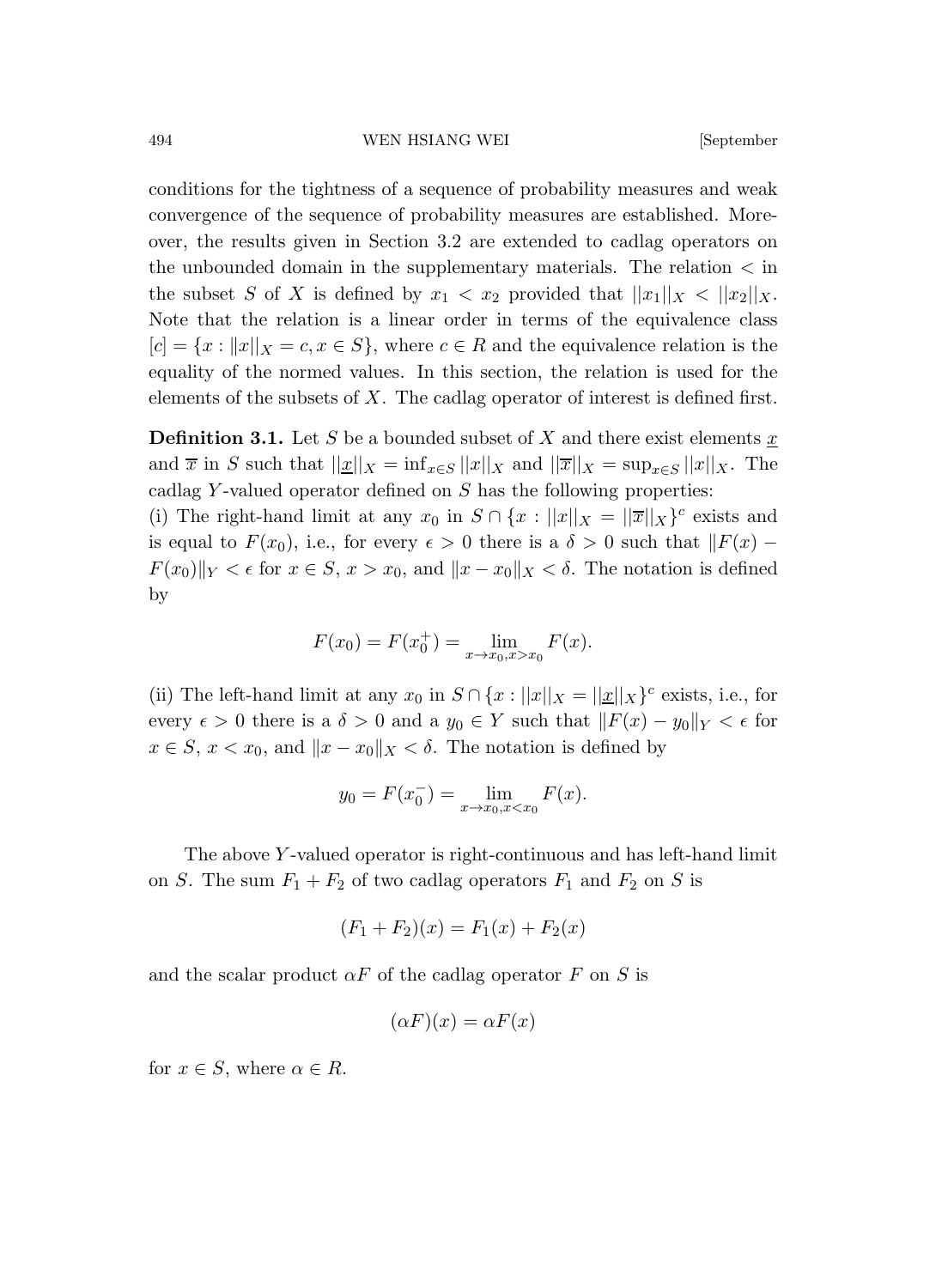#### 3.1. Generalized Poisson measure

The compact set  $\tilde{K}_1 \subset X$  of interest in this and next subsections has the following property:  $\tilde{K}_1 \neq \{0\}$ ,  $\{x : x = cx_0/||x_0||_X, 0 \le c \le 1\} \subset \tilde{K}_1$  for any  $x_0 \neq 0$  in  $\tilde{K}_1$ , and  $0 < ||x_0||_X \leq 1$ . The equivalence classes of interest are  $[c] = \{x : ||x||_X = c, x \in \tilde{K}_1\}$ , where  $0 \le c \le 1$ .

In the following, the space of the cadlag Y-valued operators is introduced. Then, both the Skorohod metric imposed on the space and the generalized Poisson measure can be defined on the associated measure space.

**Definition 3.2.** Let  $D(\tilde{K}_1, Y)$  be the space (or set) of the cadlag Y-valued operators defined on  $\tilde{K}_1$  with the following properties:

- (i) F is bounded, i.e.,  $||F||_{sup} = \sup_{x \in \tilde{K}_1} ||F(x)||_Y < \infty$  for  $F \in D(\tilde{K}_1, Y)$ .
- (ii)  $\{F(x): ||x||_X = 1, x \in \tilde{K}_1\}$  is totally bounded for  $F \in D(\tilde{K}_1, Y)$ .

Denote

$$
w_1(F, \tilde{S}_1) = \sup_{x, x^* \in \tilde{S}_1} ||F(x) - F(x^*)||_Y,
$$

where  $\tilde{S}_1$  is any subset of  $\tilde{K}_1$ . In addition, let

$$
w_1'(F,\Delta) = \inf_{\{s_i\}} \max_i w_1 \{F, [s_{i-1}, s_i)\},\,
$$

and

$$
w_1'(F, \Delta, x) = \inf_{\{s_i\}} \max_i w_1 \{F, [s_{i-1}, s_i)_x\},
$$

where  $\{s_i\}$ , called  $\Delta$ -sparse, is any sequence satisfying  $0 = s_0 < s_1 < \cdots <$  $s_k = 1$  and  $\min_{1 \leq i \leq k} (s_i - s_{i-1}) > \Delta$ ,  $[a, b] = \{x : a \leq ||x||_X < b, x \in \tilde{K}_1\},$  $[a, b)_x = \{cx/||x||_X : a \leq c < b\}$  for  $x \in \tilde{K}_1$ , and  $0 \leq a < b \leq 1$ . Hereafter the interval notation implicitly corresponds to the one in  $X$  and the interval of real numbers will be described explicitly.

In the following, the Skorohod metric for the cadlag random operators is defined first. The Poisson convergence, the generalized Poisson measure, as weak convergence of a sequence of probability measures, is given then.

**Definition 3.3.** Denote  $\Lambda_1$  as a class of functions  $\lambda$  defined on  $\tilde{K}_1$  with the following properties: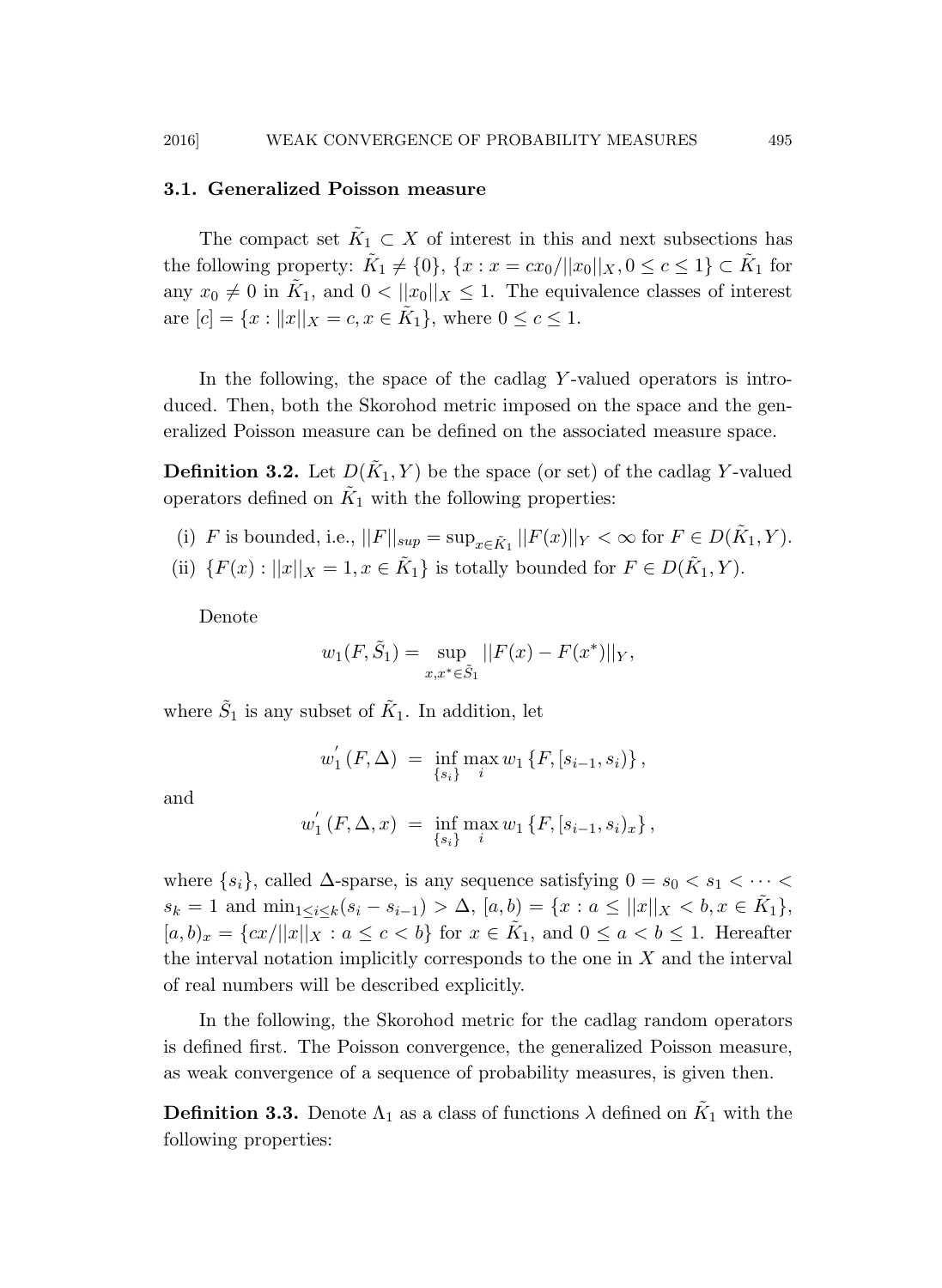- (i)  $\lambda : \tilde{K}_1 \to \tilde{K}_1$  mapping  $[0,1]_x$  onto  $[0,1]_x$  for  $x \in \tilde{K}_1$ , is a strictly increasing function in terms of paths, i.e.,  $\lambda(x_1) > \lambda(x_2)$  if  $x_1 > x_2, x_1, x_2 \in$  $[0, 1]_x$ , and a continuous function.
- (ii)  $\lambda$  has an inverse  $\lambda^{-1}$ .
- (iii)  $\lambda(x) = x$  as  $||x||_X = 1$ . The Skorohod function on  $D(\tilde{K}_1, Y) \times D(\tilde{K}_1, Y)$  corresponding to the class  $\Lambda_1$  is defined by

$$
d_1(F_1, F_2) = \inf_{\lambda \in \Lambda_1} \max \left( \| \lambda - I \|_{sup}, \| F_1 - F_2 \lambda \|_{sup} \right)
$$

for  $F_1, F_2 \in D(\tilde{K}_1, Y)$ , where I is the identity map,

$$
\|\lambda - I\|_{sup} = \sup_{x \in \tilde{K}_1} \|\lambda(x) - x\|_X,
$$

and  $F_2\lambda$  is the composition of the operator  $F_2$  and the function  $\lambda$ .

The metric  $\rho$  corresponding to the norm is defined by  $\rho(F_1, F_2) = ||F_1 ||F_2||_{sup} = \sup_{x \in K} ||F_1(x) - F_2(x)||_Y$  on the space  $C(K, Y)$ , where  $F_1, F_2 \in$  $C(K, Y)$ . However, the Skorohod metric can not be induced by the norm on the space  $D(\tilde{K}_1, Y)$ . Note that  $[D(\tilde{K}_1, Y), d_1]$  being a metric space and the measurability of the projection operator  $\pi_{x_1...x_k}$ , given and proved in Section 5, are required to define the generalized Poisson measure, where  $x_1, \ldots, x_k \in$  $\tilde{K}_1$ . Let  $[\mathcal{D}(\tilde{K}_1, Y), d_1]$  be the Borel  $\sigma$ -field of subsets of  $[D(\tilde{K}_1, Y), d_1]$ .

**Definition 3.4.** A generalized Poisson measure  $P_{\phi,\alpha}$ , a probability measure on the metric space  $\{[D(\tilde{K}_1, Y), d_1], [D(\tilde{K}_1, Y), d_1]\},$  is the distribution of a  $D(\tilde{K}_1, Y)$ -valued random variable  $\mathcal F$  with the following properties:

- (i)  $\phi$  :  $\tilde{K}_1 \rightarrow [0,1]$  is a function with its range equal to the unit interval [0, 1] of real numbers and  $\phi(x) = 0$  if and only if  $x = 0$ .
- (ii)  $P_{\phi,\alpha}(\lbrace F : F \in [D(\tilde{K}_1,Y),d_1], F(0) = 0 \rbrace) = 1.$
- (iii) The random variable  $\mathcal{F}(x) = \pi_x(\mathcal{F})$  for  $x \neq 0$  under  $P_{\phi,\alpha}$  is a Y-valued Poisson variable with mean  $\alpha\phi(x)$ , i.e.,

$$
P_{\phi,\alpha}\left(\left\{F: F \in D(\tilde{K}_1, Y), F(x) \in A_i\right\}\right) = e^{-\alpha\phi(x)} \frac{[\alpha\phi(x)]^i}{i!}, i = 0, 1, 2, \dots,
$$
  
and  

$$
P_{\phi,\alpha}\left(\left\{F: F \in D(\tilde{K}_1, Y), F(x) \in A_i^*\right\}\right) = 0,
$$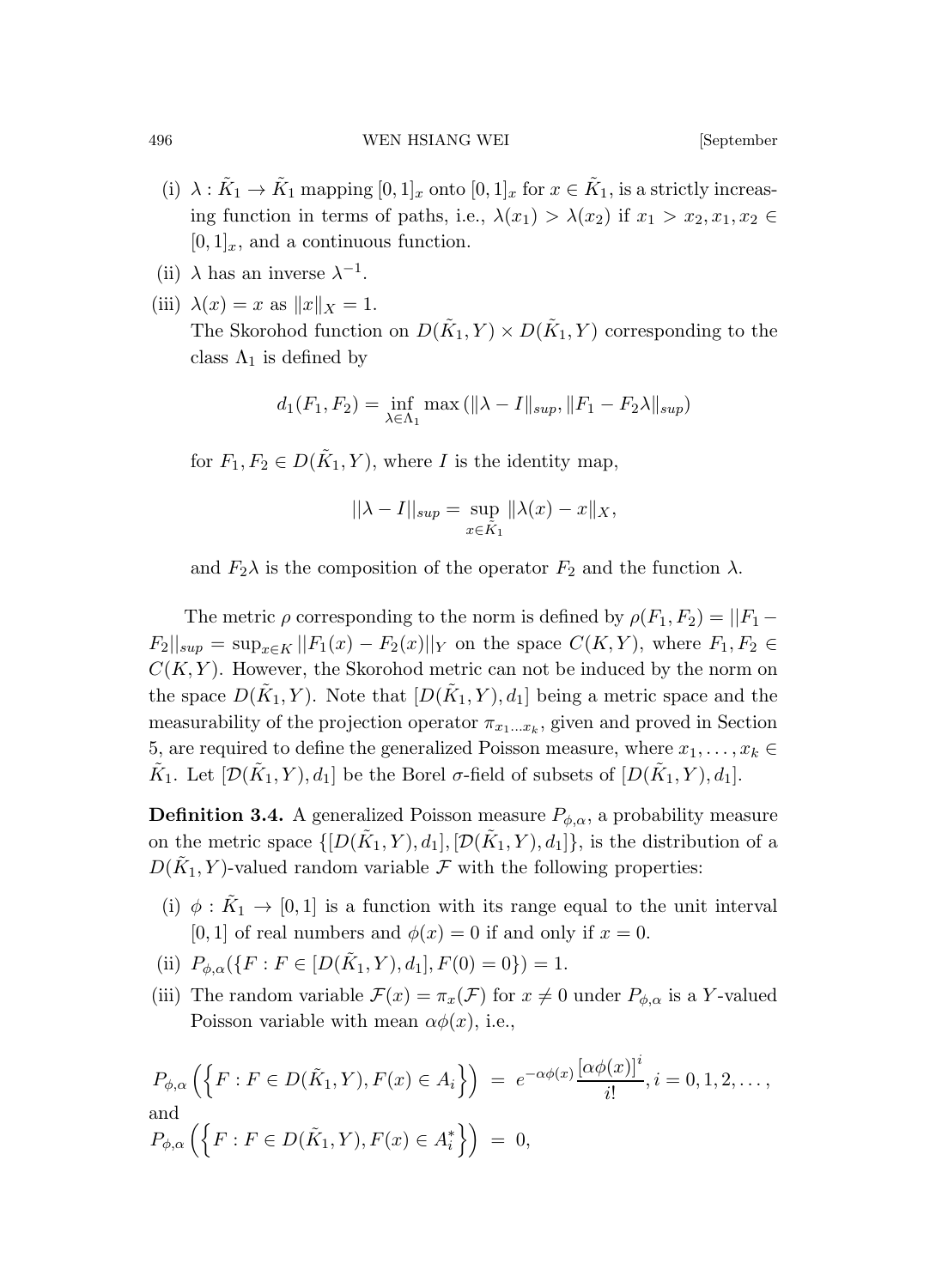where  $A_i = \{z : ||z||_Y = i, z \in Y\}$  and  $A_i^* \in \mathcal{Y}$  is any proper measurable subset of  $A_i$ .

(iv) For  $0 \leq \phi(x_0) \leq \phi(x_1) \leq \cdots \leq \phi(x_k) \leq 1$ , the random variables  $\mathcal{F}(x_1) - \mathcal{F}(x_0), \mathcal{F}(x_2) - \mathcal{F}(x_1), \ldots, \mathcal{F}(x_k) - \mathcal{F}(x_{k-1})$  are independent under  $P_{\phi,\alpha}$ .

As  $Y = R$ ,  $\tilde{K}_1 = [0, 1]$ , and  $\phi(x) = x$ , the generalized Poisson measure is the Poisson measure on the real-valued Poisson process. The generalized Poisson measure depends on one more "parameter"  $\phi$  than the Poisson measure. Since the set  $A_i$  might have multiple sample points, there may exist two different probability measures satisfying the first equation given in condition (iii), but may assign different probabilities corresponding to the subsets of  $A_i$ . The possibility can be excluded by the second equation in condition (iii).

The proof of next theorem is analogous to Theorem 12.6 of [\[4\]](#page-33-0). By imbedding a set with probability one in  $Y^{\infty} = Y \times Y \times \cdots$  endowed with a certain metric topology and using the Portmanteau theorem (see [\[4\]](#page-33-0), Theorem 2.1), the result of weak convergence can be obtained then. Let  $\tilde{K}_{1c}$  be a countable dense set of  $\tilde{K}_1$ .

**Theorem 3.1.** *If there exists a set*  $E \in [\mathcal{D}(\tilde{K}_1, Y), d_1]$  *satisfying that*  $P(E)$  =  $P_n(E) = 1$ ,  $F_n(x) \longrightarrow_{\infty} F(x)$  for all x in  $\tilde{K}_{1c}$  implies  $F_n \longrightarrow_{\infty} F$  in the Skoro*hod topology for*  $F, F_n \in E$ *, and weak convergence of the finite dimensional* distributions of  $\{P_n\}$  to P in  $\tilde{K}_{1c}$  holds, then the sequence of probability *measures*  ${P_n}$  *converges weakly to the probability measure*  $P$ *.* 

**Proof.** The metric in  $Y^{\infty}$  is defined by

$$
\rho(y_1^{\infty}, y_2^{\infty}) = \sum_{i=1}^{\infty} \frac{a^{-i} \rho^*(y_{1i}, y_{2i})}{b + \rho^*(y_{1i}, y_{2i})},
$$

for  $y_1^{\infty} = (y_{11}, y_{12}, \ldots), y_2^{\infty} = (y_{21}, y_{22}, \ldots)$  in  $Y^{\infty}$ , where  $a > 1$ ,  $b > 0$ , and  $\rho^*(y_{1i}, y_{2i}) = ||y_{1i} - y_{2i}||_Y$ . Let  $\tilde{K}_{1c} = \{x_i : i = 1, 2, ...\}$  and  $\pi$ :  $D(\tilde{K}_1, Y) \to Y^{\infty}$  defined by  $\pi(F) = [F(x_1), F(x_2), \ldots]$  and  $\pi_k : Y^{\infty} \to Y^k$ by  $\pi_k(y_1^{\infty}) = (y_{11}, y_{12}, \dots, y_{1k}).$ 

Next is to prove the measurability of  $\pi$  which can imbed the set of  $D(\tilde{K}_1, Y)$  into  $Y^{\infty}$ . Since Y is a Polish space,  $Y^{\infty}$  is second-countable and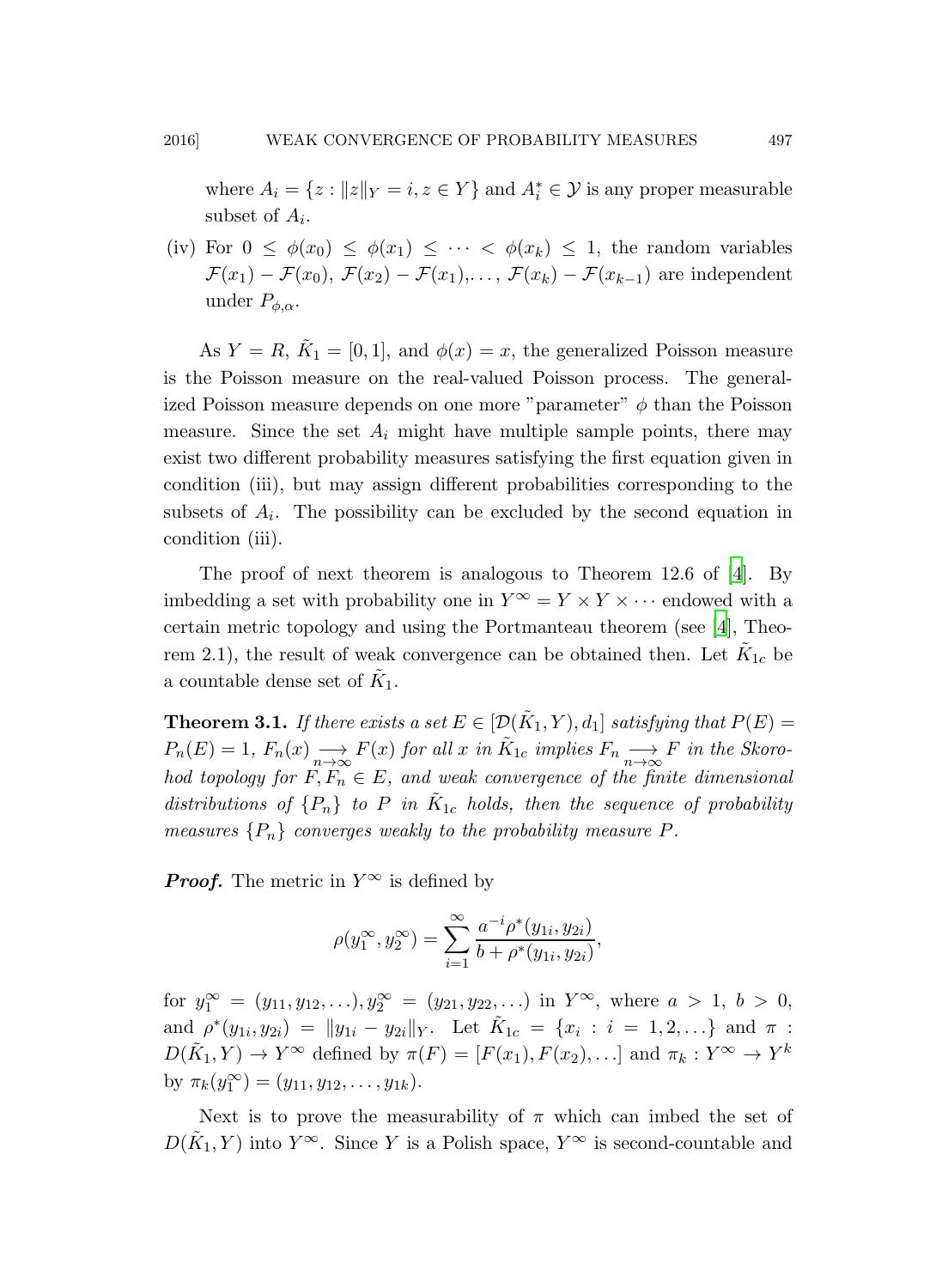hence separable by Theorem 30.2 of [\[12](#page-34-6)]. Further, because  $\rho(y_n, z) \longrightarrow_{n \to \infty} 0$ implies  $\rho^*(y_{ni}, z_i) \longrightarrow 0$ ,  $\pi_k$  is continuous and hence Borel measurable. Let the ball (Borel)  $\sigma$ -field of subsets of  $Y^{\infty}$  be  $\mathcal{Y}^{\infty}$  and let the class of finitedimensional sets i.e., the sets of the form  $\pi_k^{-1}$  $\mathcal{L}_k^{-1}(S), S \subset \mathcal{Y}^k$ , be  $\mathcal{Y}_f^{\infty}$ . Since  $\pi_k$ is Borel measurable,  $\mathcal{Y}^{\infty}_f \subset \mathcal{Y}^{\infty}$ . Note that  $\mathcal{Y}^{\infty}_f$  is a  $\pi$  system and there exist open subsets in  $\mathcal{Y}_f^{\infty}$  satisfying

$$
N(y_1^{\infty}, r^*, k) = \{y_2^{\infty} : ||y_{2i} - y_{1i}||_Y < r^*, i = 1, ..., k, y_2^{\infty} \in Y^{\infty}\} \subset B(y_1^{\infty}, r),
$$

i.e.,  $\{N(y_1^{\infty}, r^*, k)\}\$ being a base for the topology of  $Y^{\infty}$ , where  $y_1^{\infty}$  is any element in  $Y^{\infty}$ ,  $r > 0$ , and  $r^* < b[(a-1)r - a^{-k}]$  by choosing some value of k. Therefore,  $\mathcal{Y}_f^{\infty}$  generates the Borel  $\sigma$ -field  $\mathcal{Y}^{\infty}$  and is a separating class of  $\mathcal{Y}^{\infty}$  (see [\[4](#page-33-0)], p. 9). This gives that  $\pi$  is Borel measurable owing to  $\pi^{-1}[\pi_k^{-1}]$  $\overline{k}^{-1}(S)$ ] =  $\pi_{x_1...x_k}^{-1}(S)$ .

Finally, because for each  $y_1^{\infty}$  and  $r$ ,  $N(y_1^{\infty}, r^*, k) \subset B(y_1^{\infty}, r)$ ,  $Y^{\infty}$  is separable, and the class of boundaries of  $N(y_1^{\infty}, r^*, k)$ ,  $r^* < b[(a-1)r - a^{-k}]$ , contains uncountably many disjoint sets,  $\mathcal{Y}_f^{\infty}$  is a convergence-determining class (see [\[4](#page-33-0)], p. 18) of  $\mathcal{Y}^{\infty}$  by Theorem 2.4 of [4]. Thus, since weak convergence of the finite dimensional distributions of  $\{P_n\}$  to P in  $\tilde{K}_{1c}$  holds,  $P_n \pi^{-1} \Rightarrow P \pi^{-1}$  by the fact that  $\mathcal{Y}^{\infty}_f$  is both the separating and convergencedetermining class of  $\mathcal{Y}^{\infty}$ . The proof then follows along with the lines given in the second paragraph of the proof of Theorem 12.6 of [\[4\]](#page-33-0) by replacing  $R^{\infty}$ with  $Y^{\infty}$  and  $(D, \mathcal{D})$  with  $\{[D(\tilde{K}_1, Y), d_1], [\mathcal{D}(\tilde{K}_1, Y), d_1]\}.$ 

Note that the conditions  $P(E) = P_n(E) = 1$  and pointwise convergence implying convergence in the Skorohod topology play the similar role to the tightness of  $\{P_n\}$ . For a real-valued Poisson process, it is a limit of a sequence of random functions based on the sum of Bernoulli random variables (see [\[4\]](#page-33-0), Example 12.3). Analogous result follows for a sequence of random operators defined as follows. For each  $n, x \in \tilde{K}_1$ , and  $w \in \Omega$ ,

$$
\mathcal{F}_n(x,w) = \sum_{j \leq \lfloor n\phi(x) \rfloor} \xi_{nj}(w)
$$

as  $x \notin [1]$  and

$$
\mathcal{F}_n(x,w) = \sum_{j \leq (n-1)} \xi_{nj}(w),
$$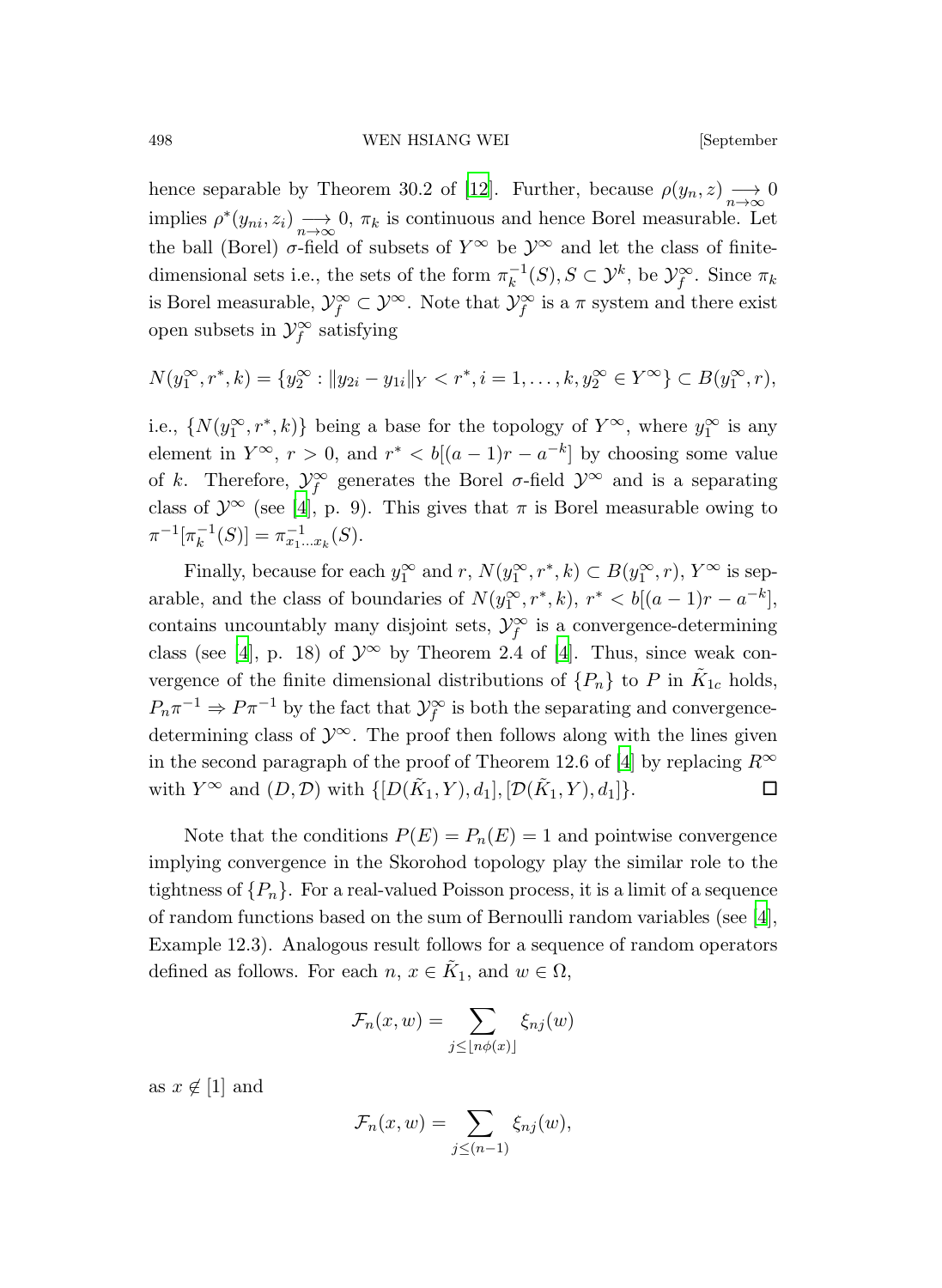as  $x \in [1]$ , where  $\xi_{ni}, j = 1, 2, \ldots$ , are independent copies of a Y-valued Bernoulli random variables  $\xi$  taking values y and 0 with probabilities  $\alpha/n$ and  $1 - \alpha/n$ , respectively,  $\phi(x) = ||x||_X$ , and where  $||y||_Y = 1$ . Let  $z_i =$  $iy, i = 0, 1, \ldots$  Note that the sample paths  $F_n$  of  $\mathcal{F}_n$  take values on  $z_i$ . The following corollary indicates the convergence of the sequence of random operators in distribution to the random element with the generalized Poisson measure as its distribution.

**Corollary 3.1.** Let  $\mathcal{F}$  be the  $D(\tilde{K}_1, Y)$ -valued random variable having the *following properties:*

- (i) *The distribution of* F *is the generalized Poisson measure given in Definition* 3.4 *with*  $\phi(x) = ||x||_X$  *and*  $A_i$  *consisting of only one point*  $z_i$ *.*
- (ii) *The sample paths of* F *are nondecreasing operators which take values on* z<sup>i</sup> *, take the same value at the points in the same equivalence class, and the jumps at the points of discontinuity are equal to* 1*, i.e., for*  $w \in \Omega, \ \mathcal{F}(x_1, w) = z_i, \mathcal{F}(x_2, w) = z_j, i \leq j, \ \mathcal{F}(x, w) = \mathcal{F}(x^*, w),$ *and*  $\|\mathcal{F}(x_d, w)\|_Y - \|\mathcal{F}(x_d)$  $\int_{d}^{T}$ , w)|| $Y = 1$  *provided that*  $||x_1||_X \leq ||x_2||_X$ ,  $||x||_X = ||x^*||_X$ , and  $\mathcal{F}(\cdot, w)$  *is discontinuous at*  $x_d$ .
- (iii)

$$
P(\mathcal{F}(x) - \mathcal{F}(x^-) \neq 0, x \in [1]) = 0.
$$

*Then,*  $\{\mathcal{F}_n\}$  *converges in distribution to*  $\mathcal{F}$ *.* 

**Proof.** Let  $E \in [\mathcal{D}(\tilde{K}_1, Y), d_1]$  and any F in E be a nondecreasing cadlag operator, have jumps of exactly 1 at its points of discontinuity, only take values on the set  $\{z_i\}$  and take the same value at the points in the equivalence class,  $F(0) = 0$ , and have no jump at [1]. Since all sample paths of  $\mathcal{F}_n$  are in the set E and F has properties (i), (ii), and (iii), the condition  $P(E)$  =  $P_n(E) = 1$  in Theorem 3.1 holds. The point convergence for  $F \in E$  implying the convergence in the Skorohod topology is proved as follows. Suppose that  $F_n(x) \longrightarrow_{n \to \infty} F(x)$  for  $x \in \tilde{K}_{1c}$  and  $F_n, F \in E$ . Since there are at most finitely many equivalence classes at which the jumps  $||F(x) - F(x^-)||_Y$  exceed a given positive number by the equation  $\lim_{\Delta\to 0} w_1$  $f_1(F, \Delta) = 0$  and the jump is 1, F has only finitely many discontinuity classes  $[t_1], \ldots, [t_k]$  (see Remark 5.1 in Section 5.1). Let  $K_{\epsilon i} = \{x : t_i - \epsilon \leq ||x||_X \leq t_i + \epsilon\}$  for any given positive  $\epsilon$ , i.e.,  $x \in [t_i - \epsilon, t_i + \epsilon]$ , and  $t_i < 1$ . Then, for  $n > n_0$ ,  $F_n$  must have a single jump class in each  $K_{\epsilon i}$  and agree with F in  $\tilde{K}_1 \cap (\cup_i K_{\epsilon i})^c$ . Since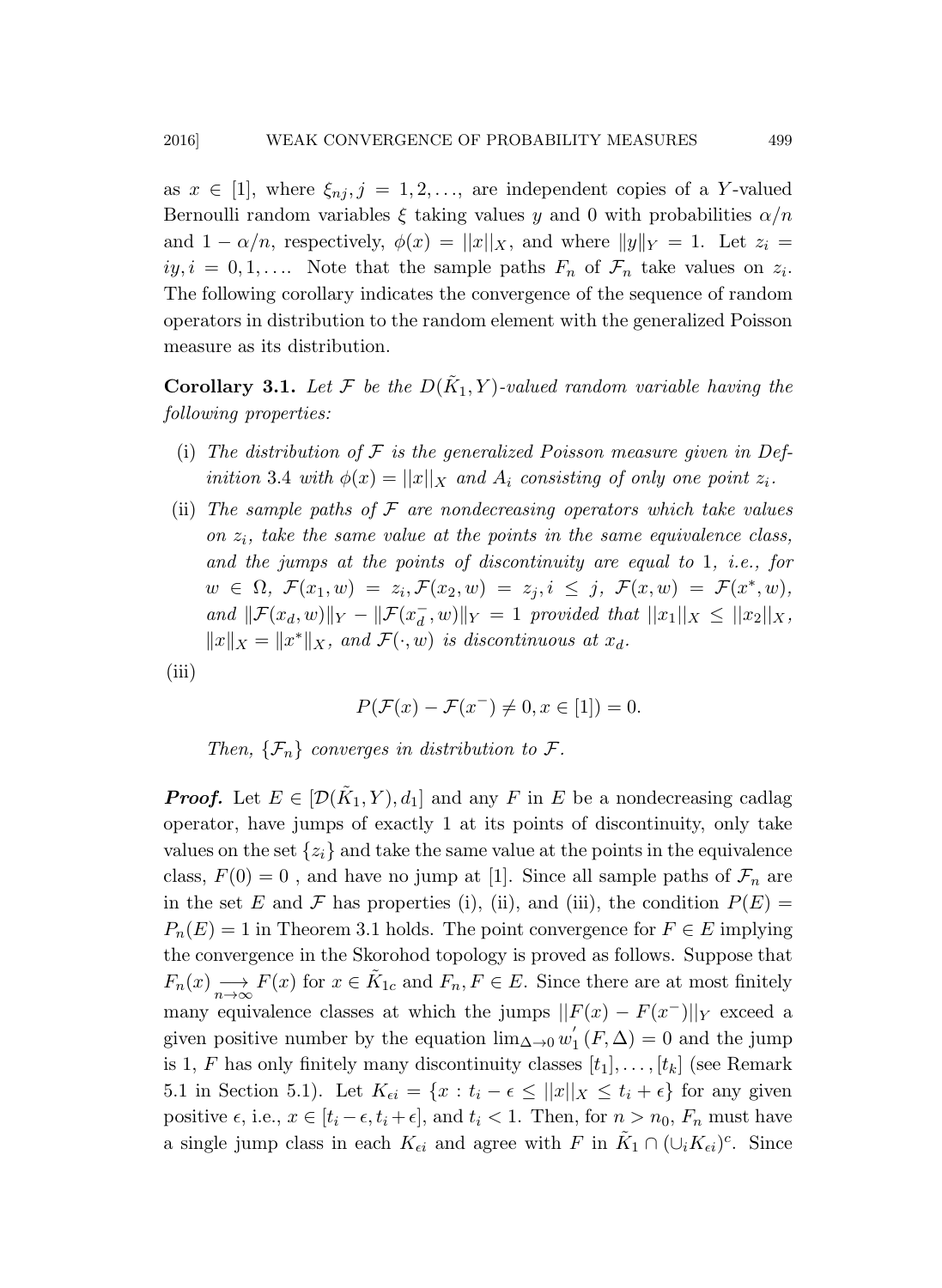$d_1(F_n, F) = d_1(F, F_n)$ , it suffices to consider that the jump classes  $[t_{ni}]$  of  $F_n$ satisfy  $t_{ni} > t_i$ . Then,  $F_n(x) = F(x)$  as  $x \in K_{\epsilon i}$ ,  $||x||_X < t_i$ , and  $||x||_X \ge t_{ni}$ . If

$$
\lambda_n(x) = \begin{cases} x_{a(t_i - \epsilon)} + \epsilon^{-1} \|x - x_{a(t_i - \epsilon)}\|_X (x_{at_{ni}} - x_{a(t_i - \epsilon)}), & x \in [t_i - \epsilon, t_i)_{x_a} \\ x_{at_{ni}} + \epsilon^{-1} \|x - x_{at_i}\|_X (x_{a(t_i + \epsilon)} - x_{at_{ni}}), & x \in [t_i, t_i + \epsilon]_{x_a} \end{cases}
$$

for  $x \in [t_i - \epsilon, t_i + \epsilon]_{x_a}$  and every  $x_a$  in  $\tilde{K}_1$ , then  $\lambda_n(x_{at_i}) = x_{at_{ni}}, ||\lambda_n - I||_{sup} \le$  $2\epsilon$ , and  $F_n[\lambda_n(x)] = F(x)$ , where  $x_{at} = tx_a/||x_a||_X$ ,  $0 \le t \le 1$ . Thus,  ${F_n}$  converges to F in the Skorohod topology. Therefore, the condition that pointwise convergence implies convergence in the Skorohod topology in Theorem 3.1 holds.

It remains to prove that weak convergence in terms of the finite-dimensional distributions, i.e., the last condition given in Theorem 3.1, holds. Since  $\mathcal{F}_n(x) = \sum_{j \leq \lfloor n\phi(x) \rfloor} \xi_{nj}, x \notin [1]$ , is a binomial random variables  $B(\lfloor n\phi(x) \rfloor,$  $\alpha/n$ ) taking values on  $z_i$ , i.e.,

$$
P\left[\mathcal{F}_n(x) = z_i\right] = \binom{\lfloor n\phi(x)\rfloor}{i} \left(\frac{\alpha}{n}\right)^i \left(1 - \frac{\alpha}{n}\right)^{\lfloor n\phi(x)\rfloor - i},
$$

 ${\mathcal{F}}_n(x)$  converges in distribution to the random variable  ${\mathcal{F}}(x)$  under  $P_{\phi,\alpha}$ with  $A_i = \{z_i\}$  by Poisson convergence and property (i) of F. Note that the Poisson convergence also holds for  $\mathcal{F}_n(x), x \in [1]$ . Furthermore, because  $\mathcal{F}_n(x_1) = \sum_{j \leq \lfloor n\phi(x_1) \rfloor} \xi_{nj}$  and  $\mathcal{F}_n(x_2) - \mathcal{F}_n(x_1) = \sum_{\lfloor n\phi(x_2) \rfloor} \zeta_{j \leq \lfloor n\phi(x_2) \rfloor} \xi_{nj}$ are independent,  $\{[\mathcal{F}_n(x_1), \mathcal{F}_n(x_2) - \mathcal{F}_n(x_1)]\}$  converges in distribution to  $[\mathcal{F}(x_1), \mathcal{F}(x_2) - \mathcal{F}(x_1)]$  by the Poisson convergence and the mapping theorem, where  $\mathcal{F}(x_1)$  and  $\mathcal{F}(x_2) - \mathcal{F}(x_1)$  are independent under  $P_{\phi,\alpha}$ . Finally,  $\{[\mathcal{F}_n(x_1), \mathcal{F}_n(x_2)]\}$  converges in distribution to  $[\mathcal{F}(x_1), \mathcal{F}(x_2)]$  by employing the mapping theorem again. The convergence of  $\{[\mathcal{F}_n(x_1), \ldots, \mathcal{F}_n(x_k)]\}$  in distribution to  $[\mathcal{F}(x_1), \ldots, \mathcal{F}(x_k)]$  can be proved analogously.

#### 3.2. Cadlag operators with a compact domain

The Poisson convergence is a special case of the general weak convergence theory on the space  $D(\tilde{K}_1, Y)$ . In the following, several theorems concerning the sufficient conditions for weak convergence of a sequence of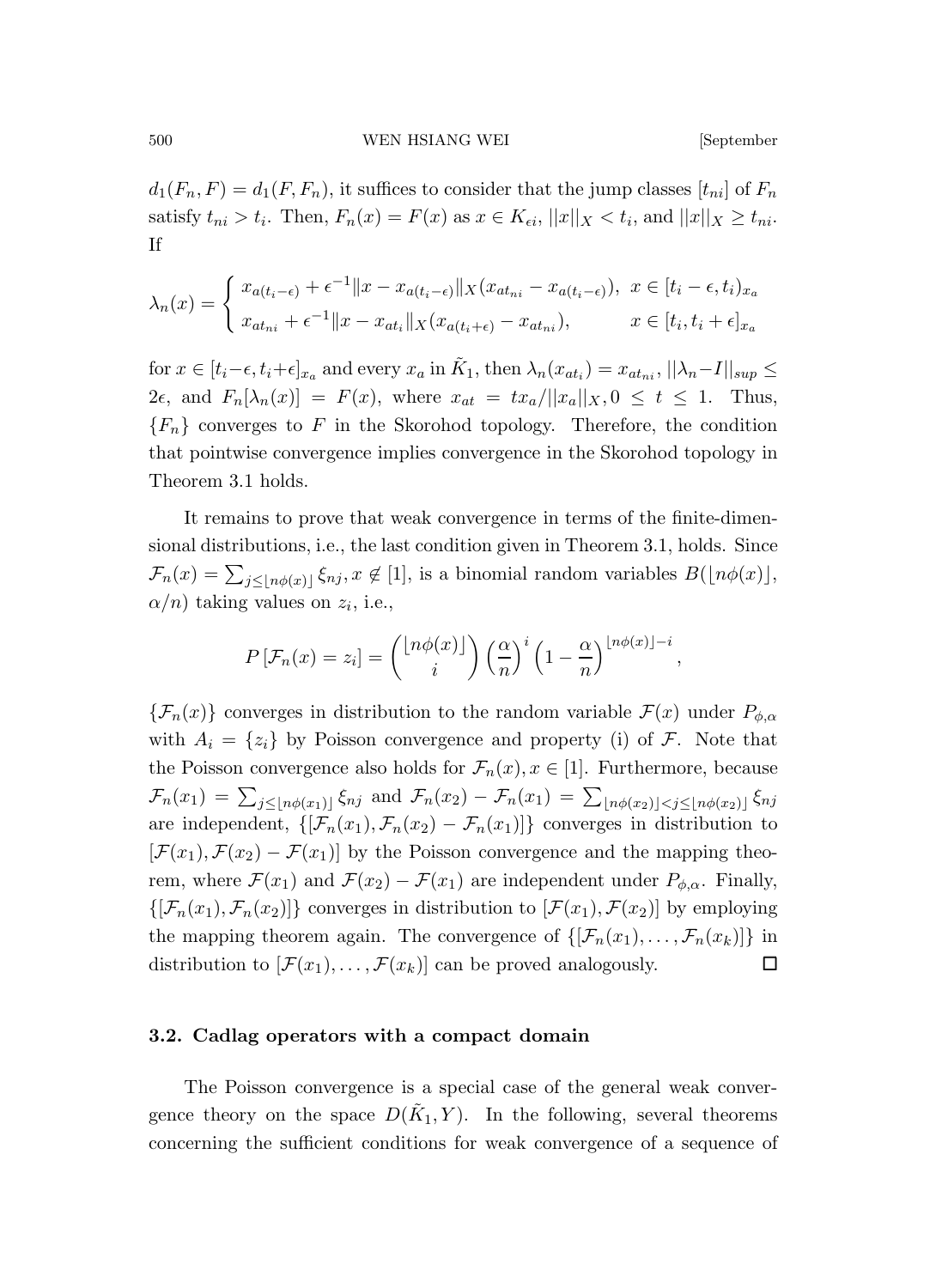probability measures on  $D^{\circ}(\tilde{K}_1, Y)$ , the subset of  $D(\tilde{K}_1, Y)$ , are given. Separability and completeness of the space  $D^{\circ}(\tilde{K}_1, Y)$  in the sense of a suitable metric are crucial for the tightness of the sequence of probability measures, which is one of the sufficient conditions for weak convergence of the sequence of probability measures. However, the space  $[D<sup>\circ</sup>(\tilde{K}_1, Y), d_1]$  might not be complete. By defining another metric  $d_1^{\circ}$ , the space can be separable and complete as the space of real-valued cadlag functions on the unit interval  $[0, 1]$  of real numbers. The class of functions corresponding to the new metric is defined first.

**Definition 3.5.** Let  $\Lambda_1^{\circ}$  be the subset of  $\Lambda_1$  with property (i) given in Definition 3.3 replaced with the following property:

 $(i)^* \lambda : \tilde{K}_1 \to \tilde{K}_1$ , mapping  $[0,1]_x$  to  $[0,1]_x$  for  $x \in \tilde{K}_1$ , is a strictly increasing function, i.e.,  $\lambda(x_1) > \lambda(x_2)$  if  $x_1 > x_2, x_1, x_2 \in \tilde{K}_1$ , and a continuous function.

Denote the function

$$
w''_1(F, \Delta) = \max \left\{ w'_1(F, \Delta), \max_{q} w_1 [F, B^*(x_{q1}, \Delta)] \right\},\,
$$

where  $\{x_{q1}\}\$ is a  $\Delta$ -net for the equivalence class [1],  $\{x_{q1}\}\subset [1], B^*(x_{q1}, \Delta) \subset$  ${B(x_{q1}, \Delta) \cap [1]}, \cup_{q} B^*(x_{q1}, \Delta) = [1]$ , and the sets  $B^*(x_{q1}, \Delta)$  are disjoint.

**Definition 3.6.** Let  $D^{\circ}(\tilde{K}_1, Y)$ , the subset of  $D(\tilde{K}_1, Y)$ , have the following property: For  $F \in D^{\circ}(\tilde{K}_1, Y)$ , the equation

$$
\lim_{\Delta \to 0} w_1''(F, \Delta) = 0
$$

holds.

In addition, the Skorohod functions on  $D^{\circ}(\tilde{K}_1, Y) \times D^{\circ}(\tilde{K}_1, Y)$  corresponding to the class  $\Lambda_1^{\circ}$  are defined by

$$
d_1^*(F_1, F_2) = \inf_{\lambda \in \Lambda_1^{\circ}} \max \{ ||\lambda - I||_{sup}, ||F_1 - F_2 \lambda||_{sup} \}
$$
  
and  

$$
d_1^{\circ}(F_1, F_2) = \inf_{\lambda \in \Lambda_1^{\circ}} \max \left\{ \sup_{x^* < x, x^*, x \in \tilde{K}_1} \left| \log \left[ \frac{||\lambda(x)||_X - ||\lambda(x^*)||_X}{||x||_X - ||x^*||_X} \right] \right|,
$$
  

$$
||\lambda - I||_{sup}, ||F_1 - F_2 \lambda||_{sup} \}
$$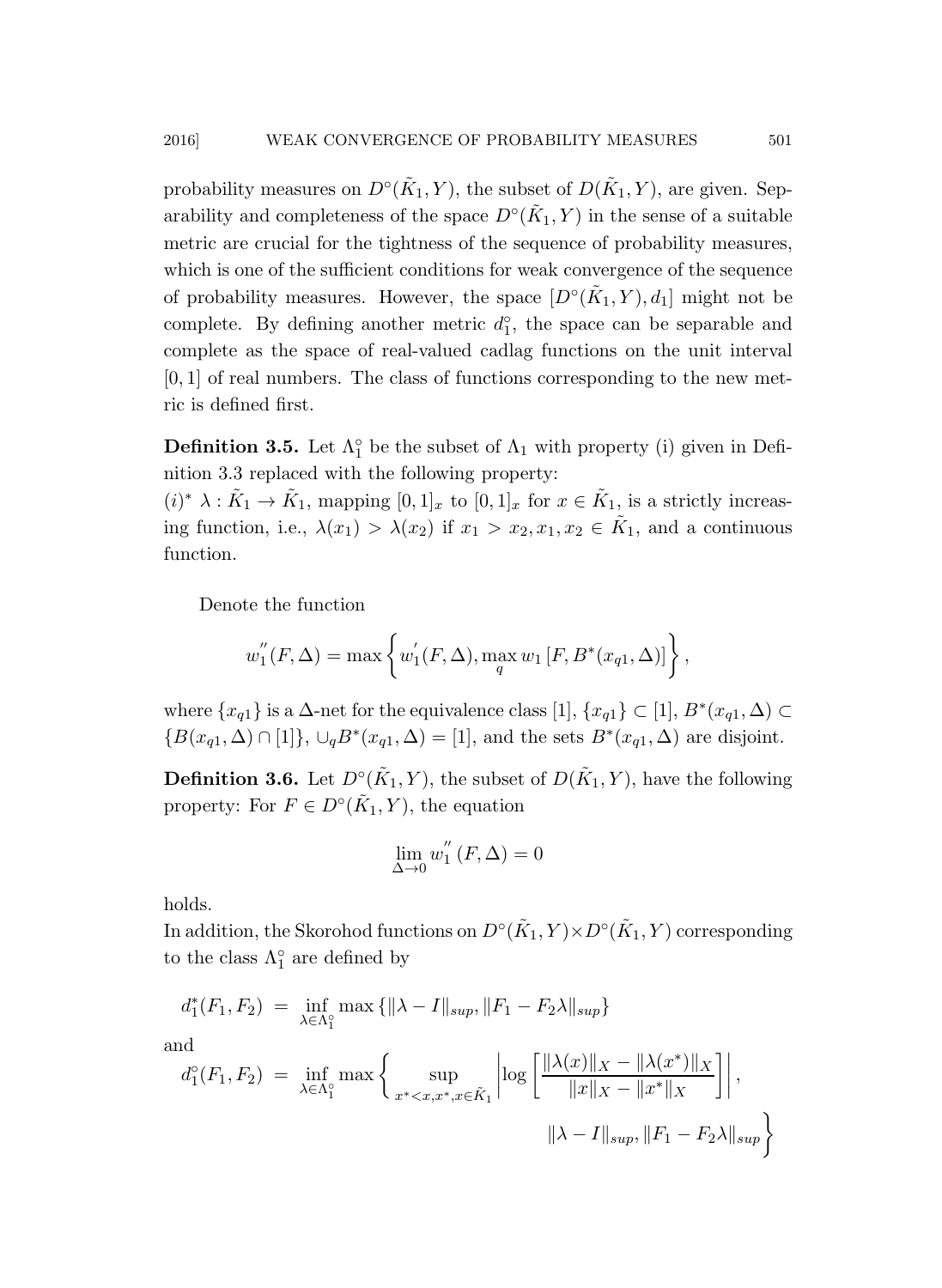for  $F_1, F_2 \in D^{\circ}(\tilde{K}_1, Y)$ .

Note that  $d_1^*$  and  $d_1^{\circ}$  are metrics. The routine proof of  $d_1^*$  and  $d_1^{\circ}$  being metrics is not presented. The function  $w''_1$  plays the role similar to w in Section 2. The function  $w_1^{''}$  $\binom{n}{1}(\cdot,\Delta)$  on  $[D^{\circ}(\tilde{K}_1,Y),d_1^{\circ}]$  is measurable with respect to  $[\mathcal{D}^{\circ}(\tilde{K}_1, Y), d_1^{\circ}]$  and  $\mathcal{R}$  for fixed  $\Delta$  owing to  $w'_1$  $h_1(\cdot, \Delta)$  being upper semicontinuous and  $\max_{q} w_1 [\cdot, B^*(x_{q1}, \Delta)]$  being continuous on  $[D<sup>\circ</sup>(\tilde{K}_1, Y), d<sub>1</sub><sup>\circ</sup>].$  A special example of  $D<sup>\circ</sup>(\tilde{K}_1, Y)$  is  $D([0, 1], R)$ . As  $\tilde{K}_1$ is one-dimensional, for example, the unit interval  $[0, 1]$  of real numbers,  $w_1'' = w_1'$  $I_1'$ . As  $D^{\circ}(\tilde{K}_1, Y) = D([0, 1], R)$ , the function  $\max_q w_1[F, B^*(x_{q1}, \Delta)]$ is not required for the development of weak convergence theory. Note that the property in the above definition is associated with separability of the space  $D^{\circ}(\tilde{K}_1, Y)$ .

Similar to the metric space of interest in Section 2,  $[D<sup>o</sup>(\tilde{K}_1, Y), d_1^o]$  is a Polish space as indicated by the following theorem. The long proof of the theorem is delegated to the supplementary materials.

**Theorem 3.2.** *The metric space*  $[D<sup>\circ</sup>(\tilde{K}_1, Y), d<sup>\circ</sup>_{1}]$  *is separable and complete, i.e., a Polish space.*

In the following, the theorems concerning both the tightness and weak convergence of a sequence of probability measures of interest are the counterparts of the ones in Section 2. First, the theorem below gives the sufficient conditions for the tightness of the sequence of probability measures. Let  $\tilde{K}_{1c}^{*}$  be a countable dense set of  $\tilde{K}_{1}$  and contains a countable dense set of the equivalence class [1].

**Theorem 3.3.** *If*  $\{P_n \pi_{x_i}^{-1}\}$  *is relatively compact for each*  $x_i \in \tilde{K}_{1c}^*$  *and for every positive*  $\epsilon_1$  *and*  $\epsilon_2$  *there exist* a  $\Delta$  *and an*  $n_0$  *such that* 

$$
P_n\left(\left\{F:w_1''(F,\Delta)\geq\epsilon_1\right\}\right)\leq\epsilon_2, n\geq n_0,
$$

*then the sequence of probability measures*  $\{P_n\}$  *on*  $[\mathcal{D}^\circ(\tilde{K}_1, Y), d_1^\circ]$  *is tight.* 

The next theorem gives the sufficient conditions for weak convergence of the sequence of probability measures. Let  $\tilde{K}_{1P}^*$  be a set of x such that  $\pi_x$ on either  $[D\circ(\tilde{K}_1, Y), d_1^*]$  or  $[D\circ(\tilde{K}_1, Y), d_1^*]$  is continuous except the set of points of P-measure 0.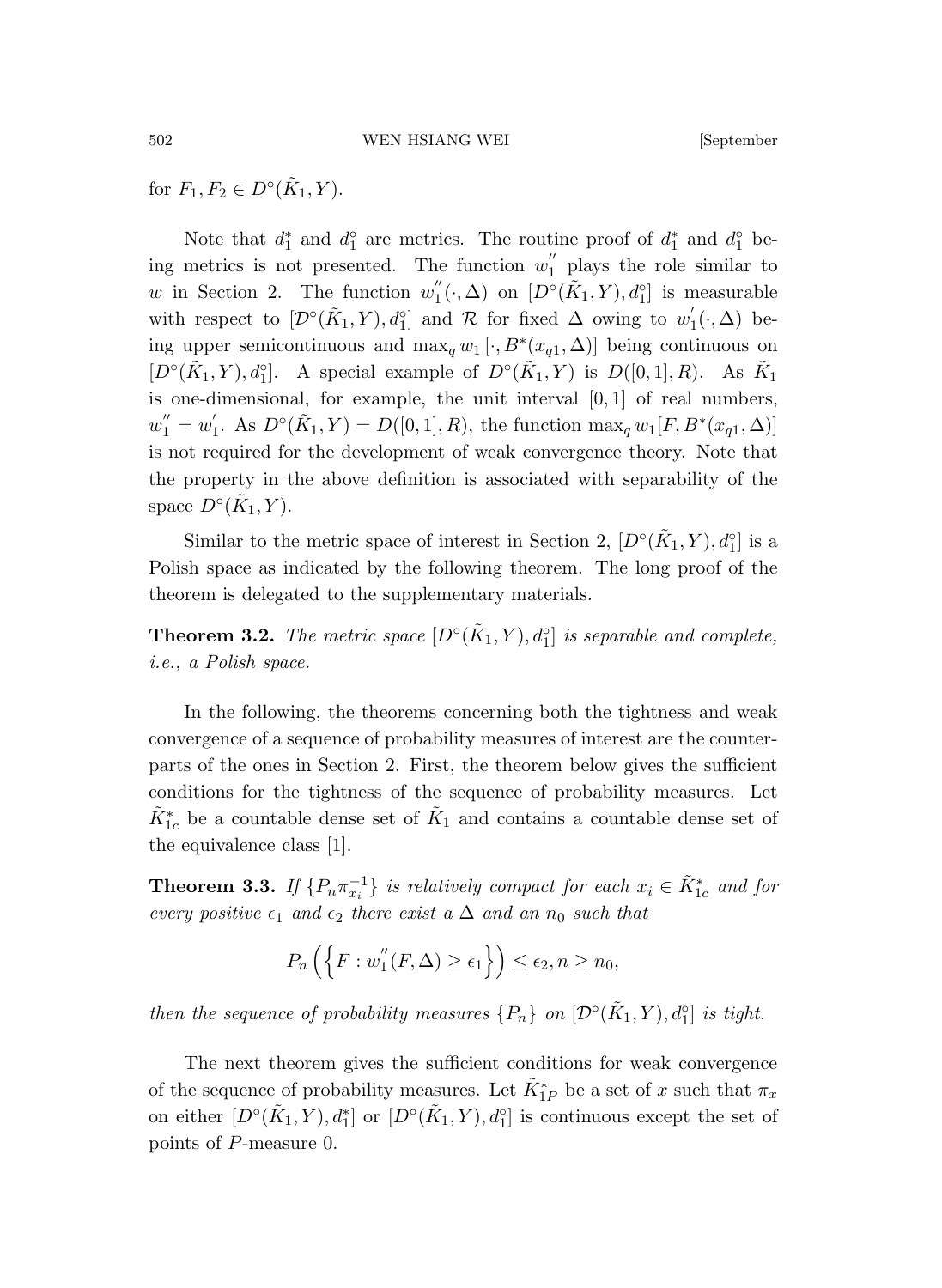**Theorem 3.4.** If  $\{P_n\}$  is tight and weak convergence of the finite dimen*sional distributions of*  $\{P_n\}$  *to a probability measure*  $P$  *in*  $K^*_{1P}$  *holds, then the sequence of probability measures*  $\{P_n\}$  *on*  $[\mathcal{D}^\circ(\tilde{K}_1, Y), d_1^*]$  *or*  $[\mathcal{D}^\circ(\tilde{K}_1, Y), d_1^*]$ *converges weakly to* P*.*

### 4. Proofs of Main Theorems in Section 2

For succinctness, the argument  $w \in \Omega$  corresponding to a random variable has been suppressed, for example,  $\mathcal{F}(x, w)$  being replaced with  $\mathcal{F}(x)$ .

### 4.1. Theorem 2.1

#### 4.1.1. Lemmas used for proving Theorem 2.1

The theorem which establishes the sufficient conditions for the tightness of the sequence of probability measures  $\{P_n\}$  on  $\mathcal{C}(K, Y), \rho$  is based on the following two lemmas. The first lemma gives the sufficient and necessary conditions for the characterization of a relatively compact set in  $[C(K, Y), \rho]$ .

**Lemma 4.1.** A set A in  $C(K, Y)$  is relatively compact if and only if the *following conditions hold:*

(i) The set  $A_i = \{\pi_{x_i}(F) : F \in A\}$  *is relatively compact for each*  $x_i \in K^*$ . (ii)

$$
\lim_{\Delta \to 0} \sup_{F \in A} w(F, \Delta) = 0.
$$

**Proof.** Since A is relatively compact, it is totally bounded. Thus, for  $\epsilon > 0$ , there exists a finite  $\epsilon$ -net  $\{F_{j,\epsilon}, j = 1, \ldots, n\}$  for A such that  $\rho(F_{j,\epsilon}, F) < \epsilon$ for any F in A and some j. Then,  $\{\pi_{x_i}(F_{j,\epsilon}), j=1,\ldots,n\}$  is an  $\epsilon$ -net for  $A_i$ because

$$
\|\pi_{x_i}(F_{j,\epsilon}) - \pi_{x_i}(F)\|_Y \le \rho(F_{j,\epsilon}, F) < \epsilon.
$$

Therefore,  $A_i$  is totally bounded in Y. Since Y is complete,  $A_i$  is relatively compact thus. To prove that condition (ii) holds, let  $\{F_{j,\epsilon/3}, j = 1, \ldots, m\}$ be a finite  $\epsilon/3$ -net, i.e.,  $\rho(F_{j,\epsilon/3}, F) < \epsilon/3$  for any F in A and some j. Since K is compact, every  $F_{j, \epsilon/3}$  in the net is uniformly continuous on K and hence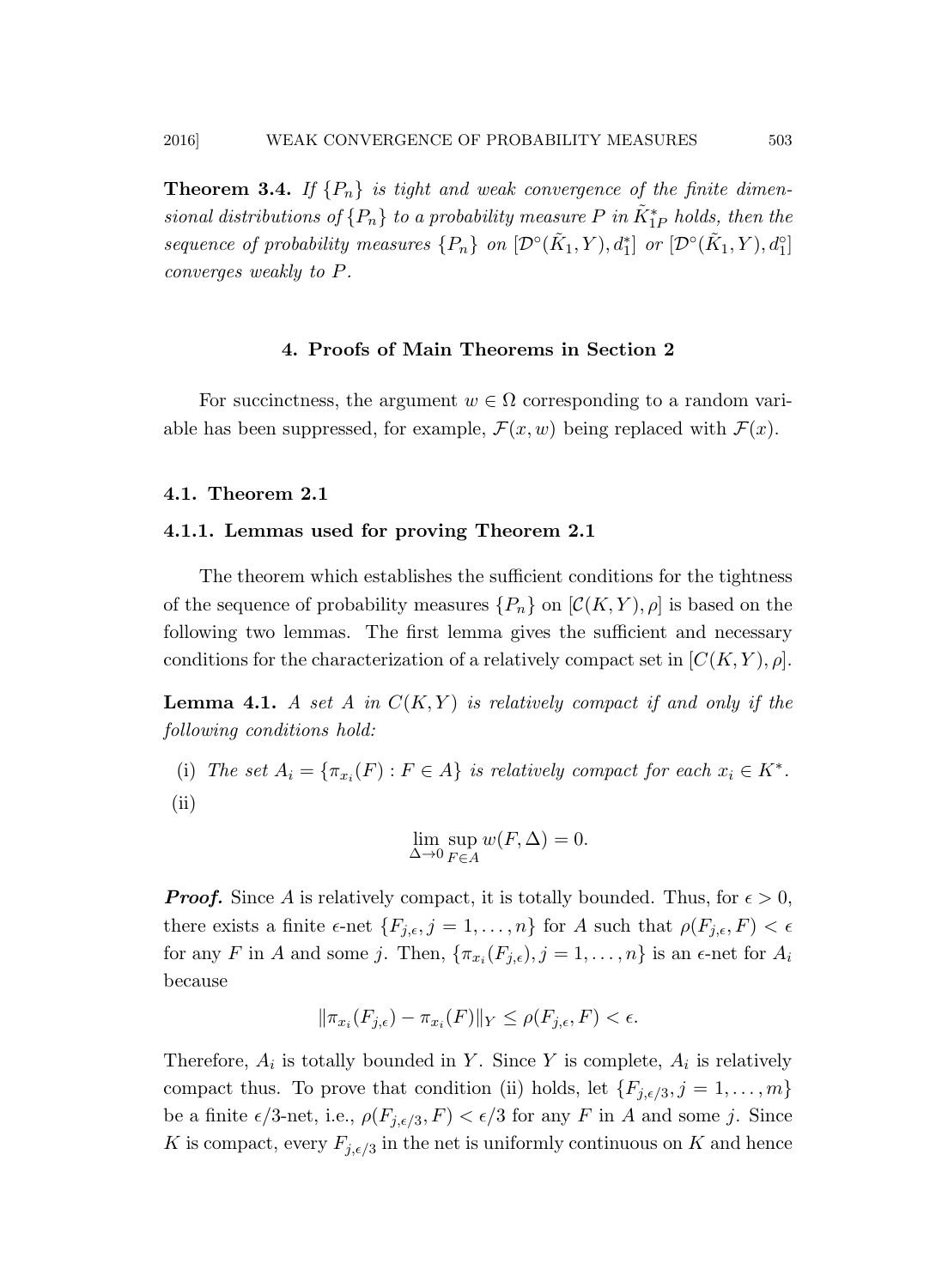there exists a  $\Delta$  such that  $||F_{j,\epsilon/3}(x) - F_{j,\epsilon/3}(x^*)||_Y < \epsilon/3$  for any  $F_{j,\epsilon/3}$  in the net and for  $||x - x^*||_X < \Delta$ . Then,

$$
||F(x) - F(x^*)||_Y \le 2\rho(F, F_{j, \epsilon/3}) + ||F_{j, \epsilon/3}(x) - F_{j, \epsilon/3}(x^*)||_Y < \epsilon.
$$

This gives that A is uniformly equicontinuous and condition (ii) holds.

Conversely, by condition (ii), given  $\epsilon > 0$ , there exists a  $\Delta$  such that  $w(F, \Delta) < \epsilon/3$  for all F in A. Further, choose in K<sup>\*</sup> a finite  $\Delta$ -net  $\{x_1, \ldots, x_k\}$ for K and hence there exists a  $x_i$  such that  $||x - x_i||_X < \Delta$  and  $||F_n(x) F_n(x_i) \vert \vert_Y \vert < \epsilon/3$  for any x in K and any sequence  $\{F_n\}$  in A. Next, by condition (i), there exists a subsequence  $\{F_n^*\}$  of  $\{F_n\}$  such that  $\{F_n^*(x)\}$ converges to a limit for any  $x$  in  $K^*$ . Thus, there exists an  $N$  such that for  $n, m > N$ ,  $||F_n^*(x_i) - F_m^*(x_i)||_Y < \epsilon/3$  for all  $x_i$ . Then, for any  $x$  in  $K$ ,

$$
||F_n^*(x) - F_m^*(x)||_Y
$$
  
\n
$$
\leq ||F_n^*(x) - F_n^*(x_i)||_Y + ||F_n^*(x_i) - F_m^*(x_i)||_Y + ||F_m^*(x_i) - F_m^*(x)||_Y
$$
  
\n
$$
< \epsilon,
$$

and hence  $\rho(F_n^*, F_m^*) < \epsilon$ .  $\{F_n^*\}$  is a Cauchy sequence in the Polish space  $[C(K, Y), \rho]$  and this gives that A is relatively compact.

Remark 4.1. The sufficient and necessary conditions for a set of continuous functions to be totally bounded on a compact metric space are uniform boundedness and uniform equicontinuity (see [\[4\]](#page-33-0), Theorem 7.2; [\[6](#page-33-7)], Theorem 2.4.7). Condition (ii) in the above lemma results in the uniform equicontinuity over  $A$ , while condition (i) corresponds to the one in a more general version of Ascoli's theorem (see [\[12](#page-34-6)], Theorem 47.1).

The following lemma establishes the condition for the existence of a sequence of probability measures  $P_n$  of which values as close to 1 as possible on the set A satisfying condition (i) in the above lemma.

**Lemma 4.2.** *If the sequence of probability measures*  ${P_n}$  *on*  $(C(K, Y), \rho)$ *satisfies that*  $\{P_n \pi_{x_i}^{-1}\}$  *is relatively compact for each*  $x_i \in K^*$ *, there exists a* measurable set A such that the set  $A_i = {\pi_{x_i}(F) : F \in A}$  is relatively *compact for each*  $x_i \in K^*$  *and*  $P_n(A) \geq 1 - \epsilon$  *for every*  $\epsilon > 0$  *and each n*.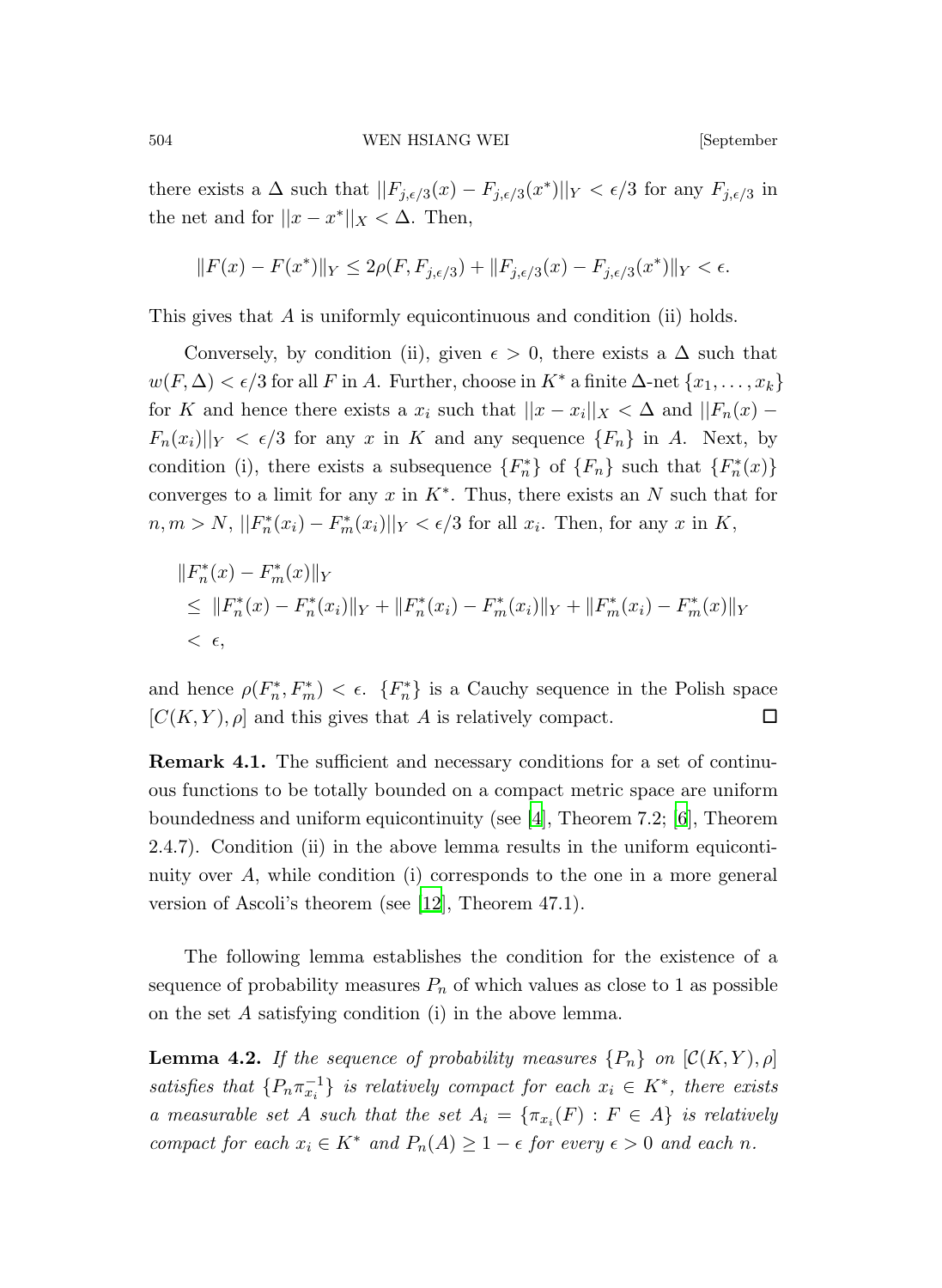**Proof.** Because Y is complete and separable and the sequence of probability measures  $\{P_n \pi_{x_i}^{-1}\}$  is relatively compact,  $\{P_n \pi_{x_i}^{-1}\}$  is tight by Prohorov's theorem (see [\[4\]](#page-33-0), Section 5) and there exists a compact set  $S_i \subset Y$  such that  $P_n \pi_{x_i}^{-1}(S_i) \geq 1 - \epsilon/2^i, i = 1, 2, \ldots$ , for each *n* and any  $\epsilon > 0$ . Let the measurable set  $A = \bigcap_i \pi_{x_i}^{-1}(S_i)$ . Then,

$$
P_n(A) = 1 - P_n \left\{ \cup_i \left[ \pi_{x_i}^{-1}(S_i) \right]^c \right\}
$$
  
\n
$$
\geq 1 - \sum_i P_n \left\{ \left[ \pi_{x_i}^{-1}(S_i) \right]^c \right\}
$$
  
\n
$$
\geq 1 - \epsilon.
$$

Finally,  $A_i = \{ \pi_{x_i}(F) : F \in A \} \subset S_i$  and hence the closure of  $A_i$  is compact, i.e.,  $A_i$  being relatively compact.  $\Box$ 

### 4.1.2. Proof for Theorem 2.1

By Lemma 4.2, there exists a measurable set A satisfying that the set  $A_i = \{\pi_{x_i}(F) : F \in A\}$  for each  $x_i$  in  $K^*$  and  $i = 1, 2, \ldots$ , is relatively compact and  $P_n(A) \geq 1 - \epsilon/2$  for all n and every  $\epsilon > 0$ . By the inequality for  $P_n$ , choose  $\Delta_{1k}$  so that  $B_{1k} = \{F : w(F, \Delta_{1k}) < 1/k\}, k = 1, \ldots,$ and  $P_n(B_{1k}) \geq 1 - \epsilon/2^{k+1}$  for  $n \geq n_0$ , where  $n_0$  depends on  $B_{1k}$ . Since  $[C(K, Y), \rho]$  is Polish, any probability measure defined on  $[C(K, Y), \rho]$  is tight. Thus, there exists a compact set  $B_{2k}$  such that  $P_n(B_{2k}) \geq 1 - \epsilon/2^{k+1}$ for  $n < n_0$ . Further, by Lemma 4.1, there exists a  $\Delta_{2k}$  such that  $B_{2k} \subset$  $\{F : w(F, \Delta_{2k}) < 1/k\}$ . Therefore,  $P_n(B_k) \geq 1 - \epsilon/2^{k+1}$  for all n, where  $B_k = \{F : w(F, \Delta_k) < 1/k\}, k = 1, \ldots, \text{ and } \Delta_k = \min(\Delta_{1k}, \Delta_{2k}).$  The set  $A \cap (\bigcap_k B_k)$  satisfies conditions (i) and (ii) given in Lemma 4.1, i.e., the set being relatively compact. Let the compact set  $K_1$  be the closure of  $A \cap (\cap_k B_k)$ . Then,

$$
P_n(K_1) \ge 1 - P_n [A^c \cup (\cap_k B_k)^c]
$$
  
\n
$$
\ge 1 - \left[ P_n(A^c) + \sum_{k=1}^{\infty} P_n(B_k^c) \right]
$$
  
\n
$$
\ge 1 - \epsilon.
$$

for all  $n$ .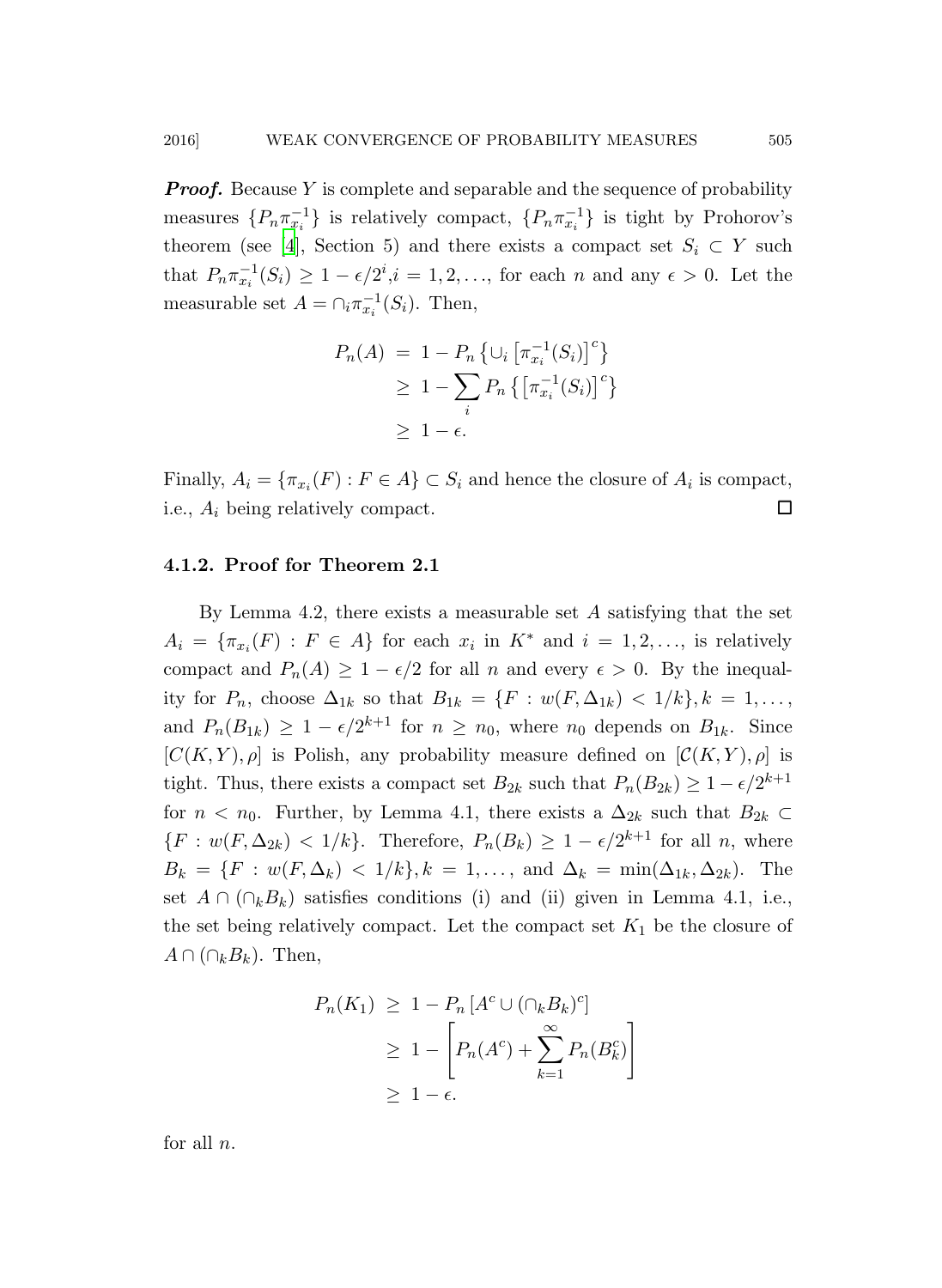#### 4.2. Theorem 2.2

### 4.2.1. Lemma used for proving Theorem 2.2

Because the space  $[C(K, Y), \rho]$  is separable, the ball  $\sigma$ -field generated by the open balls and the Borel  $\sigma$ -field are identical. The following lemma indicates that the cylinder  $\sigma$ -field  $\sigma(\pi_x : x \in K)$  (see [\[9](#page-33-8)], p. 16), i.e., the σ-field generated by the class of sets  $\{\pi_x^{-1}(S) : S \in \mathcal{Y}, x \in K\}$ , is the Borel  $\sigma$ −field of subsets of  $[C(K, Y), \rho]$ . In addition, this lemma also indicates that the class of finite-dimensional sets  $\{\pi_{x_1\cdots x_k}^{-1}(S) : S \in \mathcal{Y}^k\}$  is a separating class (see [\[4](#page-33-0)], p. 9) for the Borel  $\sigma$ -field  $[\mathcal{C}(K, Y), \rho]$ .

**Lemma 4.3.**  $\sigma(\pi_x : x \in K) = [\mathcal{C}(K, Y), \rho]$  *and the class of finite-dimensional*  $sets \ \{\pi_{x_1\cdots x_k}^{-1}(S) \ : \ S \ \in \ \mathcal{Y}^k\} \ \ is \ \ a \ \ separating \ \ class \ \ of \ \ [\mathcal{C}(K,Y),\rho], \ \ where$  $x_1, \ldots, x_k \in K$ .

**Proof.**  $\pi_x$  is Borel, i.e., for each B in  $\mathcal{Y}, \pi_x^{-1}(B) = \{F : F(x) \in B\} \in$  $[\mathcal{C}(K, Y), \rho]$ . Therefore,  $\sigma(\pi_x : x \in K) \subset [\mathcal{C}(K, Y), \rho]$ .

On the other hand, for any  $F_0$  in  $C(K, Y)$  and  $\epsilon > 0$ ,

$$
\bar{B}(F_0,\epsilon) = \{F : \rho(F,F_0) \leq \epsilon\} = \cap_{x \in K^*} \left\{F : F(x) \in \bar{B}[F_0(x),\epsilon]\right\}.
$$

This implies that the closed ball in  $[\mathcal{C}(K, Y), \rho]$  falls in the cylinder  $\sigma$ -field  $\sigma(\pi_x : x \in K)$  and the ball  $\sigma$ -field is a subset of  $\sigma(\pi_x : x \in K)$  then. Because  $[C(K, Y), \rho]$  is separable, the Borel  $\sigma$ -field  $[C(K, Y), \rho]$  is the ball  $\sigma$ -field and also a subset of  $\sigma(\pi_x : x \in K)$  thus, i.e.,  $[\mathcal{C}(K, Y), \rho] \subset \sigma(\pi_x : x \in K)$ . Therefore,  $\sigma(\pi_x : x \in K) = [\mathcal{C}(K, Y), \rho].$ 

 $\{\pi_{x_1\cdots x_k}^{-1}(S): S \in \mathcal{Y}^k\} \subset [\mathcal{C}(K,Y), \rho]$  because  $\pi_{x_1\cdots x_k}$  is continuous and hence measurable with respect to  $[\mathcal{C}(K, Y), \rho]$  and  $\mathcal{Y}^k$ . Further, because the class of finite-dimensional sets  $\{\pi_{x_1\cdots x_k}^{-1}(S) : S \in \mathcal{Y}^k\}$  is a  $\pi$  system and generates the cylinder  $\sigma$ -field, it is a separating class owing to the Borel  $\sigma$ -field [ $\mathcal{C}(K, Y), \rho$ ] being the cylinder  $\sigma$ -field  $\sigma(\pi_x : x \in K)$ . □

# 4.2.2. Proof of Theorem 2.2

Since  $\{P_n\}$  is tight, it is relatively compact by Prohorov's theorem. Thus, there exists a further subsequence  $\{P_{n_{i(m)}}\}$  of every subsequence  $\{P_{n_{i}}\}$ of  $\{P_n\}$  converges weakly to a probability measure P. Then,  $\{P_{n_{i(m)}}\pi_{x_1\cdots x_k}^{-1}\}$ converges weakly to  $P \pi_{x_1 \cdots x_k}^{-1}$  by the mapping theorem and hence  $P \pi_{x_1 \cdots x_k}^{-1} =$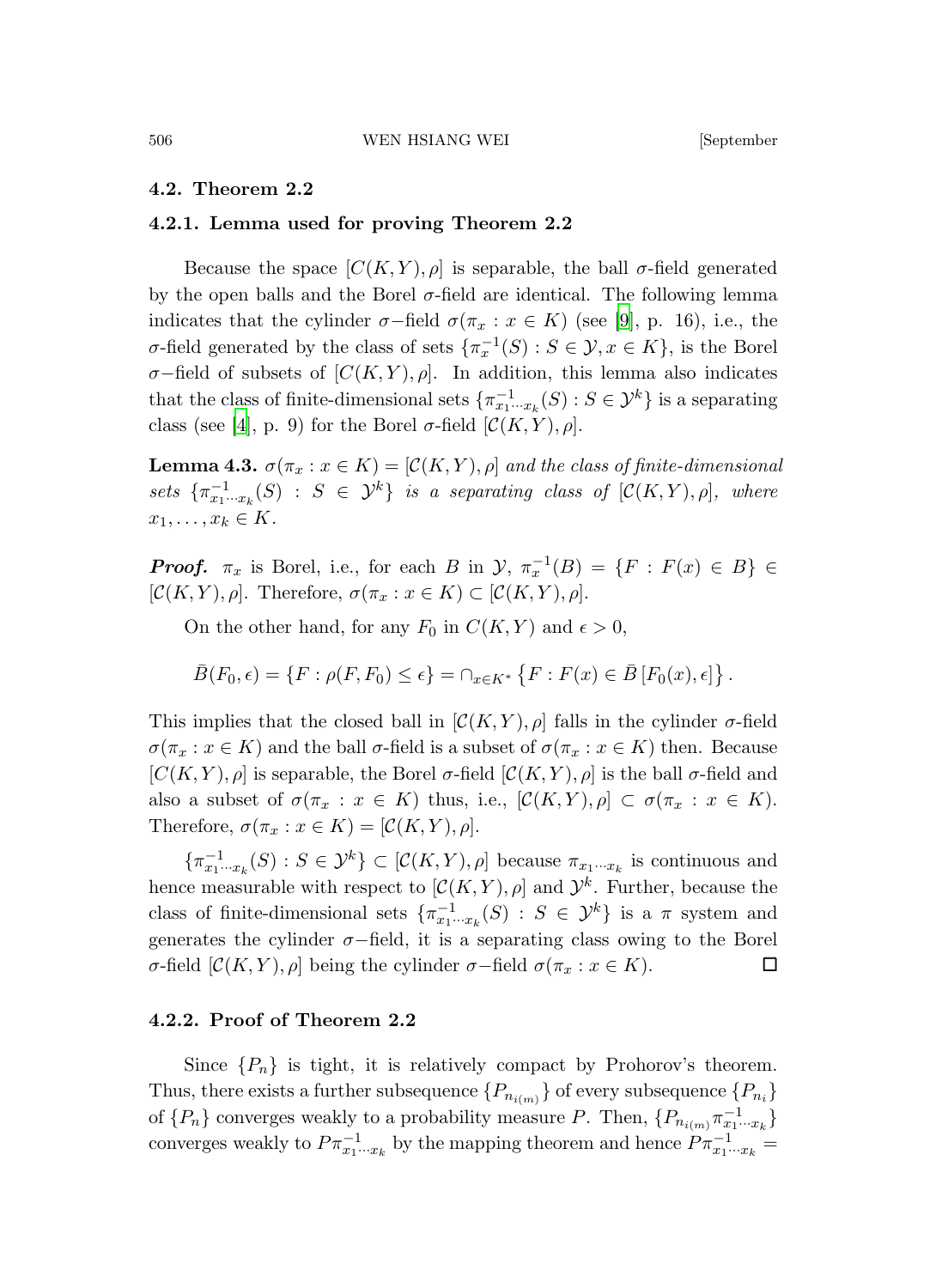$Q_{x_1 \cdots x_k}$ . Since the class of finite-dimensional sets is a separating class of  $[\mathcal{C}(K, Y), \rho]$  by Lemma 4.3, the result follows by Theorem 2.6 of [\[4](#page-33-0)].

### 4.3. Theorem 2.4 (a)

 $\{\mathcal{F}_n\}$  satisfying the conditions given in Theorem 2.3 is proved. The following lemma indicates that  $\{\mathcal{F}_n\}$  satisfies the equation

$$
\lim_{\Delta \to 0} \limsup_{n \to \infty} P[w(\mathcal{F}_n, \Delta) \ge \epsilon] = 0,
$$

given in Theorem 2.3.

#### 4.3.1. Lemma used for proving Theorem 2.4 (a)

In the following lemma,  $Y$  is a real separable Banach space, not necessarily a cotype 2 Banach space.

**Lemma 4.4.** The sequence of  $C(K,Y)$ -valued random variables  $\{\mathcal{F}_n\}$  sat*isfies the condition*

$$
\lim_{\Delta \to 0} \limsup_{n \to \infty} P[w(\mathcal{F}_n, \Delta) \ge \epsilon] = 0,
$$

*given in Theorem* 2.3*.*

**Proof.** The following inequality is proved first,

$$
P\left[w(\mathcal{F}_n,\Delta)\geq 2\epsilon_1\right]\leq \sum_{i=1}^v P\left[\sup_{s\in B(x_i,2\Delta)}\|\mathcal{F}_n(s)-\mathcal{F}_n(x_i)\|_Y\geq \epsilon_1\right],
$$

for given  $\epsilon_1 > 0$ , where  $0 \le ||x_1||_X \le \cdots \le ||x_v||_X \le 1$  and  $\{x_i : i = 1, \ldots, v\}$ is a finite  $\Delta$ -net for K. As  $||s-x||_X \leq \Delta$ , s and x fall in some neighborhood  $B(x_i, 2\Delta)$  because there exists a  $x_i$  such that  $||x - x_i||_X < \Delta$  and hence

$$
||s - xi||X \le ||s - x||X + ||x - xi||X < 2\Delta.
$$

Then,

$$
||F(s) - F(x)||_Y \le ||F(s) - F(x_i)||_Y + ||F(x_i) - F(x)||_Y
$$

and hence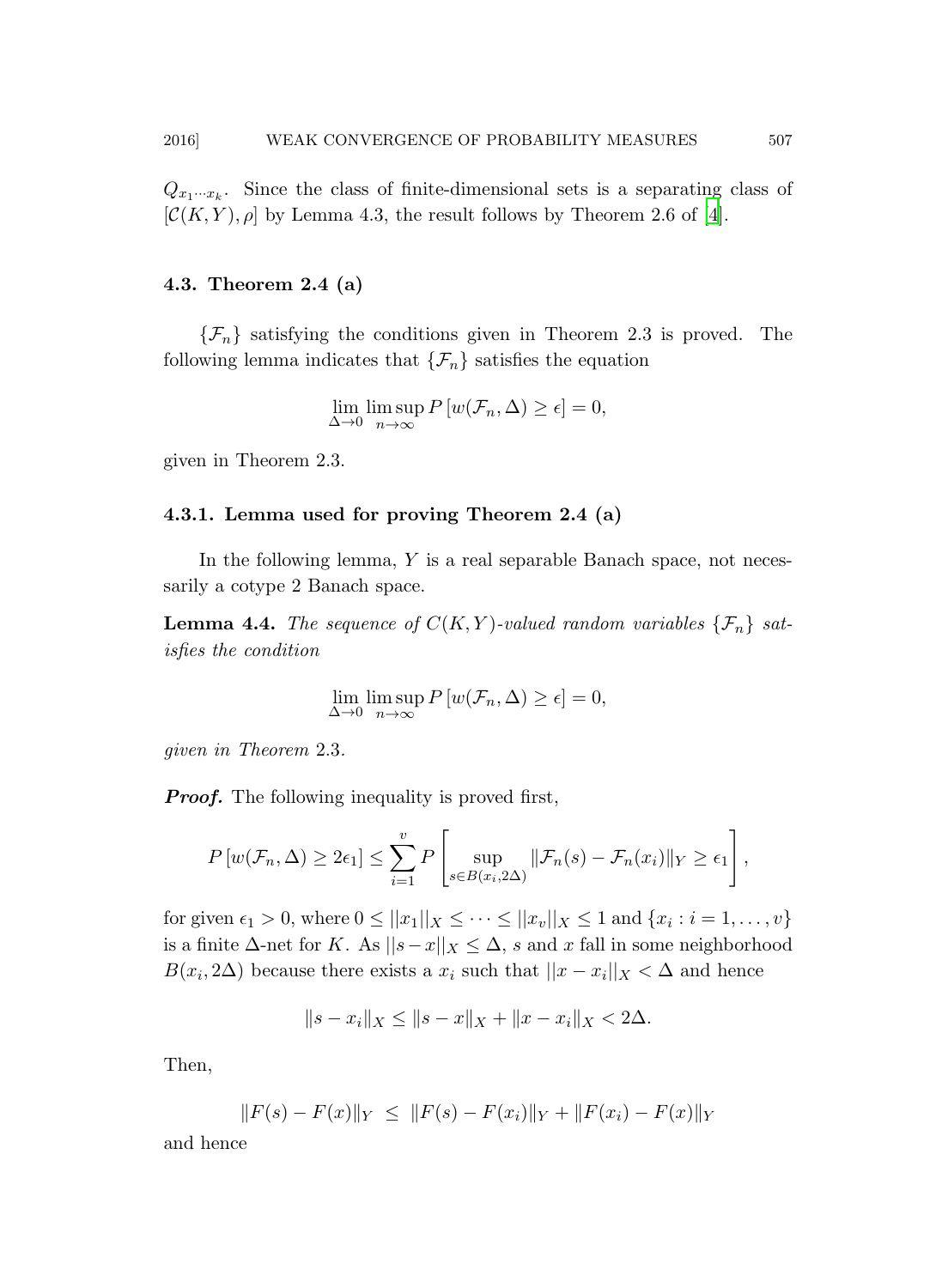$$
w(F, \Delta) \leq 2 \max_{1 \leq i \leq v} \sup_{s \in B(x_i, 2\Delta)} ||F(s) - F(x_i)||_Y.
$$

The objective inequality is obtained by

$$
P\left[w(\mathcal{F}_n, \Delta) \ge 2\epsilon_1\right] \le P\Big[\max_{1 \le i \le v} \sup_{s \in B(x_i, 2\Delta)} \|\mathcal{F}_n(s) - \mathcal{F}_n(x_i)\|_Y \ge \epsilon_1\Big]
$$
  

$$
\le \sum_{i=1}^v P\Big[\sup_{s \in B(x_i, 2\Delta)} \|\mathcal{F}_n(s) - \mathcal{F}_n(x_i)\|_Y \ge \epsilon_1\Big].
$$

Based on the above inequality, the next step is to prove the inequality

$$
P\left[w(\mathcal{F}_n, \Delta) \ge 2\epsilon_1\right]
$$
  
\$\le v \left[6P\left(\max\_{k\le m} \|S\_k\|\_Y \ge \frac{n^{1/2}\epsilon\_1}{3}\right) + P\left(\|\xi\|\_Y \ge \frac{n^{1/2}\epsilon\_1}{3}\right)\right],\$

where  $S_k = \sum_{i=1}^k \xi_i$  and  $m = \lfloor 2nL\Delta \rfloor$ . Because

$$
\mathcal{F}_n(s) - \mathcal{F}_n(x_i)
$$
  
= 
$$
\frac{(S_{\lfloor n\phi(s) \rfloor} - S_{\lfloor n\phi(x_i) \rfloor})}{n^{1/2}} + \frac{c_n(s)\xi_{\lfloor n\phi(s) \rfloor + 1}}{n^{1/2}} - \frac{c_n(x_i)\xi_{\lfloor n\phi(x_i) \rfloor + 1}}{n^{1/2}}
$$

and by the Lipschitz condition imposed on  $\phi$ ,

$$
|n\phi(s) - n\phi(x_i)| \le nL||s - x_i||_X < 2nL\Delta,
$$

the set in the sample space satisfies

$$
\left\{\sup_{s\in B(x_i,2\Delta)}||\mathcal{F}_n(s)-\mathcal{F}_n(x_i)||_Y\geq \epsilon_1\right\}
$$
\n
$$
\subset \left\{\left\{\sup_{s\in B(x_i,2\Delta)}\left|\left|\frac{(S_{\lfloor n\phi(s)\rfloor}-S_{\lfloor n\phi(x_i)\rfloor})}{n^{1/2}}\right|\right|_Y\geq \frac{\epsilon_1}{3}\right\}
$$
\n
$$
\cup \left\{\sup_{s\in B(x_i,2\Delta),s\neq x_i}\frac{\|\xi_{j_1(s)+1}\|_Y}{n^{1/2}}\geq \frac{\epsilon_1}{3}\right\} \cup \left\{\frac{\|\xi_{j_2+1}\|_Y}{n^{1/2}}\geq \frac{\epsilon_1}{3}\right\}\right\}
$$
\n
$$
\subset \left\{\left\{\sup_{\max(0,j_2-m)\n
$$
\cup \left\{\max_{j_2
$$
$$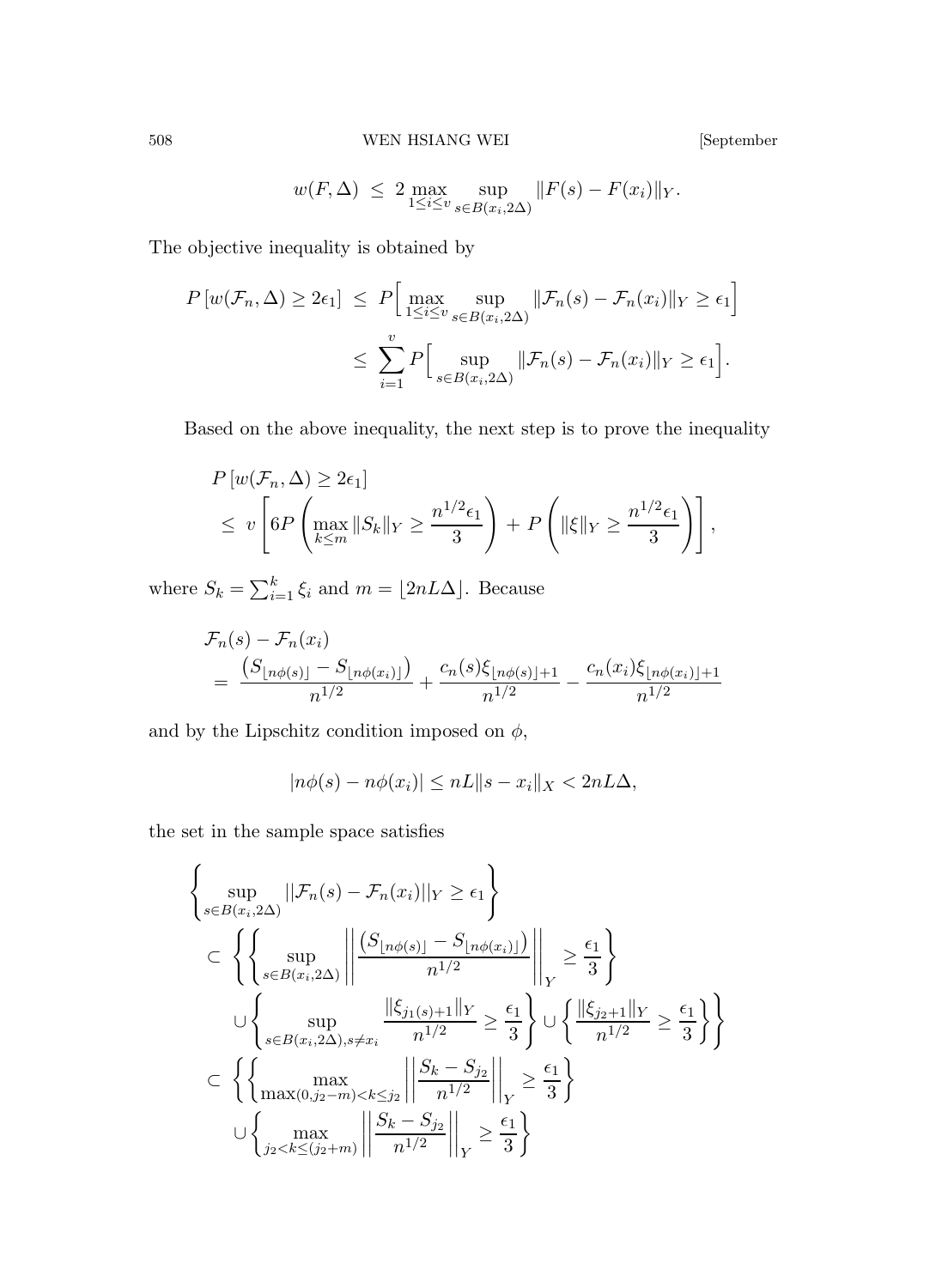$$
\cup \left\{ \max_{\max(0,j_2+1-m)\leq k < j_2+1} \frac{\|\xi_k\|_Y}{n^{1/2}} \geq \frac{\epsilon_1}{3} \right\}
$$
\n
$$
\cup \left\{ \max_{j_2+1 < k \leq (j_2+1+m)} \frac{\|\xi_k\|_Y}{n^{1/2}} \geq \frac{\epsilon_1}{3} \right\} \cup \left\{ \frac{\|\xi_{j_2+1}\|_Y}{n^{1/2}} \geq \frac{\epsilon_1}{3} \right\} \right\},
$$

where  $j_1(s) = \lfloor n\phi(s) \rfloor$  and  $j_2 = \lfloor n\phi(x_i) \rfloor$ . By Proposition 2.3 of [\[10](#page-34-4)] and subadditivity, the inequality holds.

To complete the proof, the Etemadi's inequality (see [\[4\]](#page-33-0), M19) can be generalized for the Y -valued random variable, i.e.,

$$
P\left(\max_{k\leq m}||S_k||_Y\geq 3\epsilon_1\right)\leq 3\max_{k\leq m}P\left(||S_k||_Y\geq \epsilon_1\right).
$$

Then, by the Etemadi's inequality, Lemma 3.1 of [\[10\]](#page-34-4), and the condition for the size of the net for  $K$ ,

$$
P\left[w(\mathcal{F}_n, \Delta) \ge 2\epsilon_1\right] \le v \left[ 6P\left(\max_{k \le m} \|S_k\|_Y \ge \frac{n^{1/2}\epsilon_1}{3}\right) + P\left(\|\xi\|_Y \ge \frac{n^{1/2}\epsilon_1}{3}\right) \right]
$$
  

$$
\le \frac{42Lnh(\Delta^{-1})}{m} \max_{k \le m} P\left(\|S_k\|_Y \ge \frac{n^{1/2}\epsilon_1}{9}\right)
$$
  

$$
\le \frac{3402L\lambda^2h(\Delta^{-1})}{\epsilon_1^2} \max_{k \le m} P\left(\|S_k\|_Y \ge m^{1/2}\lambda\right)
$$
  

$$
= \frac{3402L\lambda^2h(\Delta^{-1})}{\epsilon_1^2} \max_{k \le m} P\left(\|k^{-1/2}S_k\|_Y \ge m^{1/2}k^{-1/2}\lambda\right)
$$
  

$$
\le \frac{3402L\lambda^2h\left(\frac{162L\lambda^2}{\epsilon_1^2}\right) \exp\left\{-\frac{[\lambda - M(\xi) - 1]^2}{2[\Sigma(\xi)]^2}\right\}}{\epsilon_1^2},
$$

for  $\Delta < \delta$ , where  $M(\xi)$  is the median of  $||\xi||_Y$ ,  $k^{-1/2}S_k$  is centered Radon Gaussian owing to  $\xi$  being centered Radon Gaussian and  $\lambda = 9^{-1} m^{-1/2} n^{1/2} \epsilon_1$ . By the condition for the size of the net for K again, given  $\epsilon_1$  and  $\epsilon_2$ , there exist a  $\Delta_0$  associated with a  $\lambda_0$  and an  $n_0$  such that

$$
P\left[w(\mathcal{F}_n,\Delta_0)\geq 2\epsilon_1\right]\leq \epsilon_2, n\geq n_0.
$$

# 4.3.2. Proof of Theorem 2.4 (a)

By Lemma 4.4, the equation in Theorem 2.3 holds. The convergence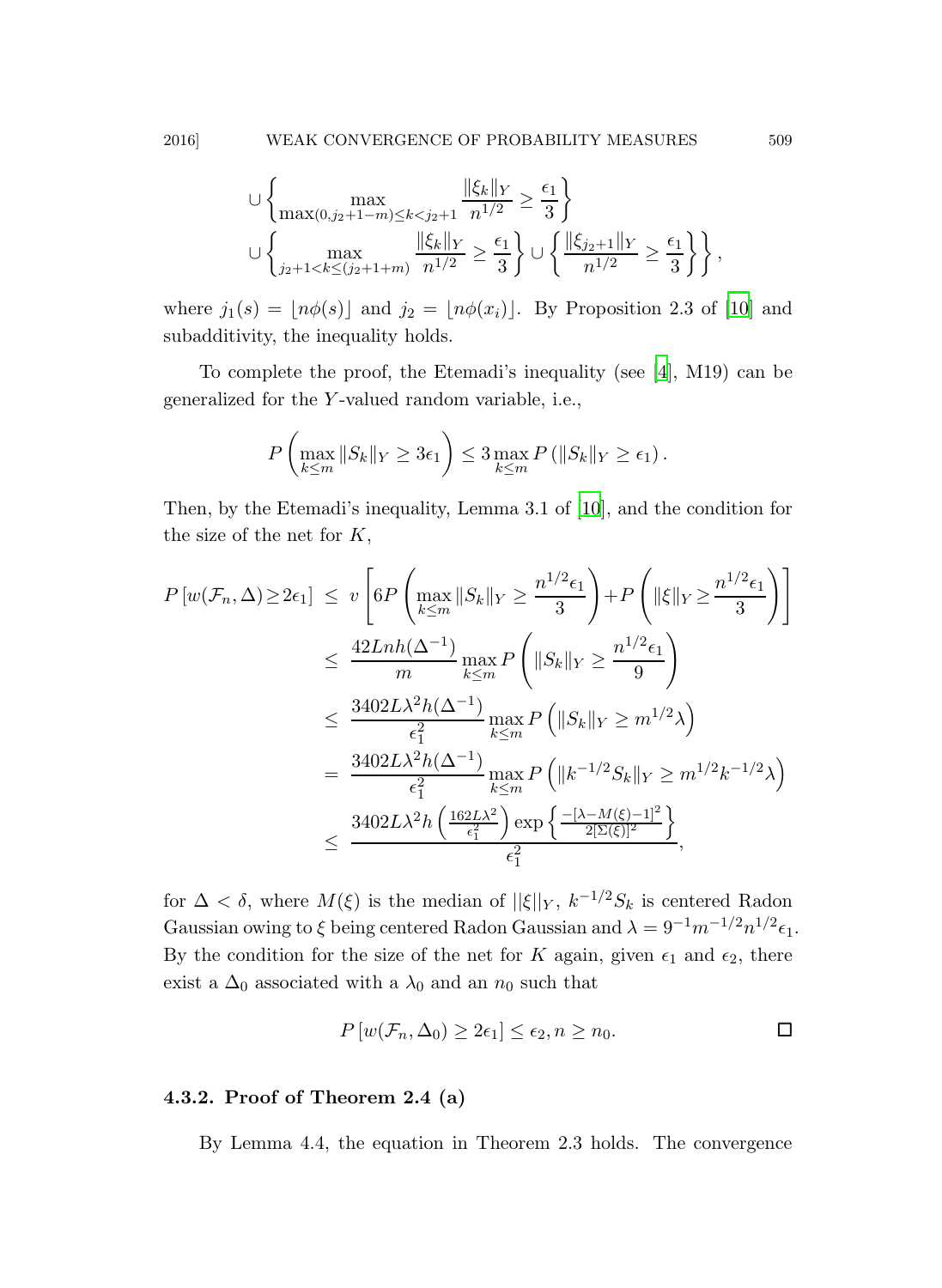of the finite-dimensional distributions of  $\mathcal{F}_n$  to those of the random variable having a generalized Wiener measure given in Definition 2.1 as its distribution is proved as follows.

If  $x = 0$ ,  $\{\mathcal{F}_n(0) = 0\}$  converges in distribution to  $\mathcal{W}_\phi(0)$ . If  $x \neq 0$  and  $c_n(x) = 0$ ,  $\mathcal{F}_n(x)$  is a centered Radon Gaussian variable with  $\Sigma[\mathcal{F}_n(x)] =$  $(\lfloor n\phi(x)\rfloor/n)^{1/2}$ . Then,  $\{\mathcal{F}_n(x)\}\$ converges in distribution to a centered Radon Gaussian variable  $\mathcal{W}_{\phi}(x)$  with  $\Sigma[\mathcal{W}_{\phi}(x)] = [\phi(x)]^{1/2}$  owing to Y being a cotype 2 Banach space and by employing Theorem 10.7 of [\[10\]](#page-34-4) first and then the converging together lemma. If  $x \neq 0$  and  $c_n(x) \neq 0$ ,  $\mathcal{F}_n(x) = S_{\lfloor \phi(x) \rfloor}/n^{1/2} + \xi_n^*(x)$ , where  $\xi_n^*(x) = c_n(x)\xi_{\lfloor n\phi(x) \rfloor + 1}/n^{1/2}$ . By Lemma 3.1 of [\[10](#page-34-4)], for any  $\epsilon_1 > 0$  and  $\epsilon_2 > 0$ , there exists an  $n_0$  such that for  $n > n_0$ 

$$
P(||\xi_n^*(x)||_Y > \epsilon_1) \le P\left[|||\xi||_Y - M(\xi)| > \frac{n^{1/2}\epsilon_1}{c_n(x)} - M(\xi)\right]
$$
  

$$
\le \exp\left\{\frac{-\left[\frac{n^{1/2}\epsilon_1}{c_n(x)} - M(\xi)\right]^2}{2[\Sigma(\xi)]^2}\right\}
$$
  

$$
< \epsilon_2.
$$

Because  $\{S_{\lceil \phi(x) \rceil}/n^{1/2}\}\)$  converges in distribution to a centered Radon Gaussian variable  $\mathcal{W}_{\phi}(x)$  with  $\Sigma[\mathcal{W}_{\phi}(x)] = [\phi(x)]^{1/2}$ ,  $\{\mathcal{F}_n(x)\}$  converges in distribution to the centered Radon Gaussian variable  $\mathcal{W}_{\phi}(x)$  by the converging together lemma.

To prove that  $\{\mathcal{F}_n(x)\}\$  and  $\{\mathcal{F}_n(y) - \mathcal{F}_n(x)\}\$  converge in distribution to  $\mathcal{W}_{\phi}(x)$  and  $\mathcal{W}_{\phi}(y) - \mathcal{W}_{\phi}(x)$ , respectively, let  $\phi(y) \geq \phi(x)$ , where  $\mathcal{W}_{\phi}(x)$ and  $W_{\phi}(y)$  are centered Radon Gaussian variables and  $W_{\phi}(y) - W_{\phi}(x)$  is independent of  $\mathcal{W}_{\phi}(x)$ . Since both  $S_{\lfloor n\phi(y)\rfloor}/n^{1/2}$  and  $S_{\lfloor n\phi(x)\rfloor}/n^{1/2}$  are centered Radon Gaussian variables,  $(S_{\lfloor n\phi(y)\rfloor} - S_{\lfloor n\phi(x)\rfloor})/n^{1/2}$  independent of  $S_{\lfloor n\phi(x)\rfloor}/n^{1/2}$ , and  $\{c_n(y)\xi_{\lfloor n\phi(y)\rfloor+1}/n^{1/2}\}\$  and  $\{c_n(x)\xi_{\lfloor n\phi(x)\rfloor+1}/n^{1/2}\}\$  converge to 0 in probability as  $n \to \infty$ ,  $\{[\mathcal{F}_n(x), \mathcal{F}_n(y) - \mathcal{F}_n(x)]\}$  converges in distribution to  $[\mathcal{W}_{\phi}(x), \mathcal{W}_{\phi}(y) - \mathcal{W}_{\phi}(x)]$  by the mapping theorem and the converging together lemma. By employing the mapping theorem again,  $\{[\mathcal{F}_n(x), \mathcal{F}_n(y)]\}$  converges in distribution to  $[\mathcal{W}_\phi(x), \mathcal{W}_\phi(y)]$ . By the analogous argument, it can be proved that  $\{[\mathcal{F}_n(x_1), \ldots, \mathcal{F}_n(x_k)]\}$  converges in distribution to  $[\mathcal{W}_{\phi}(x_1), \ldots, \mathcal{W}_{\phi}(x_k)]$ , where  $\phi(x_1) \leq \cdots \leq \phi(x_k)$  and  $W_{\phi}(x_1), W_{\phi}(x_2) - W_{\phi}(x_1), \ldots, W_{\phi}(x_k) - W_{\phi}(x_{k-1})$  are independent. Thus,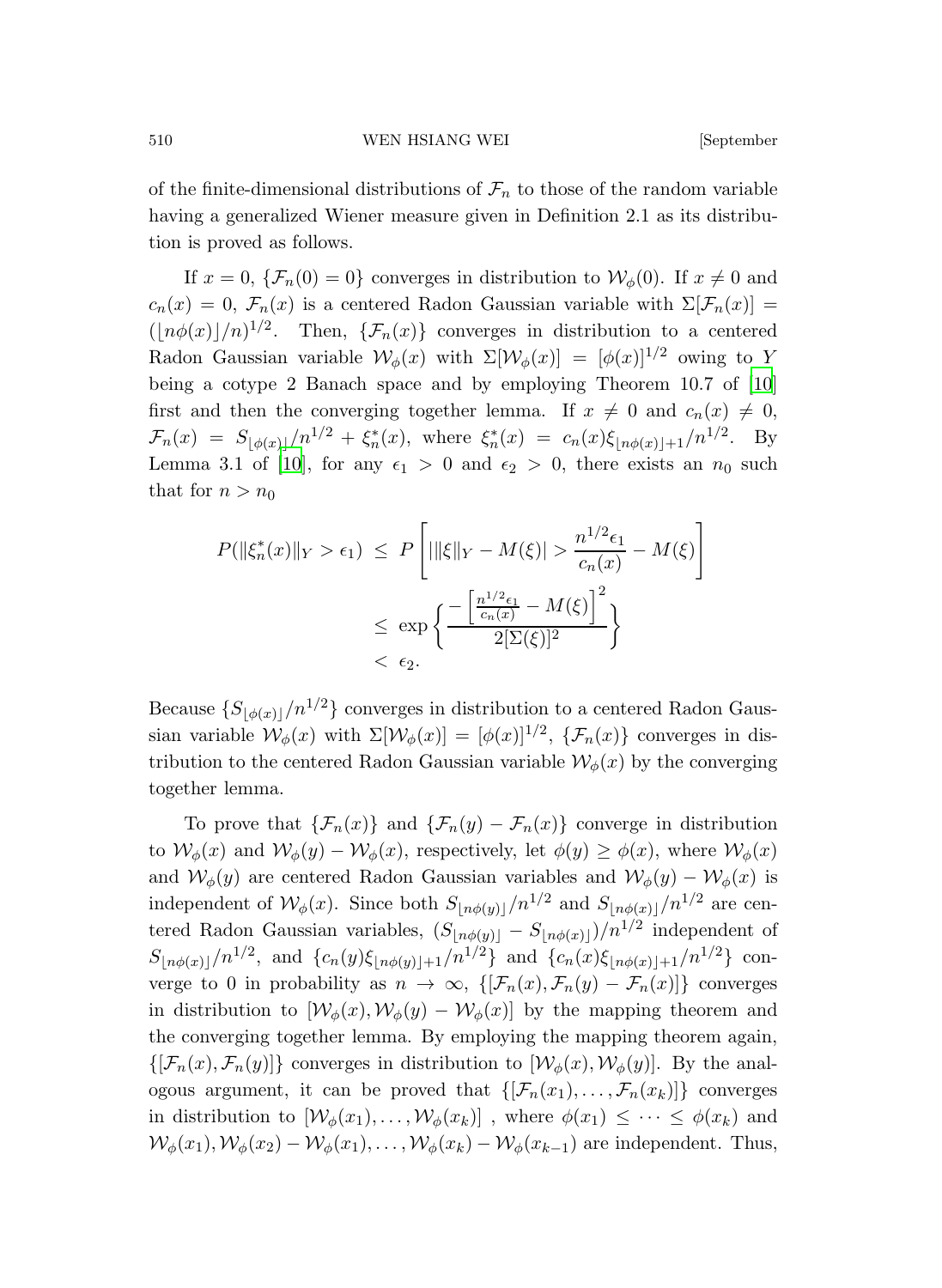by Theorem 2.3,  $\{\mathcal{F}_n\}$  converges in distribution to the random variable  $\mathcal{W}_{\phi}$ and the distribution of  $\mathcal{W}_{\phi}$  is the generalized Wiener measure  $W_{\phi}$ .

### 5. Proofs of Main Theorems in Section 3

### 5.1. Basic lemmas in Section 3

The following three lemmas are useful for the proofs of the main theorems in Section 3. The first lemma indicates that the operators in  $D(\tilde{K}_1, Y)$ can not "jump" uncountably along every path  $[0,1]_x = \{cx/||x||_X : 0 \le c \le$ 1}.

**Lemma 5.1.** For each F in  $D(\tilde{K}_1, Y)$ ,

$$
\lim_{\Delta \to 0} w_1'(F, \Delta, x) = 0,
$$

*for any*  $x \in \tilde{K}$ *. Further, if* 

$$
\lim_{\Delta \to 0} w_1'(F, \Delta) = 0,
$$

*the following equation*

$$
\lim_{\Delta \to 0} \sup_{x \in \tilde{K}_1} w'_1 \left( F, \Delta, x \right) = 0
$$

*holds.*

**Proof.** By the proof analogous to Lemma 1 of Section 12 of [\[4](#page-33-0)] and the arguments in the section,  $\lim_{\Delta_n \to 0} w'_1$  $j_{1}'(F, \Delta_{n}, x) = 0$  for any x in  $\tilde{K}_{1}$ , where  $\Delta_n \to 0$  as  $n \to \infty$ .

Next is to prove that the equation  $\lim_{\Delta\to 0} w_1'$  $f_1(F,\Delta) = 0$  implies the equation  $\lim_{\Delta \to 0} \sup_{x \in \tilde{K}_1} w'_1$  $y_1'(F, \Delta, x) = 0$ . Because  $w_1'$  $\int_1(F, \Delta, x) \leq \max_i$  $w_1\{F, [s_{i-1}, s_i)_x\},\$ 

$$
\sup_{x \in \tilde{K}_1} w'_1(F, \Delta, x) \le \sup_{x \in \tilde{K}_1} \max_i w_1 \{ F, [s_{i-1}, s_i)_x \} \le \max_i w_1 \{ F, [s_{i-1}, s_i] \},
$$

for any  $\Delta$ -sparse division  $\{s_i\}$ . The result holds thus.  $\Box$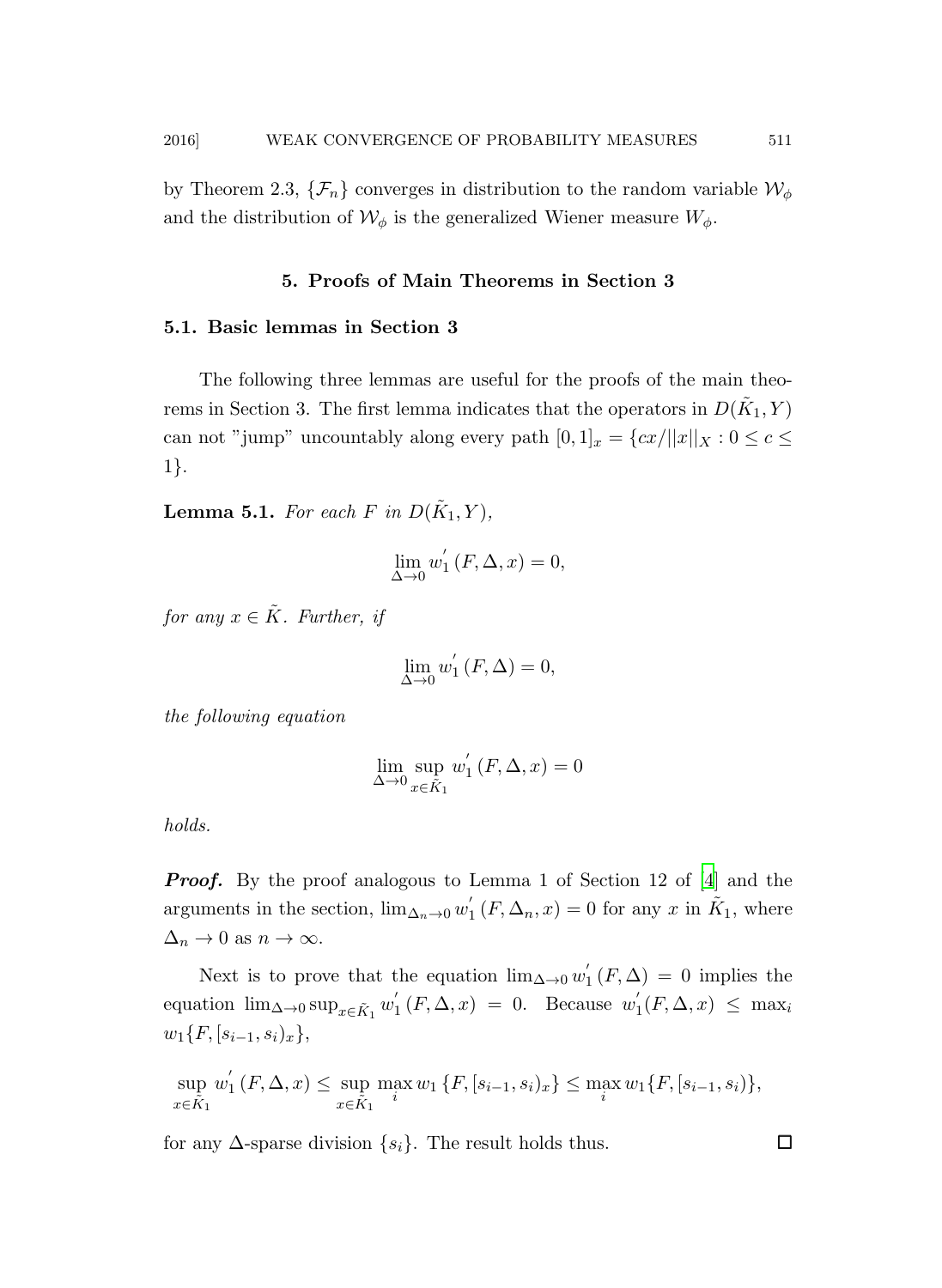Remark 5.1. The first two equations in Lemma 5.1 indicate the difference between  $D(\tilde{K}_1, Y)$  and  $D([0, 1], R)$  (see [\[4](#page-33-0)], Lemma 1, p. 122), i.e., the first equation satisfied in  $D(\tilde{K}_1, Y)$  and the second equation satisfied in  $D([0,1], R)$ . Because

$$
w_1'(F,\Delta) = \inf_{\{s_i\}} \max_i \sup_{x \in \tilde{K}_1} w_1 \{F, [s_{i-1}, s_i)_x\},\,
$$

it implies that the division  $\{s_i\}$  is path independent, i.e., not relying on the separate path  $[0, 1]_x$ . In addition, the first equation implies that there are only countably many discontinuities along every path  $[0, 1]_x$ . On the other hand, the second equation indicates that there are only countably many discontinuous equivalence classes. As  $X$  is one-dimensional, the two equations are equivalent. In addition, the cadlag operator in  $D(\tilde{K}_1, Y)$  satisfying the third equation also satisfies the first equation.

The second lemma indicates that  $[D(\tilde{K}_1, Y), d_1]$  is a metric space. Since the proof is quite routine and not presented.

**Lemma 5.2.**  $d_1$  *is a metric on*  $D(\tilde{K}_1, Y)$  *and hence*  $[D(\tilde{K}_1, Y), d_1]$  *is a metric space.*

The third lemma indicates the measurability of the projection function  $\pi_{x_1...x_k}$ .

**Lemma 5.3.**  $\pi_{x_1...x_k} : [D(\tilde{K}_1, Y), d_1] \rightarrow Y^k$  is measurable with respect to *the*  $\sigma$ -fields  $[\mathcal{D}(\tilde{K}_1, Y), d_1]$  *and*  $\mathcal{Y}^k$ *, i.e., a Borel measurable function.* 

**Proof.** It suffices to prove that  $\pi_x$  is Borel measurable. Then, by Theorem 4.43 and Lemma 4.48 of [\[3\]](#page-33-6),  $\pi_{x_1...x_k}$  is Borel measurable. If the point convergence of a sequence of continuous operators  $\{h_m\}$  to  $\pi_x$  can be proved,  $\pi_x$  is Borel measurable by Corollary 4.25 and Lemma 4.30 of [\[3](#page-33-6)], where  $h_m: D(\tilde{K}_1, Y) \to Y, m = 1, 2, ..., 0 < ||x||_X = c < 1.$  To establish the sequence of continuous operators  $\{h_m\}$ , the result that  $F_n \longrightarrow F$  in the Skorohod topology implies the point convergence of  $F_n$  at the continuity points of F with the restriction to  $[0, 1]_x$  is required. To prove the result, suppose that  $\{F_n\}$  converges to F in the Skorohod topology and  $x_0 \in [0,1]_x$ is the continuity point of F with restriction to  $[0, 1]_x$ . Then, there exists an  $n_0$  such that  $d_1(F_n, F) < \epsilon_1$  for any positive  $\epsilon_1$  and  $n > n_0$ . Thus, there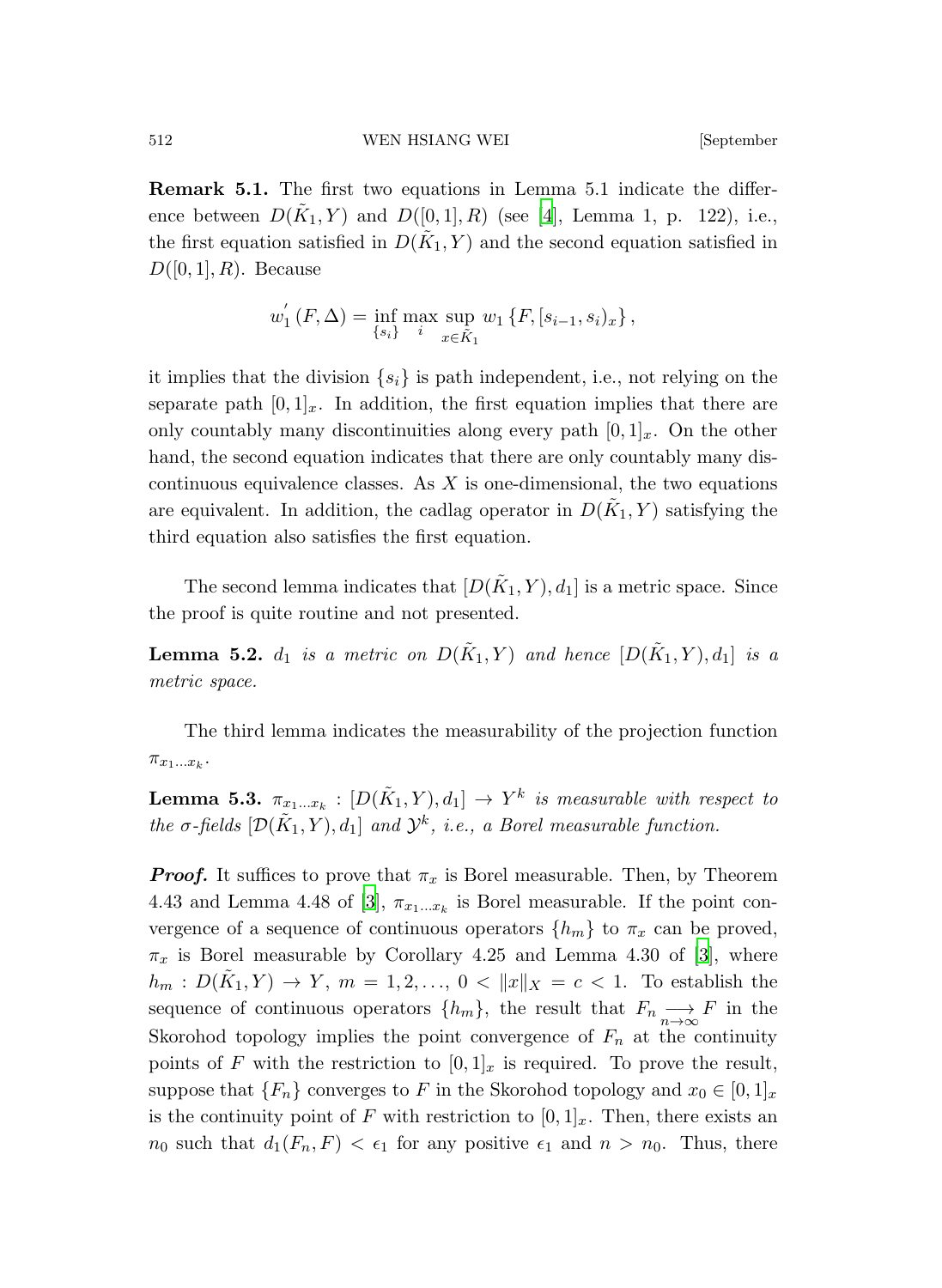exists a  $\lambda_n \in \Lambda_1$  such that  $\|\lambda_n - I\|_{sup} < \epsilon_1$  and  $\|F_n - F\lambda_n\|_{sup} < \epsilon_1$ . Since F is continuous at  $x_0$ , there exists a  $\delta$  such that  $||F(x^*) - F(x_0)||_Y < \epsilon_2$  for  $||x^* - x_0||_X < \delta, x^* \in [0, 1]_x$ , and any given positive  $\epsilon_2$ . Then, for  $\epsilon_1 < \delta$ ,

$$
||F_n(x_0) - F(x_0)||_Y \le ||F_n - F\lambda_n||_{sup} + ||F[\lambda_n(x_0)] - F(x_0)||_Y \le \epsilon_1 + \epsilon_2.
$$

Next is to prove the point convergence of  $\{h_m\}$  to  $\pi_x$ . Let the Bochner integral  $h_m(F) = m \int_{E_m} F^* du$ , where  $F^* : E_m \to Y$  is defined by  $F^*(t) =$  $F(tx/\Vert x\Vert_X), E_m = \{t : c \le t < c + 1/m, t \in R\}$  is the interval of real numbers, and  $u$  is the Lebesgue measure on the real line. Note that  $\int_{E_m} ||F^*(t)||_Y du(t) < \infty$  (see [\[3](#page-33-6)], Theorem 11.43) and hence  $F^*$  is Bochner integrable, i.e.,  $h_m$  being well-defined. Note that the analogous result to the one in Lemma 5.1 also follows for the domain  $[c, c + 1/m)_x$ , i.e.,

$$
\lim_{\Delta \to 0} \inf_{\{s_i\}} \max_i w_1 \{ F, [s_{i-1}, s_i)_x \} = 0,
$$

where  $\{s_i\}$  is any  $\Delta$ -sparse division for the interval  $[c, c + 1/m]$  of real numbers. Therefore, there are only countably many discontinuities of  $F$  along the path  $[c, c + 1/m)_x$  and hence only countably many discontinuities of  $F^*$ in  $E_m$ . As  $F_n \longrightarrow F$  in the Skorohod topology,  $F_n^*(t) \longrightarrow F^*(t)$  for points t outside a Lebesgue measure 0 and there exist  $\lambda_n \in \Lambda_1$  and some positive integer N such that

$$
||F_n||_{sup} \le ||F_n - F\lambda_n||_{sup} + ||F\lambda_n||_{sup}
$$
  
\n
$$
\le d_1(F_n, F) + ||F\lambda_n||_{sup} + \epsilon/2
$$
  
\n
$$
\le ||F\lambda_n||_{sup} + \epsilon
$$
  
\n
$$
= ||F||_{sup} + \epsilon
$$

for  $n > N$  and any  $\epsilon > 0$ . Therefore,  $h_m(F_n) \longrightarrow_{n \to \infty} h_m(F)$  by dominated convergence theorem (see [\[3\]](#page-33-6), Theorem 11.45) for Bochner integral. Therefore,  $h_m$  is continuous in the Skorohod topology by Theorem 21.3 of [\[12](#page-34-6)] and hence Borel measurable. By the right continuity of F at x,  $||h_m(F) \pi_x(F)||_Y \longrightarrow 0.$  Finally,  $\pi_0$  is continuous in the Skorohod topology and hence Borel measurable owing to

$$
\|\pi_0(F_n) - \pi_0(F)\|_Y = \|F_n(0) - F(0)\|_Y \le d_1(F_n, F).
$$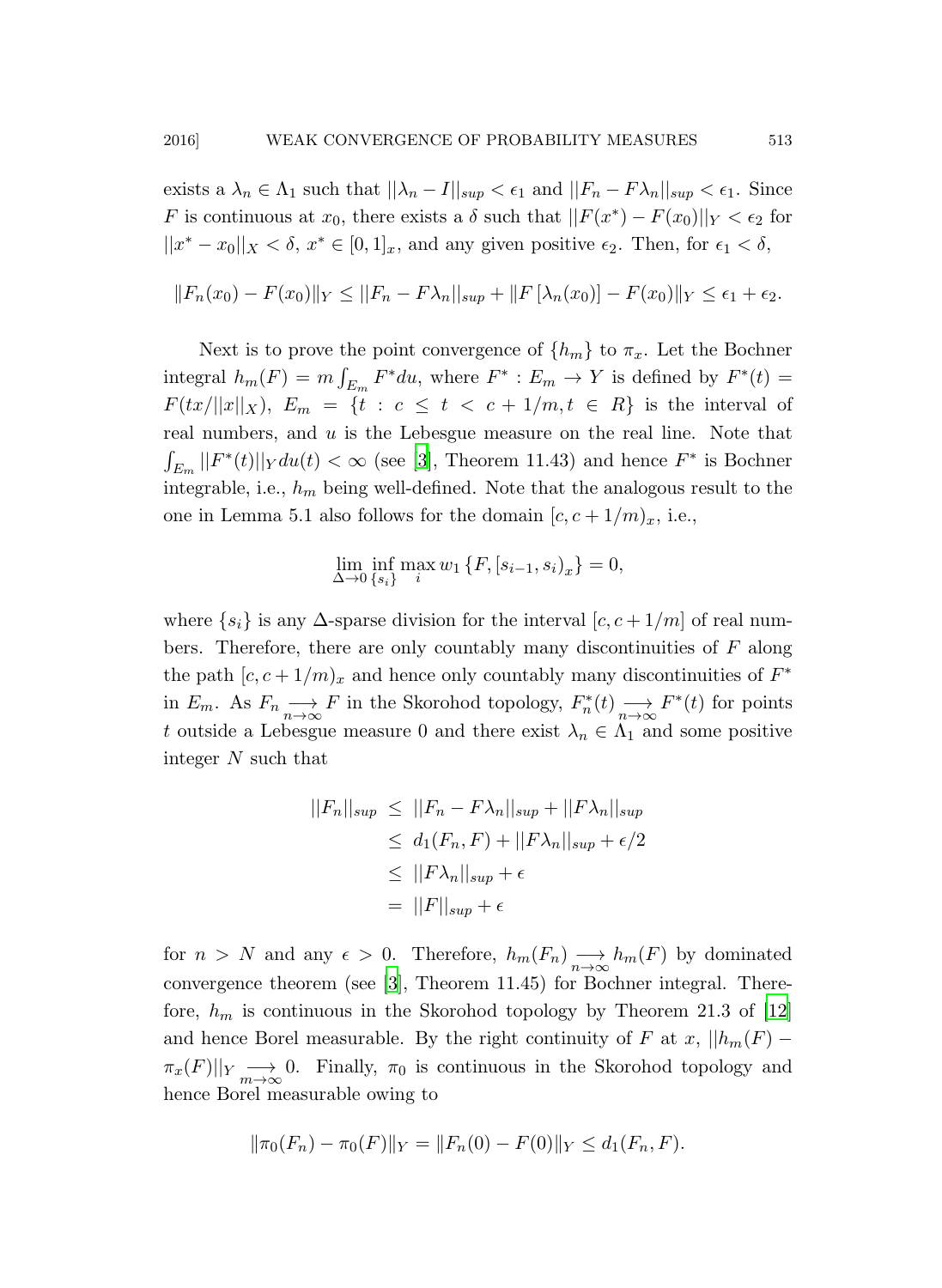The proof for  $\pi_x, \|x\|_X = 1$ , being continuous is analogous to the one for  $\pi_0$ .

### 5.2. Theorem 3.3

### 5.2.1. Lemmas used for proving Theorem 3.3

The following two lemmas are the counterparts of Lemma 4.1 and Lemma 4.2 in the proof of Theorem 2.1.

**Lemma 5.4.** *A set A in*  $[D<sup>o</sup>(\tilde{K}_1, Y), d<sub>1</sub><sup>o</sup>]$  *is relatively compact if the following conditions hold:*

(i) *The set*  $A_i = \{\pi_{x_i}(F) : F \in A\}$  *is relatively compact for each*  $x_i \in \tilde{K}_{1c}^*$ .

(ii)

$$
\lim_{\Delta\to 0}\sup_{F\in A} w_{1}^{''}\left(F,\Delta\right)=0.
$$

*On the other hand, if the set* A *is relatively compact, then condition* (ii) *holds.*

**Proof.** The proof of sufficiency can be divided into two parts. The set A being totally bounded in the sense of  $d_1^*$  is established in the first part which the set A being relatively compact in the sense of  $d_1^{\circ}$  can be deduced from and established in the second part.

Let the division  $0 = t_{n0} < t_{n1} < \cdots < t_{nk_n} = 1$  with  $\max_i (t_{ni}$  $t_{n(i-1)}) \leq 1/n$  and  $n = 1, 2, \ldots$  In addition, let  $\hat{F}_{\Delta}(x) = F(x_{ni})$  for  $x \in$  $[t_{n(i-1)}, t_{ni})$  and  $\hat{F}_{\Delta}(x) = F(x_{q1})$  for  $x \in B^*(x_{q1}, \Delta)$ , where  $x_{ni} \in [t_{n(i-1)}]$ and  $(\{x_{ni}\}\cup\{x_{q1}\})\subset \tilde{K}_{1c}^*$ . By condition (ii), for given  $\epsilon>0$ , there exist  $\Delta$ and  $\hat{F}_{\Delta}$  depending on F such that  $w_1'$  $\mathcal{L}_1(F, \Delta) < \epsilon$ , max<sub>q</sub>  $w_1[F, B^*(x_{q1}, \Delta)] < \epsilon$ and  $d_1^*(\hat{F}_\Delta, F) < \epsilon$  for any  $F \in A$ . The inequality  $d_1^*(\hat{F}_\Delta, F) < \epsilon$  has been established in the proof of Theorem 3.2 given in the supplementary material. Let S be the closure of the set  $(\bigcup_i \{F(x_{ni}) : F \in A\}) \cup (\bigcup_i \{F(x_{q1}) : F \in A\}).$ S is compact by condition (i). Thus, there exists a finite  $\epsilon$ -net H for S. Let N be the finite set of the operators that assume on each  $[t_{n(i-1)}, t_{ni})$ and  $B^*(x_{q1}, \Delta)$  a constant value from H. Then, let  $\hat{F}_{\Delta}^*$  in N defined by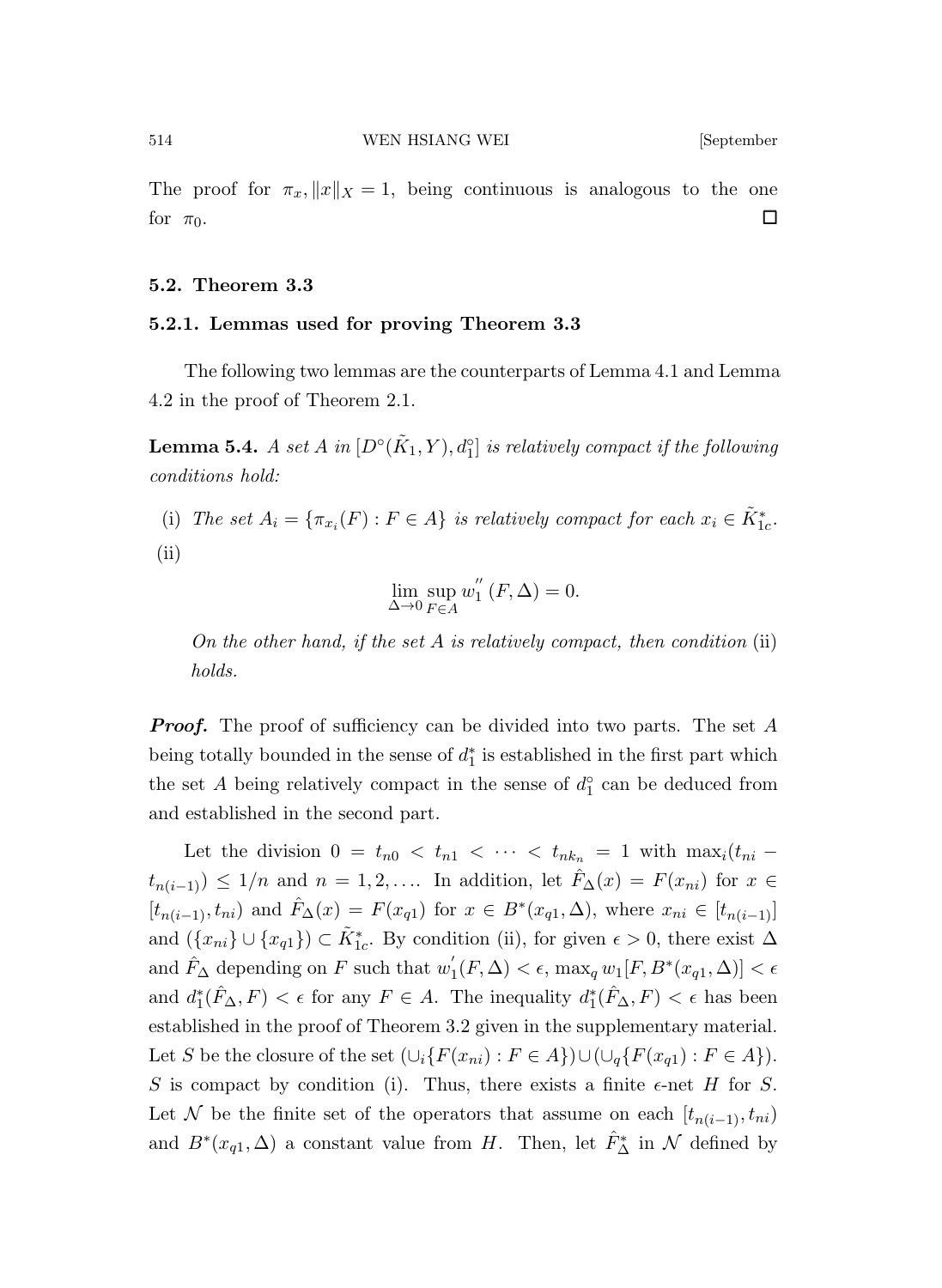$\hat{F}_{\Delta}^*(x) = h_{ni}$  for  $x \in [t_{n(i-1)}, t_{ni})$  and  $\hat{F}_{\Delta}^*(x) = h_{q1}$  for  $x \in B^*(x_{q1}, \Delta)$ , where  $||h_{ni} - F(x_{ni})||_Y < \epsilon$  and  $||h_{q1} - F(x_{q1})||_Y < \epsilon$ . Thus,

$$
d_1^*(\hat{F}_{\Delta}^*, F) \leq \left\| \hat{F}_{\Delta}^* - \hat{F}_{\Delta} \right\|_{sup} + d_1^*(\hat{F}_{\Delta}, F) < 2\epsilon.
$$

Therefore, N is a finite  $2\epsilon$ -net for A and A is totally bounded in the sense of  $d_1^*$ .

Next is to prove that A is totally bounded in the sense of  $d_1^{\circ}$  and hence A is relatively compact because of completeness of  $D^{\circ}(\tilde{K}_1, Y)$  (see [\[4](#page-33-0)], M5). The inequality  $d_1^{\circ}(F_1, F_2) \leq 4\Delta + \sup_{x \in \tilde{K}_1} w'_1$  $f_1(F_1, \Delta, x)$  given that  $0 < \Delta \le$  $1/4$  and  $d_1^*(F_1, F_2) < \Delta^2$  has been established in the proof of Lemma 3.1 given in the supplementary materials. Using this inequality, the following inequality

$$
d_1^{\circ}(F_1, F_2) \le 4\Delta + \sup_{x \in \tilde{K}_1} w'_1(F_1, \Delta, x)
$$
  
 
$$
\le 4\Delta + w'_1(F_1, \Delta),
$$

can be established if  $0 < \Delta \leq 1/4$  and  $d_1^*(F_1, F_2) < \Delta^2$ . Furthermore, there exists a  $\Delta < \min(\epsilon/8, 1/4)$  such that  $4\Delta + w'$  $f_1(F,\Delta) < \epsilon$  for any positive  $\epsilon$  and any  $F \in A$  by condition (ii). Then, the  $\Delta^2$ -net in the sense of the metric  $d_1^*$  is a finite  $\epsilon$ -net in the sense of the metric  $d_1^{\circ}$  because for any  $F \in A$ there exists an operator  $\hat{F}_{\Delta}^*$  in the net satisfying  $d_1^*(F, \hat{F}_{\Delta}^*) < \Delta^2$  and hence  $d_1^{\circ}(F, \hat{F}_{\Delta}^*) < \epsilon$ . Therefore, A is totally bounded in the sense of  $d_1^{\circ}$ .

The proof of A being relative compact implying condition (ii) is given in the following. By the property given in Definition 3.6, there exists a sequence  $\{\Delta_n\}$  such that both sequences  $\{w_1'$  $\{(\cdot,\Delta_n)\}\$ and  $\{\max_q w_1[\cdot,B^*(x_{q1},\Delta_n)]\}$  $\operatorname{defined} \operatorname{on} D^{\circ}(\tilde{K}_1,Y) \operatorname{ satisfying} w_1'$  $\mathcal{N}_1(F, \Delta_n) \downarrow 0$  and  $\max_q w_1[F, B^*(x_{q1}, \Delta_n)] \downarrow$ 0 for every F in  $D^{\circ}(\tilde{K}_1, Y)$ . Further,  $w'_1$  $I_1(\cdot,\Delta)$  is upper semi-continuous for fixed  $\Delta$  while  $\max_q w_1[\cdot, B^*(x_{q1}, \Delta)]$  is continuous for fixed  $\Delta$ . Thus, by Dini's theorem given in M8 of [\[4\]](#page-33-0), condition (ii) holds.  $\square$ 

**Lemma 5.5.** If the sequence of probability measures  $\{P_n\}$  on the metric  $space \ [\mathcal{D}^{\circ}(\tilde{K}_1, Y), d^{\circ}]\$  *satisfies that*  $\{P_n \pi_{x_i}^{-1}\}$  *is relatively compact for each*  $x_i \in \tilde{K}_{1c}^*$ , there exists a measurable set A such that  $A_i = \{\pi_{x_i}(F) : F \in A\}$ *is relatively compact for each*  $x_i \in \tilde{K}_{1c}^*$  and  $P_n(A) \geq 1 - \epsilon$  *for every*  $\epsilon > 0$ *.*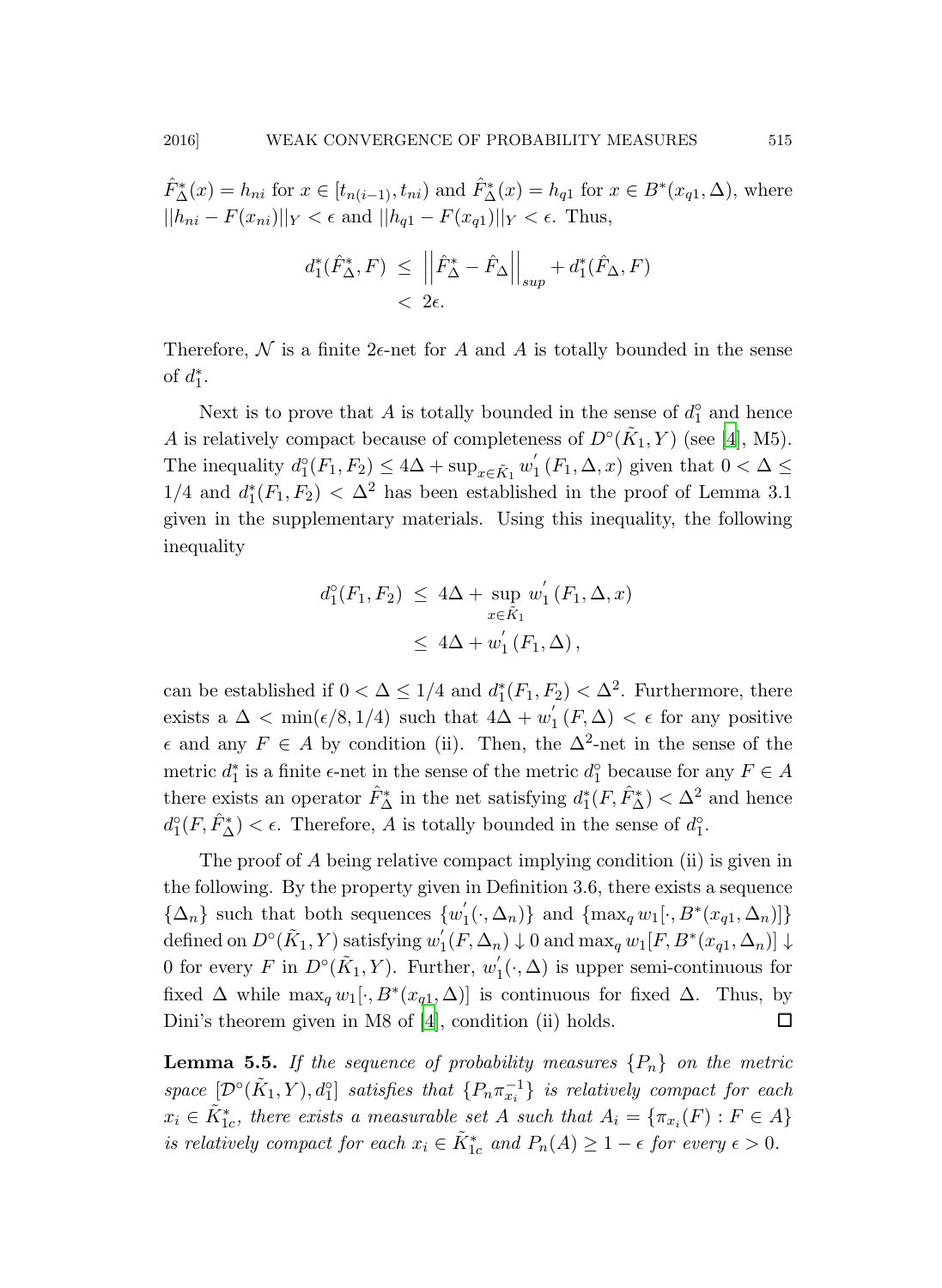**Proof.** The proof is analogous to the one of Lemma 4.2.

# 5.2.2. Proof of Theorem 3.3

By replacing the function  $w$  with the function  $w_1^{''}$  $i_1$ , using Theorem 3.2 and by using Lemma 5.4 and Lemma 5.5 in place of Lemma 4.1 and Lemma 4.2, respectively, the proof is analogous to the one of Theorem 2.1.

### 5.3. Theorem 3.4

### 5.3.1. Lemma used for proving Theorem 3.4

Since  $[D^{\circ}(\tilde{K}_1, Y), d_1^*]$  and  $[D^{\circ}(\tilde{K}_1, Y), d_1^{\circ}]$  are separable, both  $[\mathcal{D}^{\circ}(\tilde{K}_1, Y),$  $d_1^*$  and  $[\mathcal{D}^\circ(\tilde{K}_1, Y), d_1^\circ]$  are equivalent to the ball  $\sigma$ -fields generated by the open balls in the two metric spaces. In the following, the counterpart of Lemma 4.3 for the Borel  $\sigma$ -field  $[\mathcal{D}^{\circ}(\tilde{K}_1, Y), d_1^*]$  or  $[\mathcal{D}^{\circ}(\tilde{K}_1, Y), d_1^{\circ}]$  is given. Let  $\tilde{K}_1^*$  be a dense set of  $\tilde{K}_1$  and contain the equivalence class [1].

Lemma 5.6.  $\sigma(\pi_x : x \in \tilde{K}_1^*) = \mathcal{D}^{\circ}(\tilde{K}_1, Y)$  and  $\{\pi_{x_1 \cdots x_k}^{-1}(S^k) : S^k \in$  $\mathcal{Y}^k, x_1, \ldots, x_k \in \tilde{K}_1^*$  is a separating class of  $\mathcal{D}^\circ(\tilde{K}_1, Y)$ , where  $\pi_{x_1 \cdots x_k}$ :  $D^{\circ}(\tilde{K}_1, Y) \to Y^k$  is the projection operator defined on  $D^{\circ}(\tilde{K}_1, Y)$  and where  $D^{\circ}(\tilde{K}_1, Y)$  *and*  $\mathcal{D}^{\circ}(\tilde{K}_1, Y)$  *are the space and the Borel*  $\sigma$ *-field, respectively, either in the sense of the metric*  $d_1^*$  *or the metric*  $d_1^{\circ}$ *.* 

**Proof.** Since  $\sigma(\pi_x : x \in \tilde{K}_1^*) \subset [\mathcal{D}^{\circ}(\tilde{K}_1, Y), d_1^*],$  it suffices to prove that  $[\mathcal{D}^{\circ}(\tilde{K}_1, Y), d_1^*] \subset \sigma(\pi_x : x \in \tilde{K}_1^*).$ 

Let  $\hat{F}_{\Delta}$ ,  $\{x_{ni}\}$ , and  $[t_{n(i-1)}, t_{ni})$ , be the operator and sets given in the proof of Theorem 3.3. Let  $\pi_{\tilde{K}_{\Delta}}$  be the projection random variable corresponding to the set  $\tilde{K}_{\Delta} = (\{x_{ni}\} \cup \{x_{q1}\})$ , where  $(\{x_{ni}\} \cup \{x_{q1}\}) \subset \tilde{K}_1^*$ . Note that  $\pi_{\tilde{K}_{\Delta}}$  is measurable with respect to  $\sigma(\pi_x : x \in \tilde{K}_1^*)$  and  $\mathcal{Y}^N$ , where N is the number of elements in  $\tilde{K}_{\Delta}$ . Let the random variable  $\mathcal{V}_{\Delta}: Y^N \to$  $D^{\circ}(\tilde{K}_1, Y)$  take value  $\mathcal{V}_{\Delta}(z) \in D^{\circ}(\tilde{K}_1, Y)$  and the operator  $\mathcal{V}_{\Delta}(z)$  take constant values  $z_{ni}$  over the set  $[t_{n(i-1)}, t_{ni})$  and  $z_{q1}$  over  $B^*(x_{q1}, \Delta)$ , where  $z_{ni}$ and  $z_{q1}$  are the elements of z, the number of elements in the set  $\{z_{ni}\}\cup\{z_{q1}\}\$ is N, and  $z \in Y^N$ . Then,  $\mathcal{V}_{\Delta}$  is continuous because

$$
d_1^* \left[ \mathcal{V}_\Delta(z_m), \mathcal{V}_\Delta(z) \right] \leq \|\mathcal{V}_\Delta(z_m) - \mathcal{V}_\Delta(z)\|_{\sup}
$$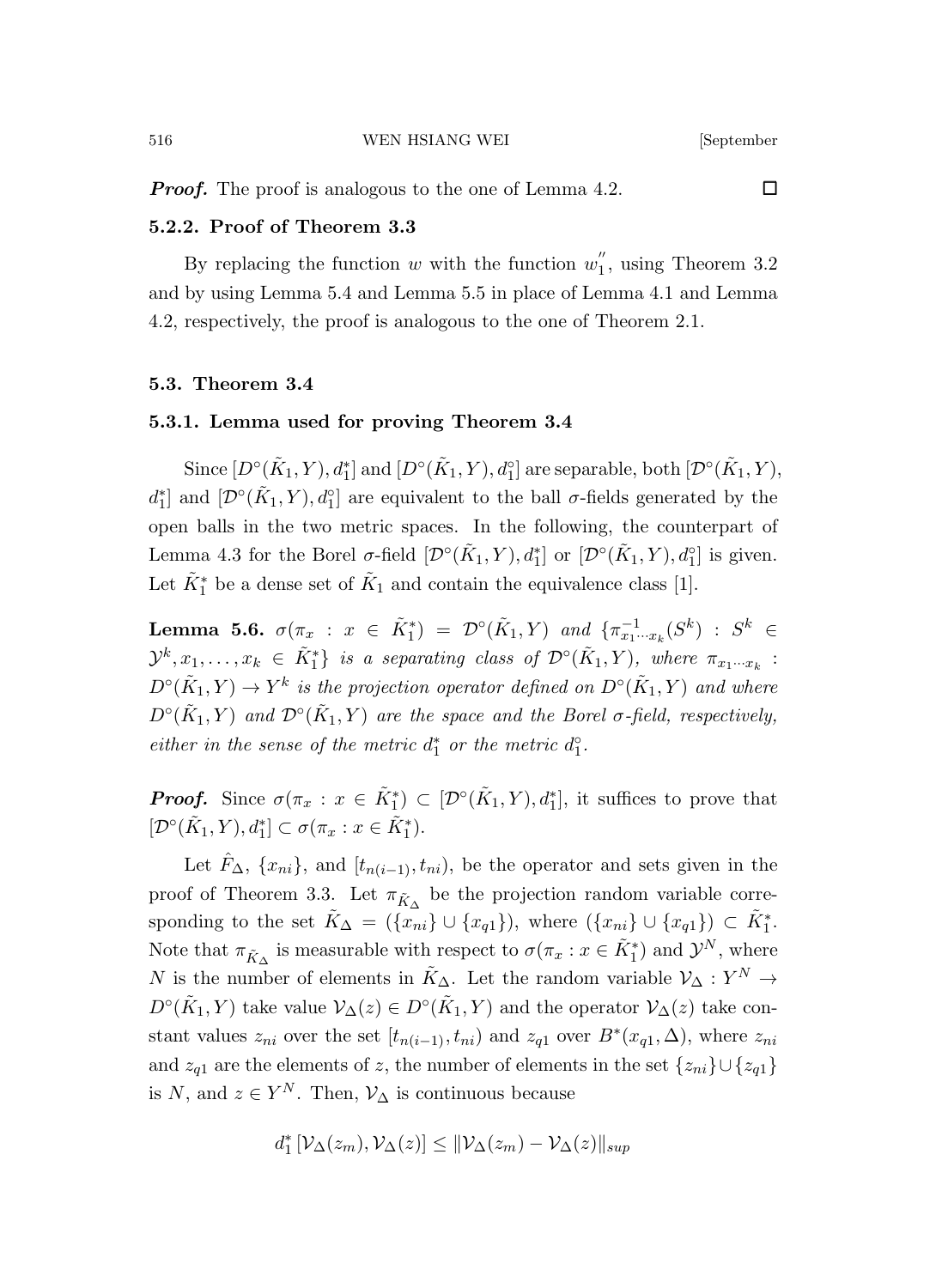and  $||\mathcal{V}_{\Delta}(z_m) - \mathcal{V}_{\Delta}(z)||_{sup} \longrightarrow_{m \to \infty} 0$  as  $z_m \longrightarrow_{m \to \infty} z$ . Thus,  $\mathcal{V}_{\Delta} \pi_{\tilde{K}_{\Delta}}$  is measurable with respect to  $\sigma(\pi_x : x \in \tilde{K}_1^*)$  and  $[\mathcal{D}^\circ(\tilde{K}_1, Y), d_1^*]$  and  $V_{\Delta} \pi_{\tilde{K}_{\Delta}}(F) = \hat{F}_{\Delta}$ . Since

$$
d_1^*[V_\Delta \pi_{\tilde{K}_\Delta}(F), F] = d_1^* \left( \hat{F}_\Delta, F \right)
$$
  

$$
\leq \max \left[ w_1''(F, \Delta), \Delta \right],
$$

(see the proof of Theorem 3.2 given in the supplementary materials), there exists a sequence  $\{\Delta_n\}$  such that for any  $F \in D^{\circ}(\tilde{K}_1, Y), d_1^*[V_{\Delta_n} \pi_{\tilde{K}_{\Delta_n}}(F), F]$  $\longrightarrow_{n\to\infty} 0$  as  $\Delta_n \longrightarrow_{n\to\infty} 0$ . Further, because  $D^{\circ}(\tilde{K}_1, Y)$  is separable, the identity operator  $I(F) = F = \lim_{n \to \infty} V_{\Delta_n} \pi_{\tilde{K}_{\Delta_n}}(F)$  is measurable with respect to  $\sigma(\pi_x : x \in \tilde{K}_1^*)$  and  $[\mathcal{D}^\circ(\tilde{K}_1, Y), d_1^*]$  by Corollary 4.30 of [\[3](#page-33-6)]. Thus,  $[\mathcal{D}^{\circ}(\tilde{K}_1, Y), d_1^*] \subset \sigma(\pi_x : x \in \tilde{K}_1^*).$  Moreover,  $[\mathcal{D}^{\circ}(\tilde{K}_1, Y), d_1^{\circ}] \subset \sigma(\pi_x : x \in$  $\tilde{K}_1^*$ ) because  $d_1^{\circ}$  and  $d_1^*$  are equivalent.

Since the class of finite-dimensional sets  $\{\pi_{x_1\cdots x_k}^{-1}(S^k): S^k \in \mathcal{Y}^k, x_1, \ldots, x_k\}$  $x_k \in \tilde{K}_1^*$  is a  $\pi$ -system and generates  $\sigma(\pi_x : x \in \tilde{K}_1^*)$ , it is a separating class for  $\mathcal{D}^\circ(\tilde{K})$  $(1, Y)$ .

# 5.3.2. Proof of Theorem 3.4

For any probability measure  $Q$ , let  $\tilde{K}_{1Q}^{*}$  satisfy that  $\pi_x$  on  $[D^{\circ}(\tilde{K}_1, Y), d_1^{*}]$ or  $[D^{\circ}(\tilde{K}_1, Y), d_1^{\circ}]$  is continuous except the set of points of Q-measure 0 for each  $x \in \tilde{K}_{1Q}^*$ . Then,  $\tilde{K}_{1Q}^*$  is the dense set of  $\tilde{K}_1$ , contains the equivalence class [1], and  $(\tilde{K}_{1Q}^*)^c \cap \tilde{K}_1$  contains only countable equivalence classes [*c*]. The properties of the set are proved as follows. Let  $J_{[c]} = \{F : F(x^-) \neq F(x), x \in$ [c]} and  $J_{[c],1/n} = \{F : ||F(x) - F(x^-)||_Y > 1/n, x \in [c]\}$ , where  $0 < c < 1$ . For every fixed positive integers  $m$  and  $n$ , if there are infinitely many sets  $J_{[x_{mni}],1/n}$  for which  $Q(J_{[x_{mni}],1/n}) \geq 1/m$ , then  $Q(\limsup_{i\to\infty} J_{[x_{mni}],1/n}) \geq$  $1/m$  which contradicts with the fact that at most finitely many equivalence classes  $[c_{ni}]$  satisfy  $\sup_{x \in [c_{ni}]} ||F(x^{-}) - F(x)||_{Y} \geq 1/n$  by the equation  $\lim_{\Delta\to 0} w_1'$  $I_1(F, \Delta) = 0$ , i.e., only finitely many equivalence classes with "jumps" exceeding or equal to  $1/n$ . Therefore, there can be only finitely many equivalence classes  $[x_{mni}]$  satisfying  $Q(J_{[x_{mni}],1/n}) \geq 1/m$ . Let  $\tilde{K}_{1Q} =$  $\tilde{K}_1 \cap (\cup_m \cup_n \cup_i [x_{mni}])^c$  and hence  $Q(J_{[c]}) = \lim_{n \to \infty} Q(J_{[c],1/n}) = 0$  for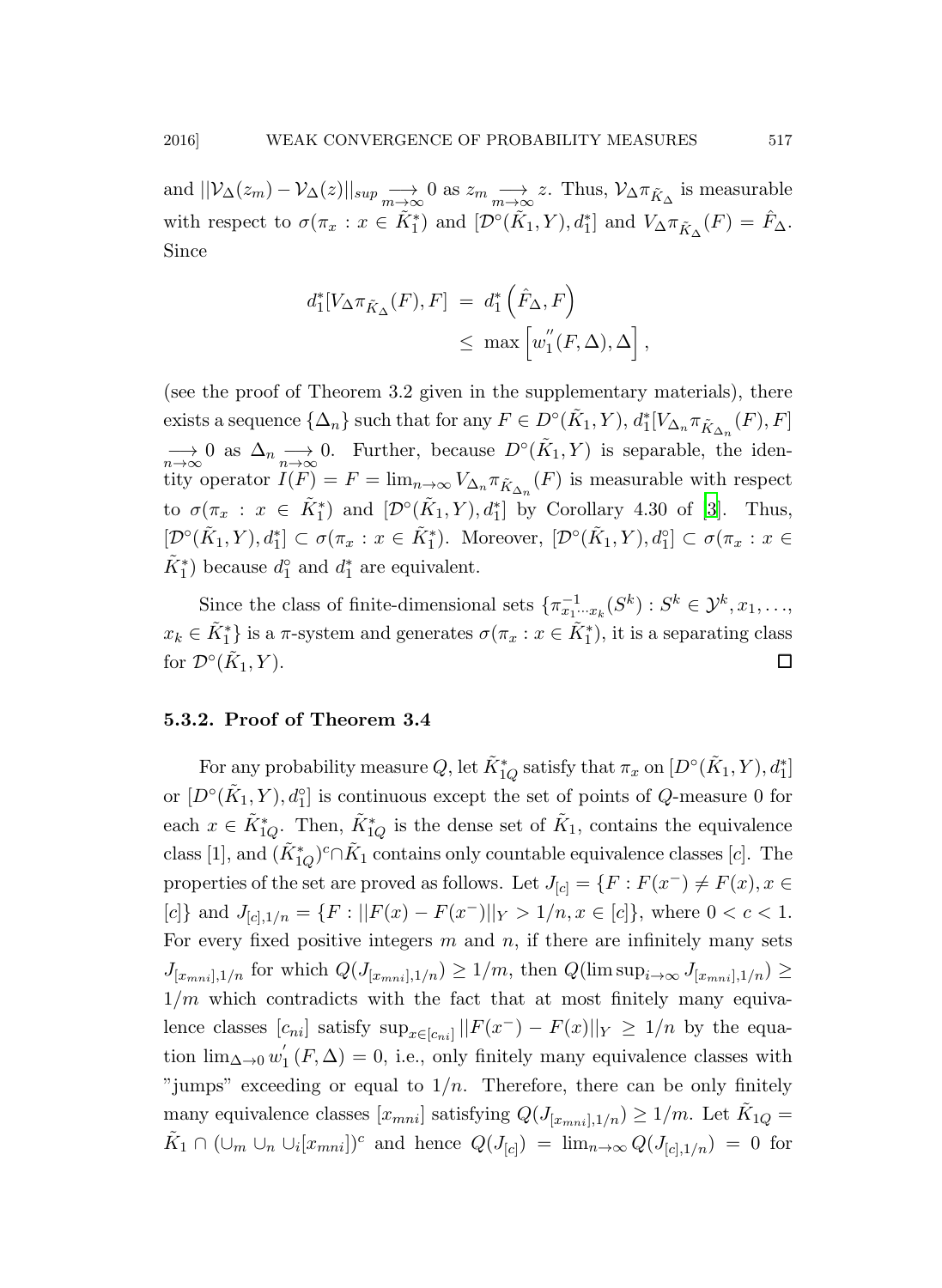$c \in \tilde{K}_{1Q}$  owing to  $J_{[c],1/n} \uparrow J_{[c]}$ , where  $J_{[c],1/n} \uparrow J_{[c]}$  is denoted as  $J_{[c],1} \subset$  $J_{[c],1/2} \subset \cdots$   $\pi_x$  is continuous as  $x \in [1]$  owing to

$$
\|\pi_x(F_n) - \pi_x(F)\|_Y = \|F_n(x) - F(x)\|_Y \le d_1^*(F_n, F) \le d_1^{\circ}(F_n, F),
$$

for  $x \in [1]$  and  $\tilde{K}_{1Q} \subset \tilde{K}_{1Q}^*$ ,  $\tilde{K}_{1Q}^*$  has the required properties.

Next, by the tightness of  $\{P_n\}$ , there exists a further subsequence  ${P_{n_{i(m)}}}$  of every subsequence  ${P_{n_i}}$  of  ${P_n}$  converging weakly to a probability measure Q, i.e.,  $P_{n_{i(m)}} \Rightarrow Q$ . Then,  $P_{n_{i(m)}} \pi_{x_1...x_k}^{-1} \Rightarrow Q \pi_{x_1...x_k}^{-1}$  for all  $x_1, \ldots, x_k \in \tilde{K}_{1Q}^*$  by the mapping theorem. Thus, let  $\tilde{K}_1^{**} = \tilde{K}_{1P}^* \cap \tilde{K}_{1Q}^*$ .  $\tilde{K}_1^{**}$ is a dense set of  $\tilde K_1$  and contains the equivalence class  $[1]$  because  $(\tilde K_1^{**})^c \cap \tilde K_1$ contains only countable equivalence classes and both  $\tilde{K}_{1P}^*$  and  $\tilde{K}_{1Q}^*$  contain the equivalence class [1]. Then, by weak convergence of the finite dimensional distributions of  $\{P_n\}$  to P in  $\tilde{K}_1^{**}$ ,  $P = Q$  because  $P \pi_{x_1...x_k}^{-1} = Q \pi_{x_1...x_k}^{-1}$  for  $x_1, \ldots, x_k \in \tilde{K}_1^{**}$  and the class of finite-dimensional sets  $\{\pi_{x_1 \cdots x_k}^{-1}(S^k) : S^k \in$  $\mathcal{Y}^k, x_1, \ldots, x_k \in \tilde{K}_1^{**}$  is a separating class by Lemma 5.6. Finally, by Theorem 2.6 of [\[4\]](#page-33-0), the result follows.

### References

- <span id="page-33-3"></span>1. Y. A. Abramovich and C. D. Aliprantis, An Invitation to Operator Theory, American Mathematical Society, Rhode Island, 2002.
- <span id="page-33-2"></span>2. N. I. Akhiezer and I. M. Glazman, Theory of Linear Operators in Hilbert Space, Dover Publications, New York, 1993.
- <span id="page-33-6"></span>3. C. D. Aliprantis and K. C. Border, Infinite Dimensional Analysis: A Hitchhiker's Guide, 2nd ed., Springer-Verlag, Berlin Heidelberg, 1999.
- <span id="page-33-0"></span>4. P. Billingsley, Convergence of Probability Measures, 2nd ed., Wiley, New York, 1999.
- <span id="page-33-1"></span>5. R. M. Dudley, Uniform Central Limit Theorems, Cambridge University Press, Cambridge, 1999.
- <span id="page-33-7"></span>6. R. M. Dudley, Real Analysis and Probability, Cambridge University Press, Cambridge, 2002.
- <span id="page-33-5"></span>7. R. Durrett, Stochastic Calculus: A Practical Introduction, CRC Press, Boca Raton, 1996.
- <span id="page-33-4"></span>8. L. C. Evans, Partial Differential Equations, American Mathematical Society, Rhode Island, 1998.
- <span id="page-33-8"></span>9. N. V. Krylov, Introduction to the Theory of Random Processes, American Mathematical Society, Rhode Island, 2002.